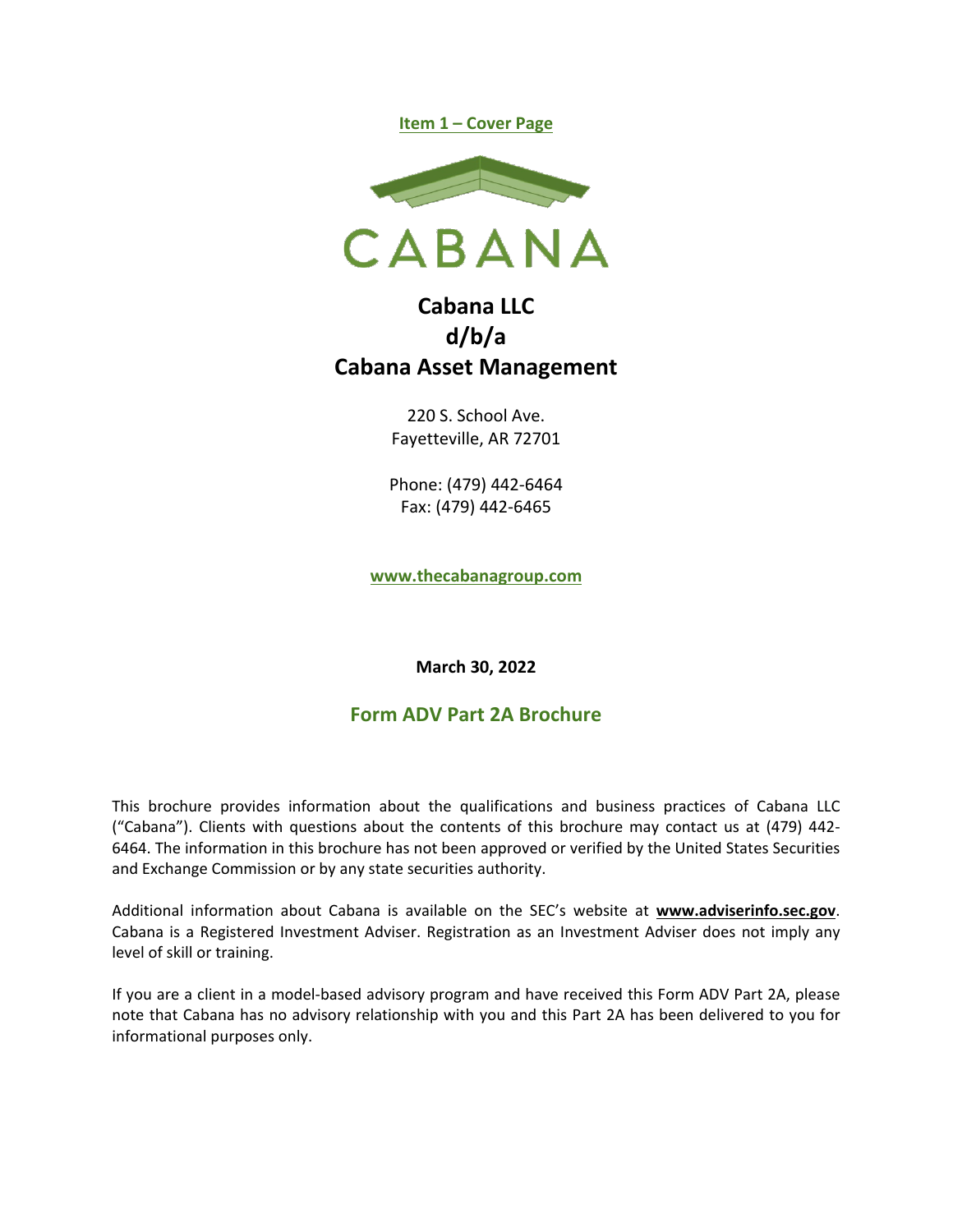The purpose of this page is to inform clients of any material changes since our last annual amendment filing submitted to regulators on March 11, 2021.

On March 30, 2022, we submitted our annual updating amendment for fiscal year 2021. We have made the following updates to our Form ADV Part 2A Brochure:

- Item 5 was updated to clarify that we allow Associated Persons servicing the account to negotiate the exact investment management fees within the range disclosed in our Form ADV Part 2A Brochure, that cash positions and margin balances are included in the calculation of our advisory fees, and that we bill during periods of portfolio inactivity.
- Item 8 was updated with important information regarding investment risks associated with cybersecurity and pandemics.

In addition to the changes noted above, we encourage you to carefully review our full brochure. If you have any questions or if you would like to receive a copy of our current brochure free of charge at any time, contact us at (479) 442-6464.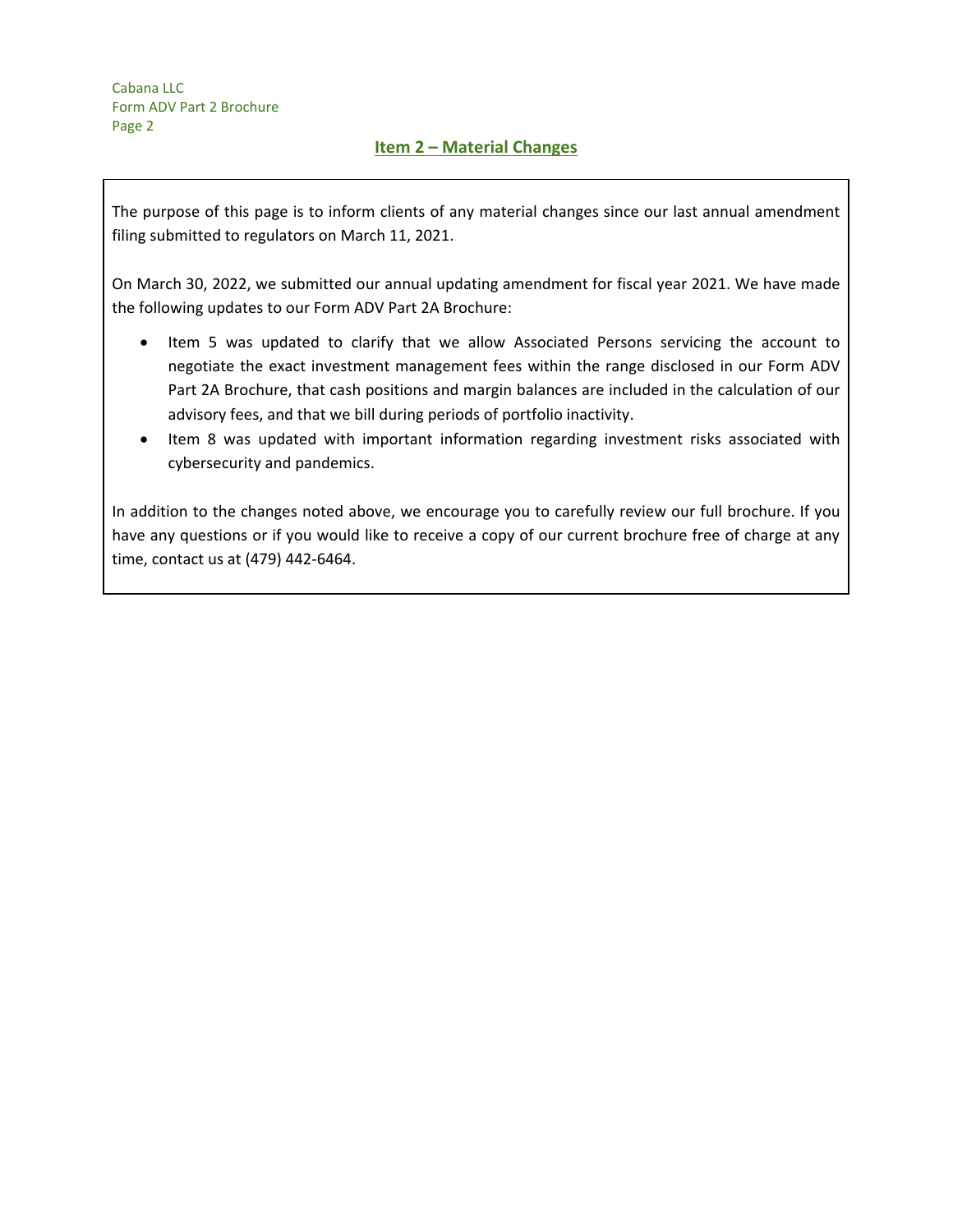## Item 3 - Table of Contents

| ITEM 6 - PERFORMANCE-BASED FEES AND SIDE-BY-SIDE MANAGEMENT  12                |
|--------------------------------------------------------------------------------|
|                                                                                |
| ITEM 8 - METHODS OF ANALYSIS, INVESTMENT STRATEGIES AND RISK OF LOSS  13       |
|                                                                                |
|                                                                                |
| ITEM 11 - CODE OF ETHICS, PARTICIPATION OR INTEREST IN CLIENT TRANSACTIONS AND |
|                                                                                |
|                                                                                |
|                                                                                |
|                                                                                |
|                                                                                |
|                                                                                |
|                                                                                |
|                                                                                |
|                                                                                |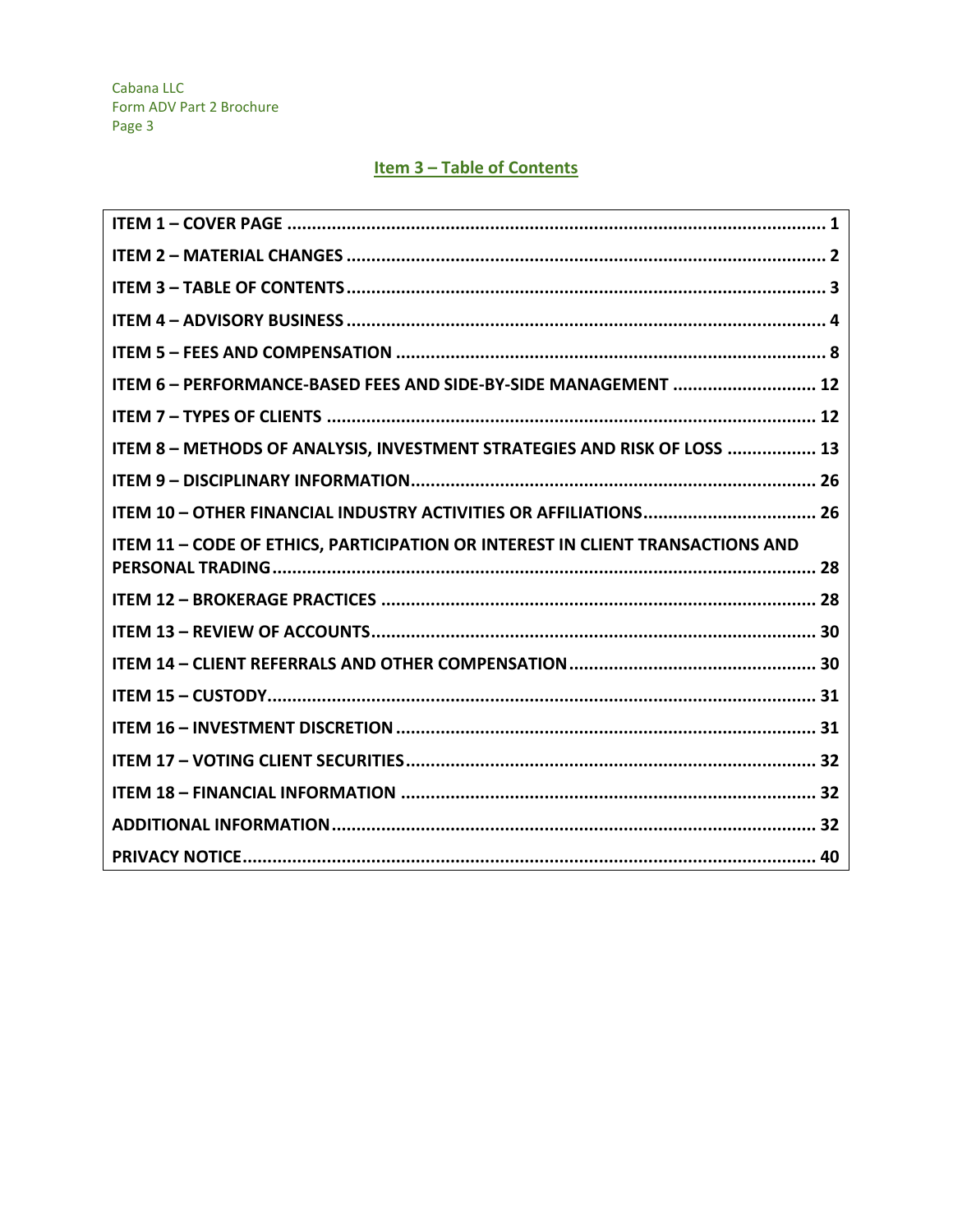#### **Item 4 – Advisory Business**

#### **INTRODUCTION**

Cabana LLC d/b/a Cabana Asset Management (hereinafter "Cabana" "we" or the "firm") is a registered investment adviser ("RIA") based in Fayetteville, Arkansas. We are a limited liability company organized under the laws of the State of Arkansas. Cabana is a wholly owned subsidiary of The Cabana Group, LLC, a Delaware limited liability company. CI Financial Corp. (symbol: TSX: CIX; NYSE: CIXX), owns 49% of the Cabana Group through its subsidiaries CI Private Wealth US, LLC, CI US, LLC, and CI US Holdings, Inc., and five other entities controlled by employees, affiliates, or investment adviser representatives of Cabana own the other 51% of the Cabana Group. Cabana has provided investment advisory services since 2007. Cabana's day-to-day operations are managed by (1) G. Chadd Mason, CEO and co-Founder; (2) Louis Shaff, CFO and co-founder; (3) Christopher L. Carns, COO; and (4) Steven Weiss, CCO. As used in this Brochure, the term "Associated Person" refers to anyone who is an officer or employee of Cabana and all individuals providing investment advice on Cabana's behalf.

Cabana LLC offers investment advisory and money management services to individual clients and businesses (either through traditional investment management or through qualified retirement plans), other registered investment advisers, and institutional clients.

Cabana developed a proprietary algorithm, "CARA" (Cyclical Asset Reallocation Algorithm) for risk management, which seeks to reduce volatility and exposure to down markets by evaluating economic and technical market conditions and allocating to assets that are deemed attractive in the current market. CARA is utilized in all of Cabana's investment solutions, which include Target Drawdown Professional Series SMAs (Separately Managed Accounts), Legacy Target Drawdown Professional Series SMAs (Separately Managed Accounts), Target Drawdown ETFs (Exchange Traded Funds), Target Drawdown CITs (Collective Investment Trusts), Target Leading Sector ETFs, Cabana Income SMA, and Cabana Black (a hedge fund offering).

All "Target Drawdown" strategies numerically quantify acceptable levels of risk by identifying a "target drawdown" percentage at the onset of the investment process. They are constructed with the primary goal of avoiding or minimizing losses where possible, and especially losses that exceed the applicable target drawdown parameter of each model. We believe this investment philosophy allows clients to remain fully invested at all times, to set expectations for loss, and to actively participate in favorable market conditions. All Target Drawdown products are derivatives of the same model, but are constructed by adjusting holdings and the drawdown parameters to the desired volatility range. Cabana offers multiple drawdown variations to meet the needs of investors across risk profiles. Target drawdown percentages range from 5-16% (including Cabana Black).

Cabana LLC claims compliance with the Global Investment Performance Standards (GIPS®). Cabana LLC has been independently verified on a firm-wide basis for the period January 1, 2012 to December 31, 2020 (next examination is currently in progress). GIPS® is a trademark of the CFA Institute. The CFA Institute does not endorse or promote this organization, nor does it warrant the accuracy or quality of the content contained herein. To receive a GIPS Report or a firm's list of composite/pooled fund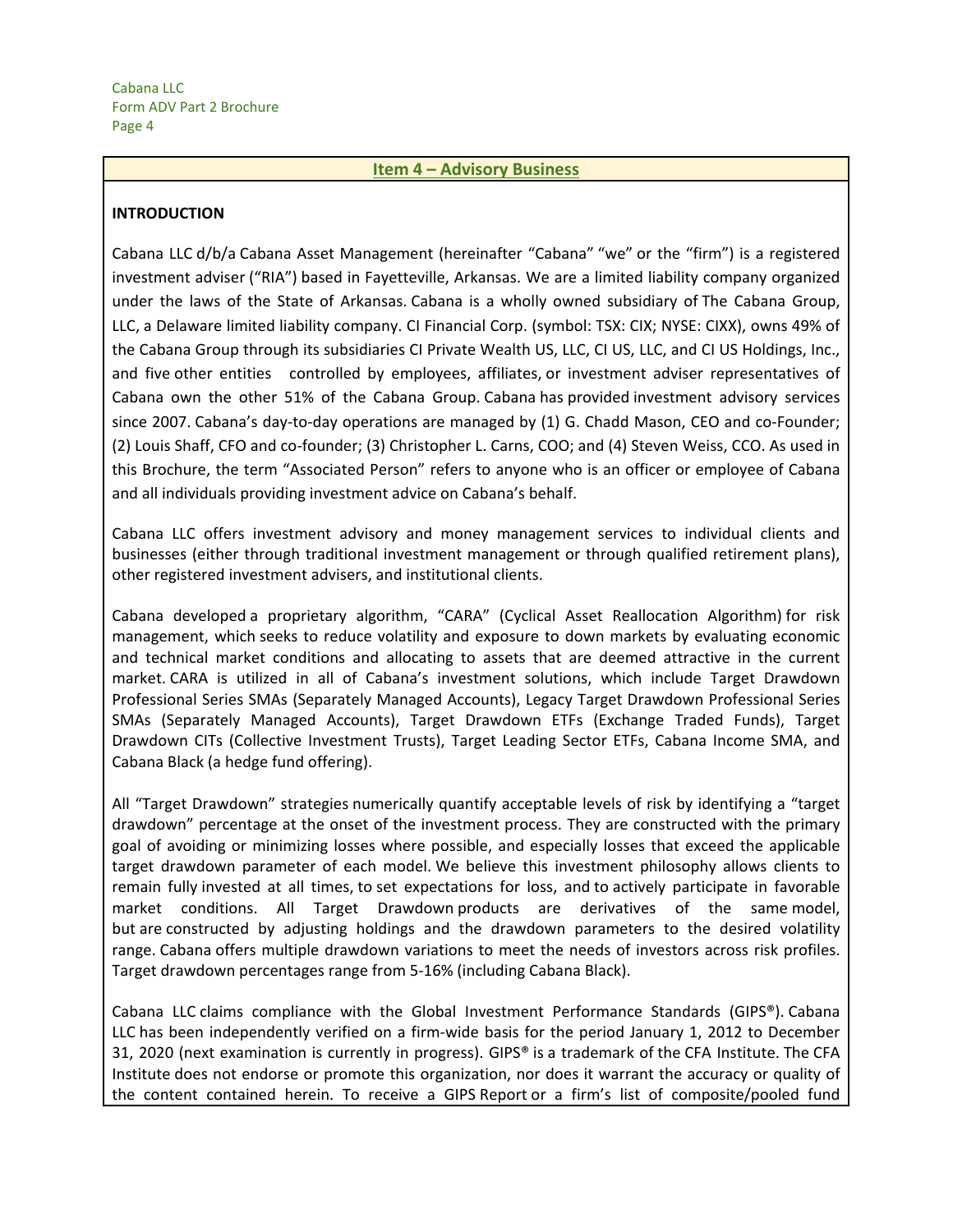descriptions please email the request to info@thecabanagroup.com.

In addition to the traditional investment advisory and financial services that we provide, our firm was founded by attorneys, and we currently have licensed attorneys on staff who operate Cabana Law Group, in the state of Arkansas, and Prevost, Shaff, Mason and Carns, PLLC in the state of Texas. Cabana Law Group combines more than 75 years of legal practice in estate planning, business succession planning, asset protection, corporate law, and real estate transactions. Some of our Associated Persons also act as insurance agents independent of Cabana's investment advisory services. When they provide fixed insurance products or services, they act through one of Cabana's affiliates.

The types of services we provide clients are described in more detail below.

#### **SERVICES**

#### **Portfolio Management Services for Cabana's Individual Retail Clients**

Our firm offers primarily discretionary portfolio management services to our clients based on their chosen asset allocation guidelines, risk tolerance, and investment objectives. Discretionary portfolio management means we will make investment decisions and place buy or sell orders in a client's account without contacting them. Our discretionary services are generally limited to the management of Cabana's Target Drawdown Professional Series and Legacy Target Drawdown Professional Series Models. All of Cabana's individual retail clients' assets are held in the form of separately managed accounts and are maintained at a qualified Custodian. We also offer non-discretionary portfolio management services, which means that we must obtain your approval prior to placing any trades in your account.

The Target Drawdown Professional Series and the Target Leading Sector series both invest in a combination of third-party ETFs and also ETFs where Cabana acts as the subadvisor, which currently are the Cabana Target Drawdown ETFs and Cabana Target Leading Sector ETFs ("Cabana ETFs") that Cabana manages via a sub-advisory agreement with Exchange Traded Concepts ("ETC"), the ETF provider. Cabana's management fee set forth in the investment advisory agreement between Cabana and its clients, as applicable, will be offset (and reduced) each month by an amount equal to the management/sub-advisory fees received by Cabana from ETC for the Cabana ETFs, for the prior month with respect to each clients' investment in the Cabana ETFs.

Detailed information regarding Cabana's ETF can be found in the offering documents, which are available at **https://thecabanagroup.com/etf-prospectus/.**

The Legacy Target Drawdown Professional Series is the original of Cabana's Target Drawdown SMA products and was the primary SMA offering prior to September 17, 2020, when Cabana's Target Drawdown ETFs were released. The Legacy portfolios are still utilized for some client accounts. The Legacy Model SMAs differ from Cabana's Target Drawdown Professional Series in that proprietary Cabana ETFs are not used.

Our investment advice is tailored to meet our clients' needs and investment objectives. Separate account clients can impose reasonable restrictions on the firm's management of their accounts, subject to our acceptance of those restrictions.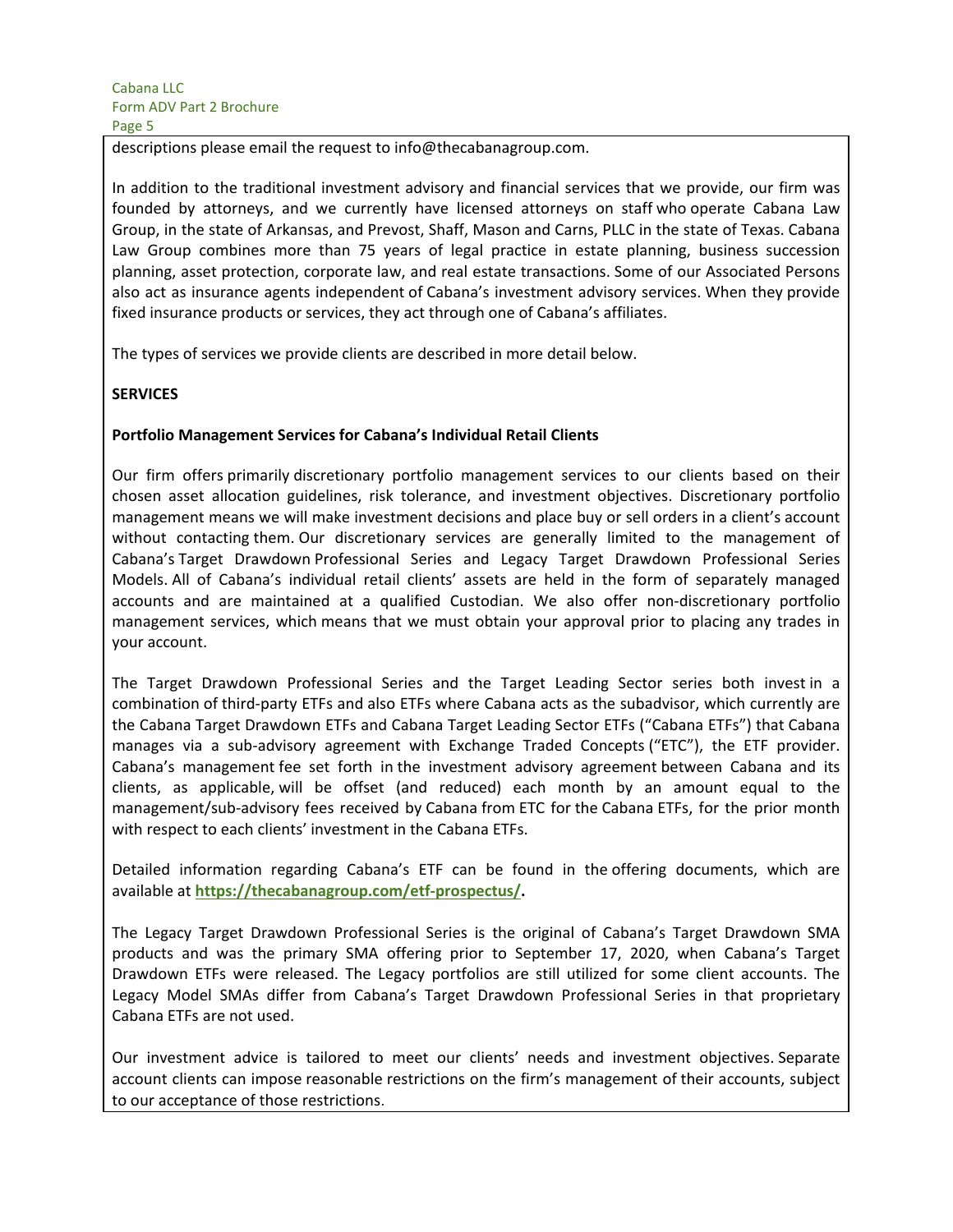Based on each client's specific financial situation and goals, clients will generally be invested in one of Cabana's Target Drawdown Professional Series Portfolios or may also hold other securities positions. Cabana generally builds portfolios that put target drawdown limits at the forefront. Drawdown is defined as the maximum loss, or amount an investment can be expected to fall (these are targets, not guarantees), from peak to trough during adverse market conditions. Cabana's Target Drawdown Professional Portfolios are constructed using an algorithm that Cabana operates, which we refer to by the acronym CARA, which seeks to monitor economic and technical market conditions to identify assets that are particularly attractive at a given time in the business cycle. All Target Drawdown Professional Portfolios strive to limit losses that exceed investor risk tolerance in down markets, while still participating in up markets.

Cabana's Target Drawdown Professional Series Portfolios are primarily invested in various indexbased and sector-based Exchange Traded Funds (ETFs), including the Cabana ETFs, that have a history of making dividend payments. In certain instances, we may also invest a portion of a client's account in mutual funds. Cabana monitors the portfolio performance daily, rebalancing the portfolios whenever necessary as changes occur in market conditions and as dictated by CARA.

#### **Financial Planning Services for Cabana's Individual Retail Clients**

We offer broad-based financial planning for clients seeking this service, including a variety of services, mainly advisory in nature, regarding management of financial resources. Our advice is based upon an analysis of the client's individual needs and begins with an initial complimentary consultation. Once we collect and analyze all documentation, we provide a written financial plan designed to achieve the client's financial goals and objectives. In this way, Cabana seeks to assist the client in developing a strategy for the successful management of income, assets, and liabilities. In general, financial planning services can include any one or all of the following:

- Cash Flow Analysis Assessment of a client's present financial situation by collecting information regarding net worth and cash flow statements, tax returns, insurance policies, investment portfolios, pension plans, employee benefit statements, etc. Cabana advises on ways to reduce risk, and to coordinate and organize records and estate information.
- Retirement Analysis Identification of a client's long-term financial and personal goals and objectives includes advice for accumulating wealth for retirement income or appropriate distribution of assets following retirement. Tax consequences and implications are identified and evaluated.
- Insurance Analysis Includes risk management associated with advisory recommendations based on a combination of insurance types to meet a client's needs, e.g., life, health, disability, and long-term care insurance. This will necessitate an analysis of cash needs of family at death, income needs of surviving dependents, and disability income analysis.
- Portfolio Analysis/Investment Planning We provide investment alternatives, including asset allocation, and effect on a client's portfolio. We evaluate characteristics of existing investments as well as their suitability for a client's objectives.
- Education Savings Analysis Alternatives and strategies for the complete or partial funding of college or other post-secondary education.
- Estate Analysis We provide advice with respect to property ownership, distribution strategies, estate tax considerations, and tax payment techniques.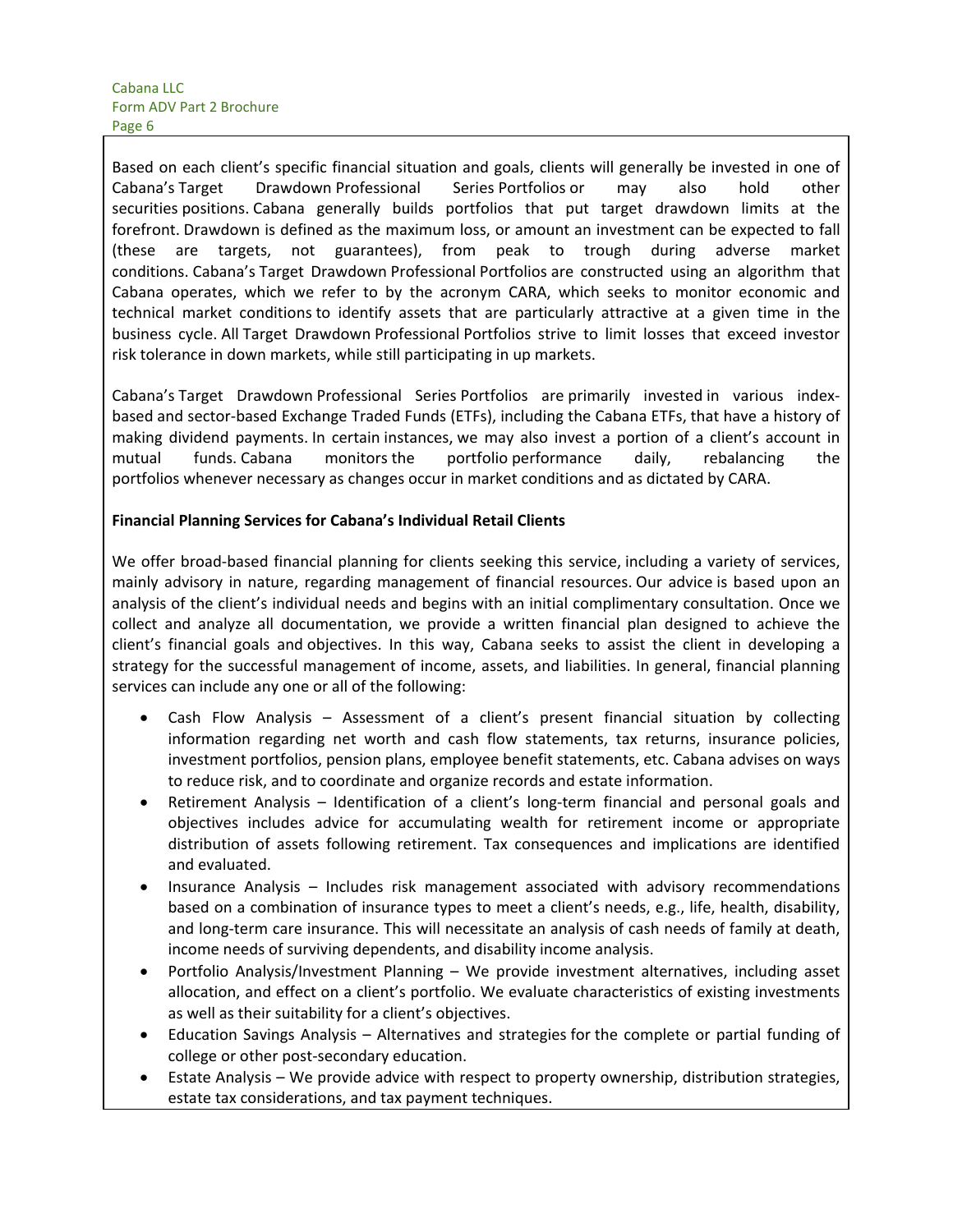The recommendations and solutions are designed to help the client to achieve their desired goals. Financial plans are created based on the financial information provided to us by the Client. We should be notified promptly of any changes to a client's financial situation, goals, objectives, or needs.

Clients may choose to accept or reject our recommendations. If clients decide to proceed with our recommendations, they may do so either through our investment advisory services or by using the advisory/brokerage firm of their choice.

#### **Private Fund Investments**

Interests in Cabana's private fund (Cabana Black) is privately offered only to accredited investors pursuant to exemptions available under the Securities Act of 1933, as amended (the "Securities Act"), and the regulations promulgated thereunder. The fund is not registered with the SEC. Typically, interests are offered to high net worth individuals and institutional investors. Employees of Cabana and its affiliates, and other qualified individuals also may invest in this fund. The fund is managed by Cabana's affiliate, Cabana Black, LLC.

## **Portfolio Management Services for Investment Platform, Signal Provider Relationship and Sub-Advisory Clients**

*Model Provider Services*: Our firm offers the Target Drawdown Professional Series to investment platforms managed by third parties, and third-party investment advisers can license our portfolios for use with their clients. The recommendations in the model portfolios generally reflect recommendations we are making to our own discretionary clients. We may have begun trading for our own discretionary client accounts before the third-party investment adviser has received or had the opportunity to review or implement the model portfolio updates. This means that the third-party investment adviser's clients may receive a better or worse price for a security than that our clients pay, especially with large orders or where the securities are thinly traded. We do not control third-party investment adviser's trading or the market impact of its trades to the same extent that we can, for our own discretionary client accounts. We are not responsible for overseeing the provision of services by a model-based program sponsor, or the fees charged by such an entity, and cannot assure the quality of its services.

*Sub-Advisory Services*: Cabana manages the Cabana ETFs on a discretionary basis via a sub-advisory agreement with Exchange Traded Concepts ("ETC"), the ETF provider. Discretionary portfolio management means we will make investment decisions and place buy or sell orders in those accounts without contacting the adviser or client.

We also provide retirement plan sub-advisory services on an institutional basis to Cabana's Target Drawdown CITs on independent platforms such as the Alta Trust Company, the ModelxChange® and ManagerxChange offered by Mid Atlantic Trust Company.

Our firm may also act, from time to time, as third-party advisor or sub-advisor on accounts held by other registered investment advisers (and their qualified custodians), giving us the ability to implement our Target Drawdown Professional Portfolios on behalf of those advisers' clients. We may operate in this capacity on the custodial platforms of TD Ameritrade, Interactive Brokers, Charles Schwab and Fidelity Investments (together, our "Custodians") primarily via the GeoWealth Platform Turnkey Asset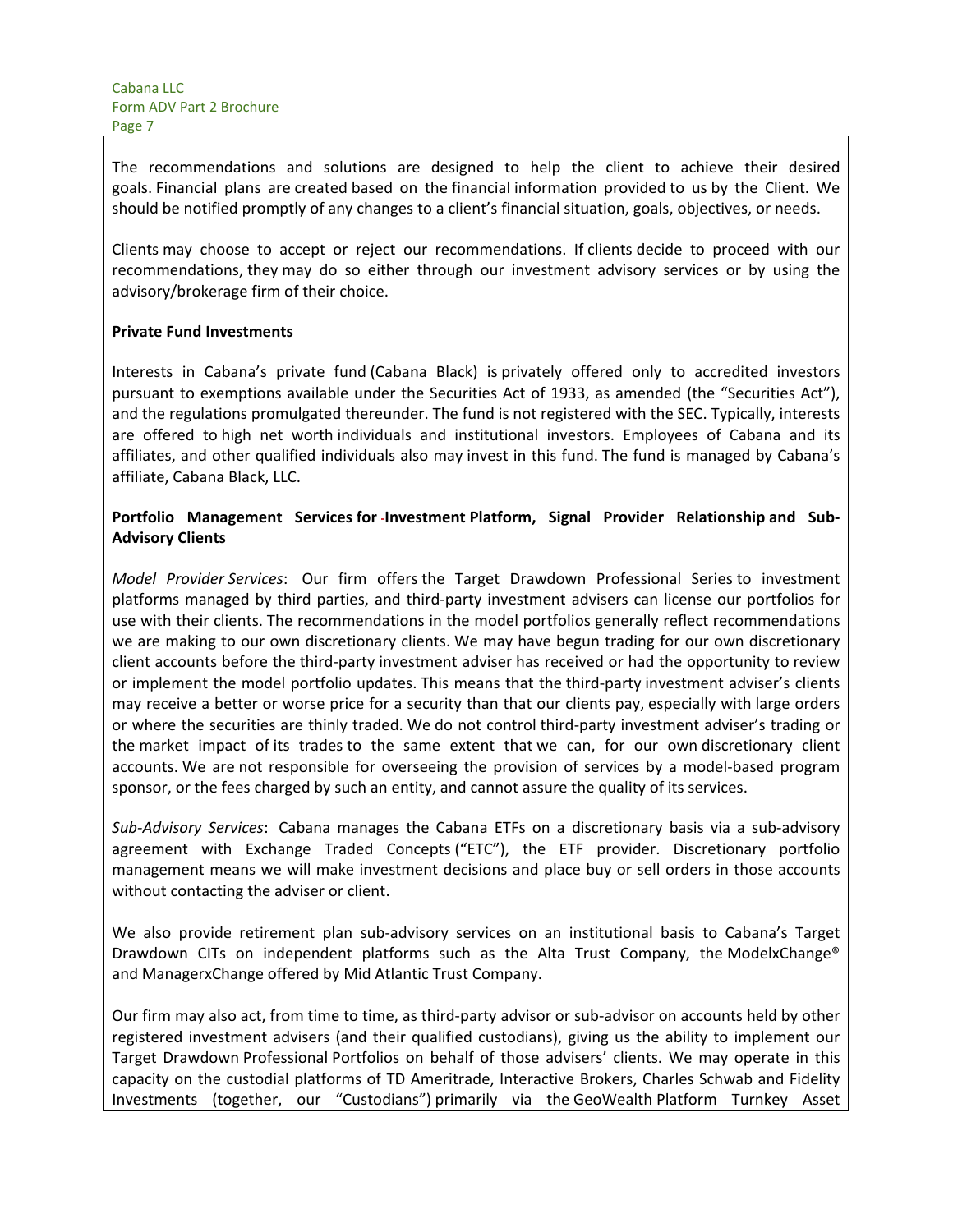#### Management Platform.

#### **Retirement Plan Services**

*Cabana Target Drawdown CITs.* Cabana manages the Cabana Collective Investment Trust ("CITs") for certain assets subject to the Employee Retirement Income Security Act of 1974, as amended, ("ERISA"). Specifically, Cabana has been appointed as Investment Manager to the CITs (as that term is defined under ERISA) by the Trustee of the CITs. The CITs are bank-maintained and not registered with the SEC under the Securities Act of 1933, as amended or applicable securities laws of any state or other jurisdiction. The CITs are not mutual funds registered under the Investment Company Act of 1940, as amended, ("1940 Act") or other applicable law, and unit holders are not entitled to the protections of the 1940 Act. The regulations applicable to the CITs are different from those applicable to a mutual fund.

*Employee Education Services.* We may provide employee education services by conducting meetings with employers and employees for a group, or on an individual basis, and the meetings can be conducted either on site or via teleconferencing. We may also conduct employee surveys to determine interest in specific topics and provide other communication services to employees regarding investment education. Finally, we may assist employees with enrollment and re-enrollments in the Plan.

Unless otherwise stated, the retirement plan services are not investment advisory services or investment advice as defined under ERISA.

Retirement plan services are offered through third parties, as follows: 1) customized retirement planning through O'Connell Pension and Consulting; 2) platform sponsored by BidMoni, Inc., along with Comprehensive Consulting Group and American Trust Company; and 3) Turnkey Cabana PEP Solutions with access to LeafHouse Financial Advisors, LLC and BlueLeaf Wealth, Inc.

**Clients should promptly notify Cabana or their respective advisor (for sub-advisory clients) if there is ever any change in their financial situation or investment objectives to ensure that the proper risk tolerance, investment objectives, and recommendations are reflected on their account. Clients should also check their account balance by reviewing their monthly statement from their qualified Custodian. Contact your advisor if you do not receive a monthly custodial statement.**

#### **ASSETS UNDER MANAGEMENT**

As of December 31, 2021, Cabana had approximately \$2,523,665,121 in discretionary regulatory assets under management and \$0 in non-discretionary regulatory assets under management.

#### **Item 5 – Fees and Compensation**

Our advisory fees are negotiable depending on factors such as the amount of assets under management, platform (401k/CIT/retirement services), range of investments, and complexity of the client's financial circumstances, the Associated Person providing the services, among others. Legacy clients may be subject to different fee schedules. The client's agreed upon fee will be set forth clearly in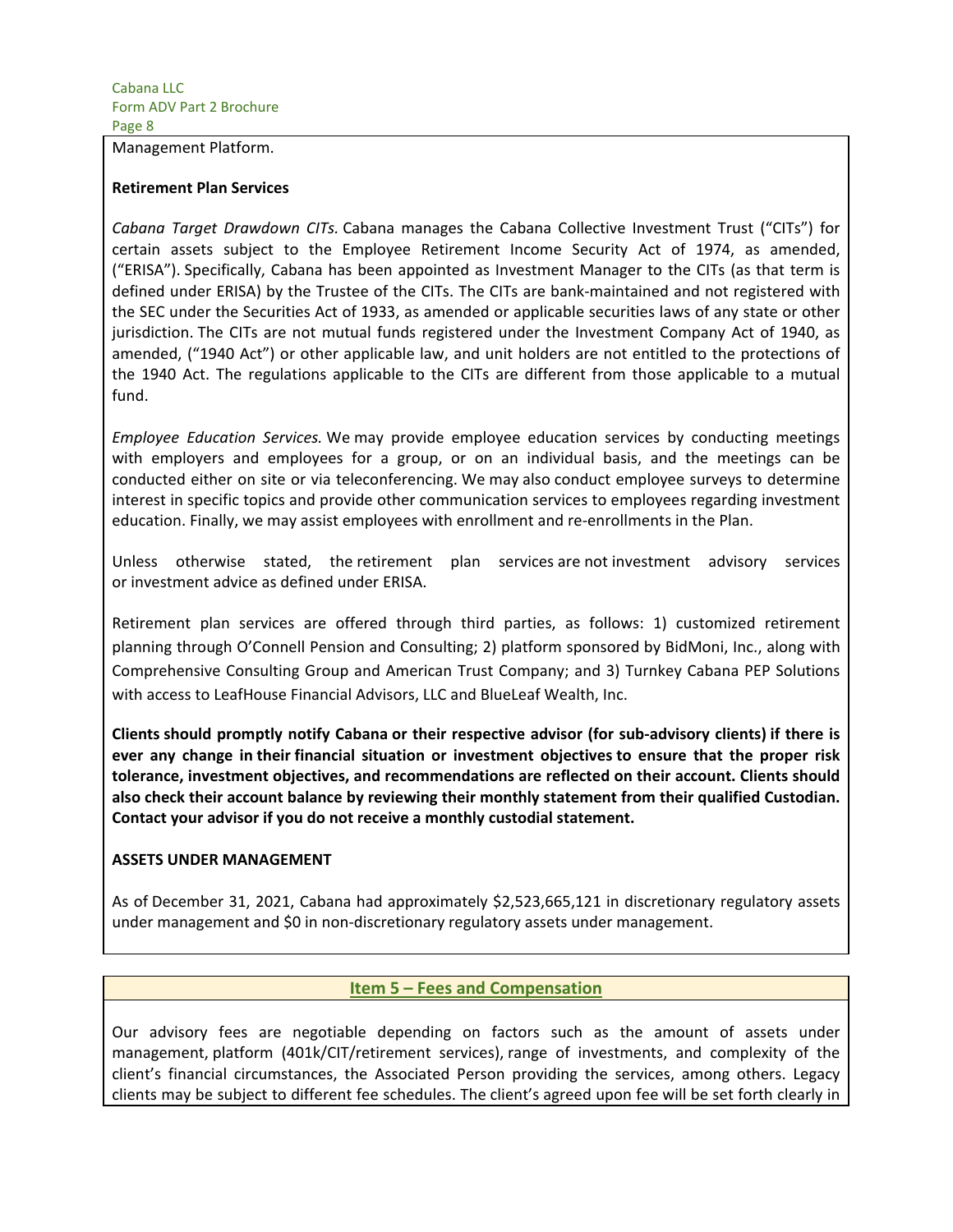the investment advisory agreement (including any applicable offsets).

#### **Retail Client Portfolio Management Fees**

For portfolio management services, Cabana charges a fee based upon a percentage of the market value of the assets being managed. Fees are charged on an annualized basis and prorated over the applicable billing period.

We allow Associated Persons servicing the account to negotiate the exact investment management fees within the range disclosed in our Form ADV Part 2A Brochure. As a result, the Associated Person servicing your account may charge more or less for the same service than another Associated Person of our firm. Further, our annual investment management fee may be higher than that charged by other investment advisors offering similar services/programs.

The firm treats cash and cash equivalents as an asset class. Accordingly, unless otherwise agreed in writing, all cash and cash equivalent positions (e.g., money market funds, etc.) are included as part of assets under management for purposes of calculating the firm's advisory fee. At any specific point in time, depending upon perceived or anticipated market conditions/events (there being no guarantee that such anticipated market conditions/events will occur), the firm may maintain cash and/or cash equivalent positions for defensive, liquidity, or other purposes. While assets are maintained in cash or cash equivalents, such amounts could miss market advances and, depending upon current yields, at any point in time, the firm's advisory fee could exceed the interest paid by the client's cash or cash equivalent positions.

Unless otherwise agreed in writing, the gross amount of assets in the client's account, including margin balances, are included as part of assets under management for purposes of calculating the firm's advisory fee. Clients should note that this practice will increase total assets under management used to calculate advisory fees that will in turn increase the amount of fees collected by our firm. This practice creates a conflict of interest in that our firm has an incentive to use margin in order to increase the amount of billable assets. At all times, the firm and its Associated Persons strive to uphold their fiduciary duty of fair dealing with clients. Clients are free to restrict the use of margin by our firm. However, clients should note that any restriction on the use of margin might negatively impact an account's performance in a rising market.

The firm has a fiduciary duty to provide services consistent with the client's best interest. As part of its investment advisory services, the firm will review client portfolios on an ongoing basis to determine if any changes are necessary based upon various factors, including but not limited to investment performance, fund manager tenure, style drift, account additions/withdrawals, the client's financial circumstances, and changes in the client's investment objectives. Based upon these and other factors, there may be extended periods of time when the firm determines that changes to a client's portfolio are neither necessary nor prudent. Notwithstanding, unless otherwise agreed in writing, the firm's annual investment advisory fee will continue to apply during these periods, and there can be no assurance that investment decisions made by the firm will be profitable or equal any specific performance level(s).

Currently, the maximum portfolio management fee is 2% of assets under management. Our annual fee is exclusive of, and in addition to fees charged by qualified custodians. Such custodial/brokerage fees include brokerage commissions, custodial fees, margin fees, transaction fees,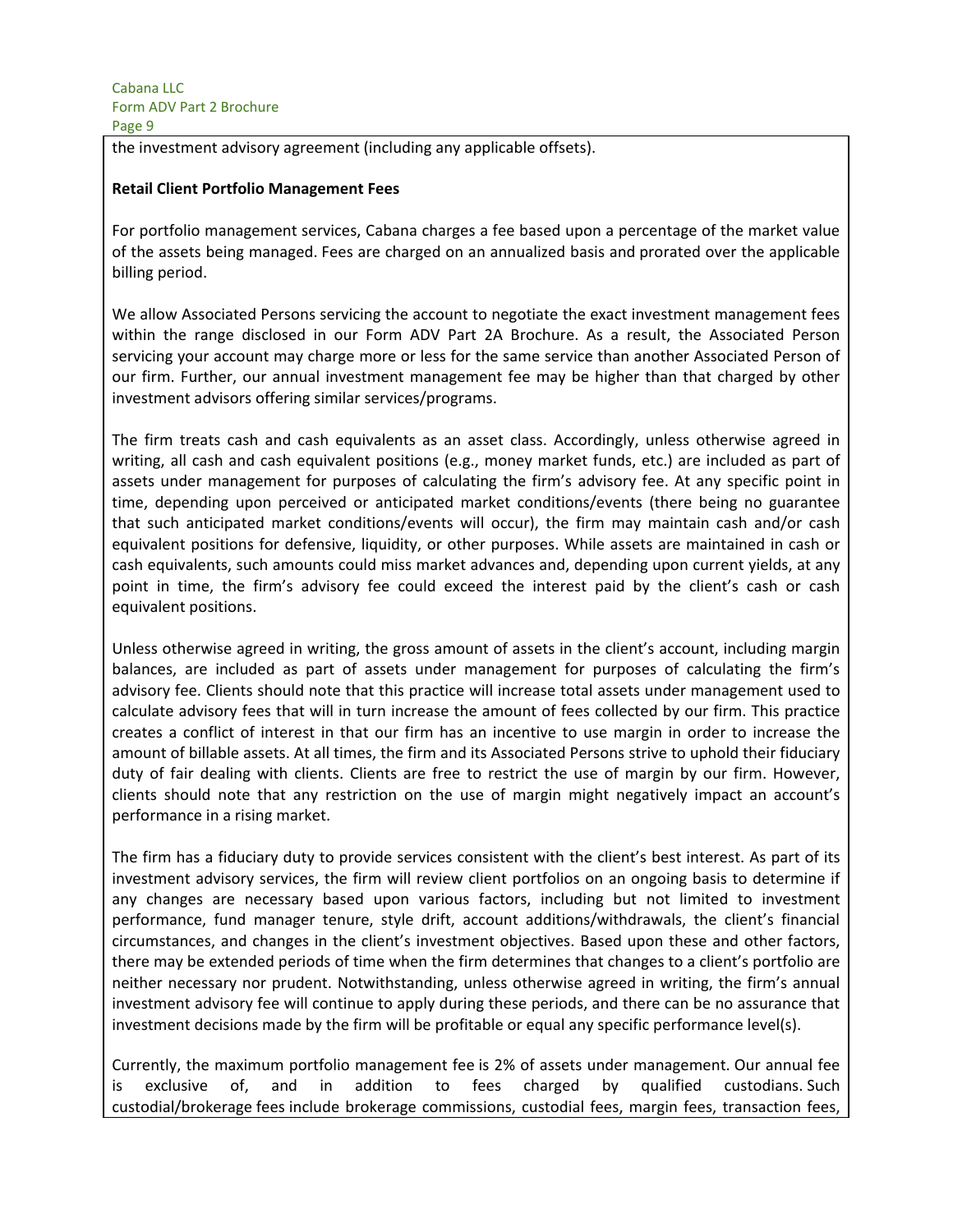and other related costs and expenses, which the client will pay.

Generally, the custodian holding the client's account will deduct Cabana's fees and any other custodial fees directly from a designated account to facilitate billing, provided the client has given written authorization. The qualified custodian will send an account statement at least quarterly, detailing all account activity. Fees may be deducted in advance or in arrears, and on a monthly or quarterly basis depending on the custodian's billing practices. The exact fee and fee deduction policy will be set out in the investment advisory agreement and custodial agreement between Cabana and the client and the custodian and the client, respectively.

Clients can cancel their investment advisory agreement at any time by notifying Cabana in writing, and termination will be effective immediately after receipt of notice. There is no penalty or termination fee for canceling investment advisory agreements. Investment advisory fees paid in advance will be prorated.

#### **Private Fund Fees**

Cabana or its affiliates typically receive management or administration fees and may also receive performance fees. Fund fees are set out in a fund's governing documents. Management and administration fees may be paid in advance or in arrears and may vary for different investors, typically based on commitment size.

Private fund management fees range from .5% to 2% annually on assets under management and private funds also charge a 10% to 20% performance fee. The manner of calculation and application of the management fee, administrative services fee and the performance fee are disclosed in each fund's offering documents. Management fees are typically deducted from capital contributions or investment proceeds. Performance fees are typically deducted from investment proceeds.

Cabana at times will modify, waive, negotiate, or reduce management, administration, or performance fees for certain investors. Management and performance fees at times will be substantially reduced or waived for its affiliates and equity owners, and certain of their respective professionals, as well as investors who are qualified individuals with business relationships with Cabana or industry expertise in the sector in which a particular investment fund may be investing. A fund's minimum investment is set out in its governing documents and Cabana or one of its affiliates can waive the minimum in its discretion. Investors must meet specific accredited investor and qualified client requirements.

#### **ETF Fees**

ETF fees are found in an ETF's offering documents, which are available at **https://thecabanagroup.com/etf-prospectus/.** Investors pay their pro rata share of an ETF's fees and expenses.

#### **Model Provider Fees**

Cabana typically charges an annual model provider fee generally ranging from .15% to .50% of assets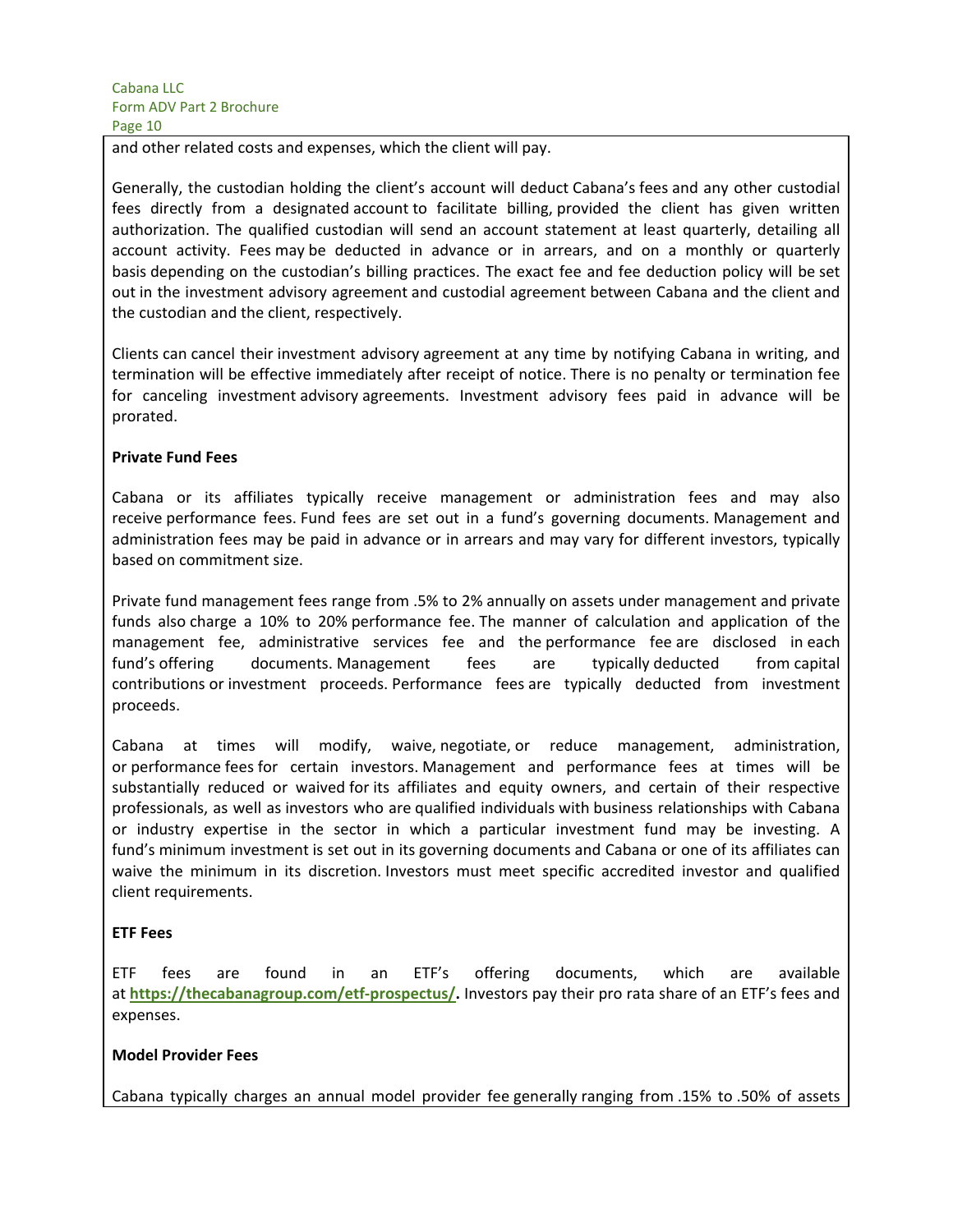influenced by its models. The investment adviser licensing the model pays Cabana's fee. Cabana may modify or waive, in its sole discretion, the model provider fee for portfolio management services involving its proprietary products (e.g. Cabana ETFs).

#### **Financial Planning Services Fees**

Generally, if a client engages Cabana for investment advisory services, Cabana may provide financial planning services, at its discretion, incidental to the investment advisory services.

Infrequently, Cabana may also provide clients stand-alone financial planning and consulting services. In such limited cases, Cabana will charge a fixed or hourly fee for these services:

- *Fixed Fees:* Cabana will charge a fixed fee of \$500 to \$5,000 for broad-based planning services. *In limited circumstances*, the total cost could potentially exceed \$5,000. In these cases, we will notify the client and may request that the client pay an additional fee.
- *Hourly Fees:* Cabana charges an hourly fee of \$150 to \$300 for clients who request specific services (such as a modular plan or hourly consulting services) and do not desire a broad-based written financial plan.

Clients receiving standalone financial planning services would generally sign a written agreement setting forth the terms and conditions of the engagement and describing the scope of the services and the portion of the fee that is due from the client. Generally, Cabana requires a prepayment of 50% of the fee with the remaining balance due upon completion of the agreed upon services. Other fee payment arrangements may be negotiated on a case-by-case basis.

Either party may terminate the financial planning agreement by written notice to the other. If the client terminates the agreement, Cabana will refund any pre-paid, unearned fees to the client.

Cabana or its Associated Persons typically recommend investment advisory services (including allocations to Cabana's Target Drawdown Portfolios) when providing financial planning services, when the Associated Person believes that Cabana's Target Drawdown Portfolios are in the best interest of the client. This practice presents a conflict of interest because persons providing financial planning services who are also Investment Advisers Representatives of Cabana have an incentive to recommend Cabana's investment advisory services to clients to earn investment advisory fees. The receipt of financial dual compensation creates a conflict of interest. Clients are under no obligation, contractually or otherwise, to enter into investment advisory relationship with Cabana unless they feel it is in their best interest to do so.

#### **Additional Fees and Expenses**

All fees paid to Cabana for investment advisory services are separate and distinct from the fees and expenses charged by exchange traded funds (ETFs), including the Cabana ETFs, to their shareholders or other platform fees (CITs/401k). These fees and expenses are described in each fund's prospectus. These fees generally include a management fee, other fund expenses, and a possible distribution fee.

A client could invest in an ETF or a Mutual Fund directly, without the services of Cabana. In that case, the client would not receive the services provided by Cabana, which are designed, among other things, to assist the client in determining which ETF(s) are most appropriate to each client's financial condition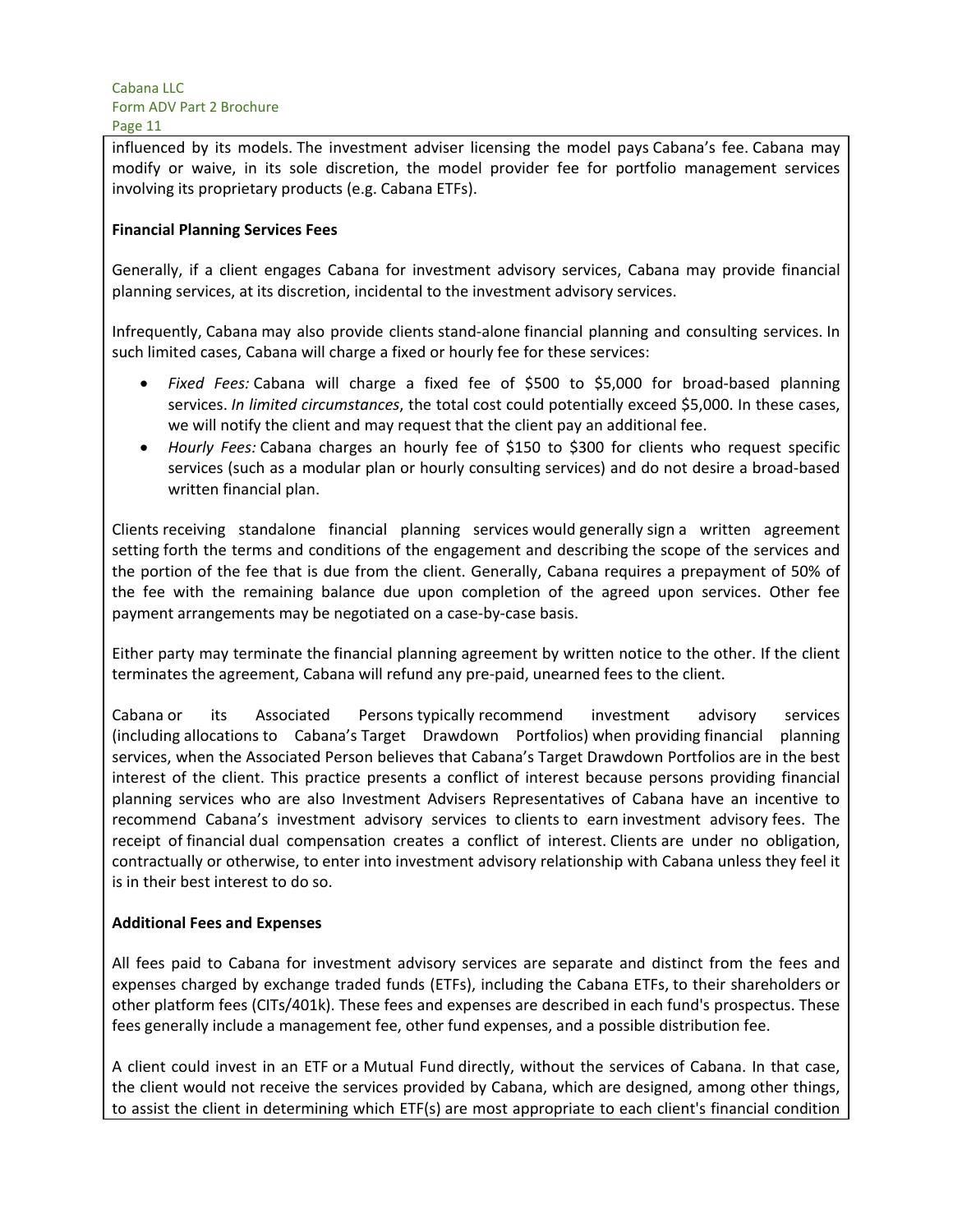and objectives. Accordingly, the client should review the fees charged by the funds, the qualified custodian, and the fees charged by Cabana to fully understand the total amount of fees to be paid by the client and to thereby evaluate the advisory services being provided.

Persons providing investment advice on behalf of our firm may be licensed as independent insurance agents. These persons will be compensated for selling insurance products, including insurance products they sell to clients. Compensation earned by these persons are separate and in addition to our advisory fees. This practice presents a conflict of interest because persons providing investment advice on behalf of our firm who are insurance agents have an incentive to recommend insurance products to clients for the purpose of generating commissions rather than solely based on client needs. However, clients are under no obligation, contractually or otherwise, to purchase insurance products through any person affiliated with our firm.

## **Item 6 – Performance-Based Fees and Side-By-Side Management**

We and our Associated Persons do not accept performance-based fees, which are fees are based on a share of capital gains or capital appreciation of the client's assets, except for those received in connection to our Private Fund Investments services as stipulated above in Items 4 and 5.

We manage or recommend private funds that are charged performance-based fees while, at the same time, we also manage accounts (perhaps with similar objectives) that are not charged performancebased fees. As such, the "side-by-side management" of accounts with more favorable compensation might provide an incentive for our firm or other fund managers to favor accounts that pay performancebased fees. Performance-based fees also create an incentive for us and other fund managers to make investments that are riskier or more speculative than would be the case absent a performance fee arrangement.

## **Item 7 – Types of Clients**

We generally offer investment advisory services to individuals, pension and profit-sharing plans, trustees for collective investment trusts (CITs) or collective investment funds (CIFs), trusts, estates, charitable organizations, corporations, private investment funds, ETFs, other investment advisers, and other business entities.

Cabana also establishes arrangements where it acts as a third-party adviser, model provider, or subadviser on accounts managed by or referred by other investment advisers. Services and fees for these arrangements will be negotiated with each investment adviser on a case-by-case basis.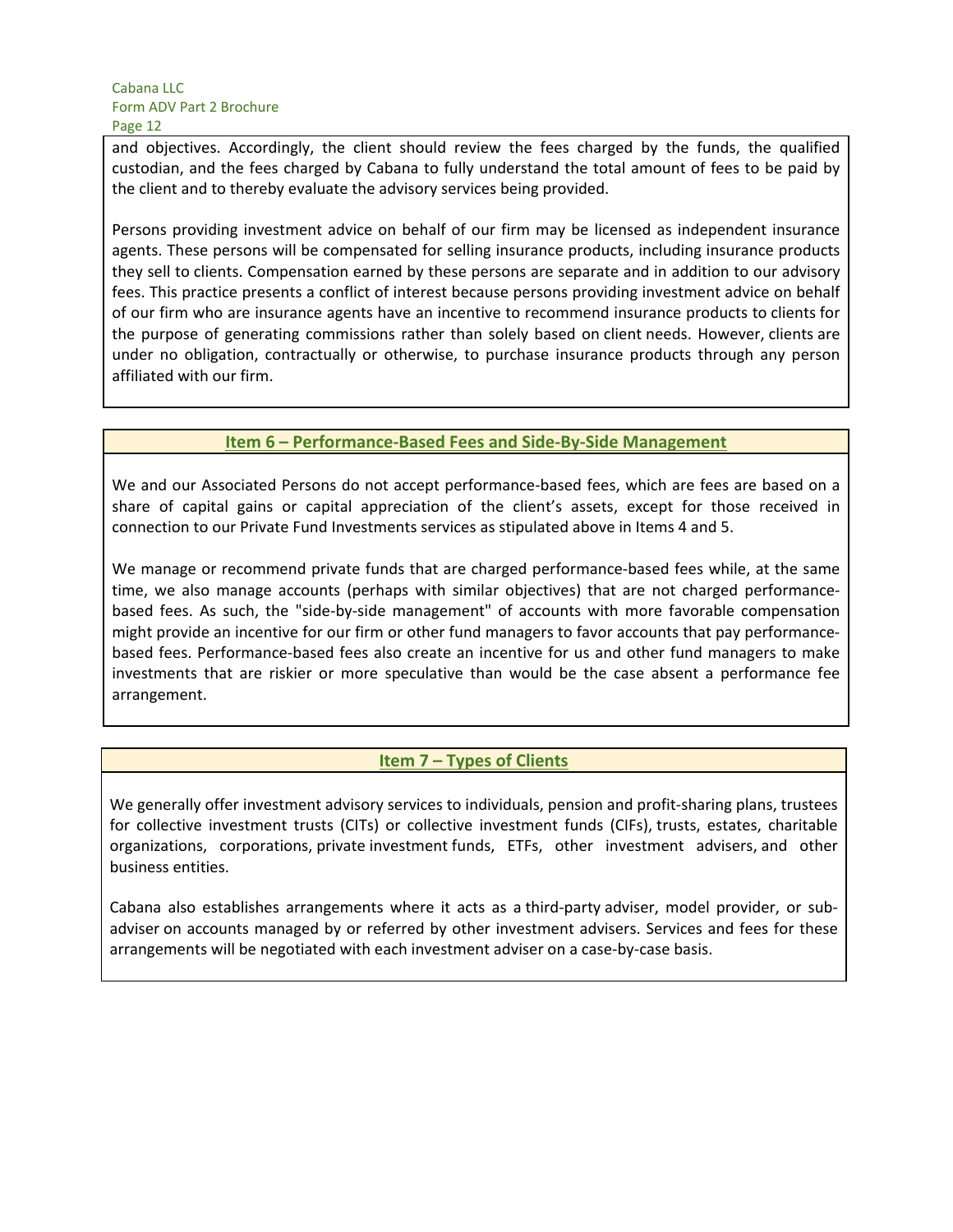#### **Item 8 – Methods of Analysis, Investment Strategies and Risk of Loss**

#### **Investment Advice**

The following are different methods of analysis that we may use when providing investment advice:

- Fundamental Analysis fundamental analysis is a technique that attempts to determine a security's value by focusing on underlying factors that affect a company's actual business and its future prospects. The term refers to the analysis of the economic well-being of a financial entity as opposed to only its price movements.
- Technical Analysis technical analysis is a technique that relies on the assumption that current market data (such as charts of price, volume, and open interest) can help predict future market trends, at least in the short term. It assumes that market psychology influences trading and can predict when stocks will rise or fall.
- Economic Analysis economic analysis, among other things, involves evaluation of economic indicators of money supply, interest rates, earnings, and changes in gross domestic product.

We may use one or more of the following investment strategies when advising clients on investments:

- Long Term Purchases securities held for over a year.
- Short Term Purchases securities held for less than a year.
- Trading securities held for less than 30 days.
- Margin Transactions margin strategies allow an investor to purchase securities on credit and to borrow on securities already in their custodial account. Interest is charged on any borrowed funds for the period of time that the loan is outstanding.
- Covered Options covered option is a strategy in which an investor writes an option contract while at the same time owning an equivalent number of shares of the underlying stock.

The investment advice provided along with the strategies suggested by Cabana will vary depending on each client's specific financial situation and goals. This brief statement does not disclose all of the risks and other significant aspects of investing in financial markets. In light of the risks, clients should fully understand the nature of the contractual relationship(s) into which they are entering and the extent of their respective individual exposure to risk. Not all investing strategies are suitable for everyone. Clients should carefully consider whether the strategies employed would be appropriate for them considering their experience, objectives, financial resources and other relevant circumstances.

#### **Cabana's Target Drawdown Professional Series**

Cabana's Target Drawdown Professional Series is available exclusively through Cabana's advisors or advisors and platforms that have a direct Master Services Agreement or Signal Provider agreement with Cabana. Alongside the Target Drawdown Professional Series, Cabana provides a suite of TAMP services including operational, marketing, compliance and sales support. The Professional Series Portfolios are constructed using CARA, which seeks to monitor economic and technical market conditions to identify assets that are particularly attractive at a given time in the business cycle. Cabana numerically quantifies acceptable levels of risk by identifying a "target drawdown" percentage for each portfolio at the onset of the investment process. Drawdown is defined as the maximum loss, or amount an investment can be expected to fall, from peak to trough during adverse market conditions. The Target Drawdown Professional Series strives to limit losses that exceed investor risk tolerance in down markets while still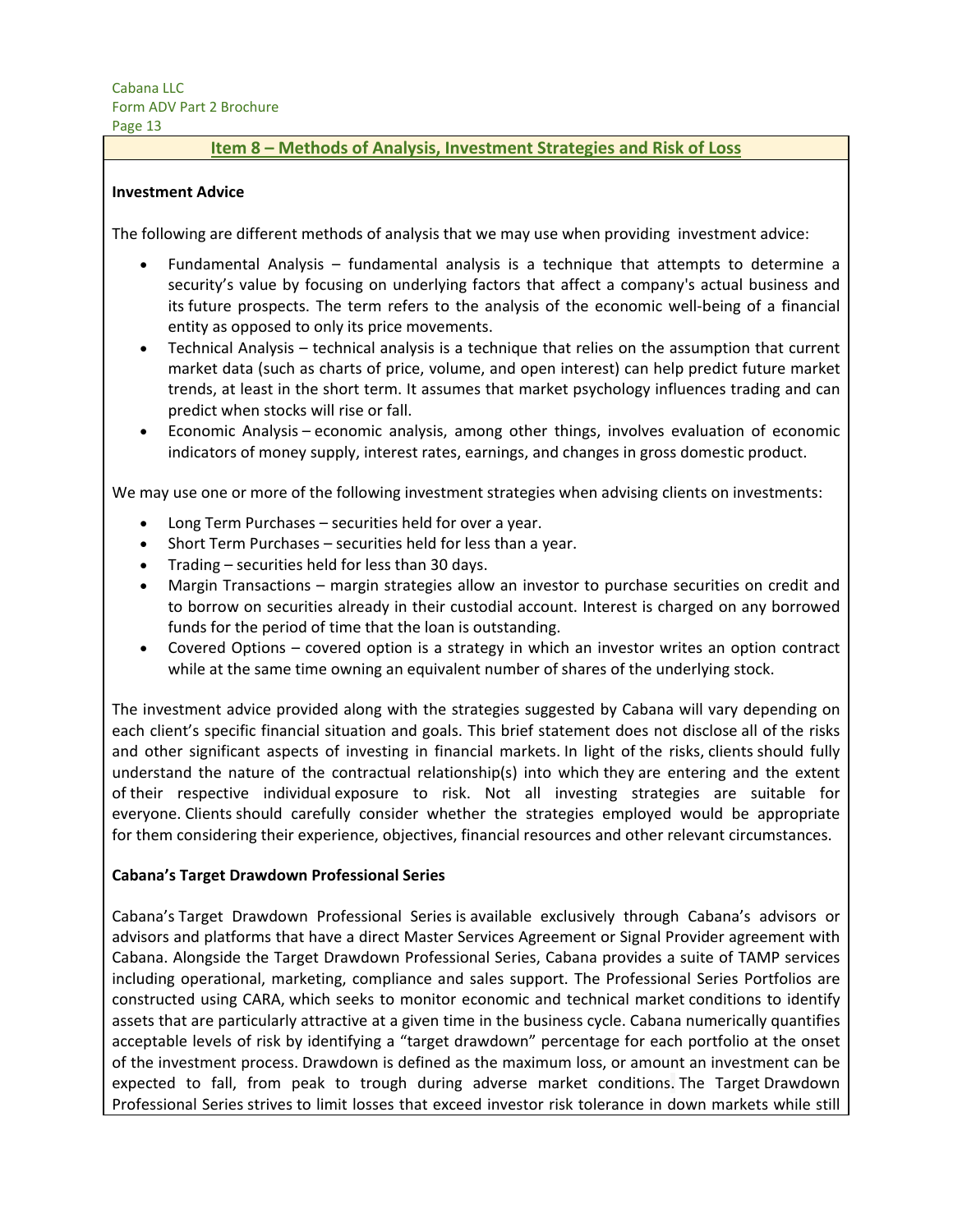participating in up markets. All Target Drawdown Professional Series Portfolios are derivatives of the same model, but are constructed by adjusting the drawdown parameters to the desired volatility range. We offer multiple drawdown variations to meet the needs of investors across risk profiles, ranging from 5-16%. CARA is designed to actively manage a diversified portfolio of ETFs and mutual funds comprised of broad asset classes. Investments are monitored daily and allocated or reallocated among non-correlated and inversely-correlated asset classes in an effort to reduce exposure to potential market declines. All portfolios in Cabana's Target Drawdown Professional Series are considered Core All Asset Tactical and provide viable options for most long-term investors, in our view.

On September 17, 2020, Cabana released a series of Target Drawdown ETFs for use within the Target Drawdown Professional Series. Target Drawdown ETFs are comprised of a mix of broad asset-class ETFs (each Cabana ETF is an ETF of ETFs).

On July 13, 2021, Cabana released a series of Target Leading Sector ETFs, which are also used in the Target Drawdown Professional Series and comprised of a mix of ETFs.

By utilizing Target Drawdown ETFs, Target Leading Sector ETFs, and third-party ETFs, Cabana strives to decrease the cost and increase the tax efficiency of its actively managed Professional Series. It is the responsibility of the adviser to determine what is suitable for the client based on that individual's situation and needs. An adviser or client should not simply rely on the name of any portfolio to determine what is suitable for any one person. There is no substitute for understanding the reasons for a recommended solution. The following is a short description of each of Cabana's Target Drawdown Portfolios. Find more information about each portfolio at **https://targetdrawdown.thecabanagroup.com/**.

#### *Target Drawdown Professional 5*

The Target Drawdown Professional 5 is the most conservative of the five portfolios in Cabana's longestrunning product series – its Target Drawdown Professional Series. The primary objective of this portfolio is to seek a limited volatility range ("target drawdown") of five percent (5%) from peak to trough. The portfolio primarily invests in broad asset class ETFs among the five major asset classes and is designed to emphasize stability by concentrating allocation to low beta assets. Targeted risk parameters are managed using inverse and non-correlated assets. Conservative investors seeking numerically defined risk objectives and preservation of capital may find this portfolio attractive. On September 17, 2020, Cabana released a series of Target Drawdown ETFs for use within the Target Drawdown Professional Series. On July 13, 2021, Cabana released a Target Leading Sector series of ETFs, which are also comprised of a mix of ETFs. By utilizing Target Drawdown and Target Leading Sector ETFs, in addition to other third-party ETFs, Cabana strives to increase the cost and tax efficiency of its actively managed Professional Series.

#### *Target Drawdown Professional 7*

The Target Drawdown Professional 7 is one of five portfolios in Cabana's longest-running product series – its Target Drawdown Professional Series. The objective of this portfolio is to seek a limited volatility range ("target drawdown") of seven percent (7%) from peak to trough. It primarily invests in broad asset class ETFs among the five major asset classes. Allocation is inherently weighted toward low beta asset classes. Targeted risk parameters are managed using inverse and non-correlated assets. Conservative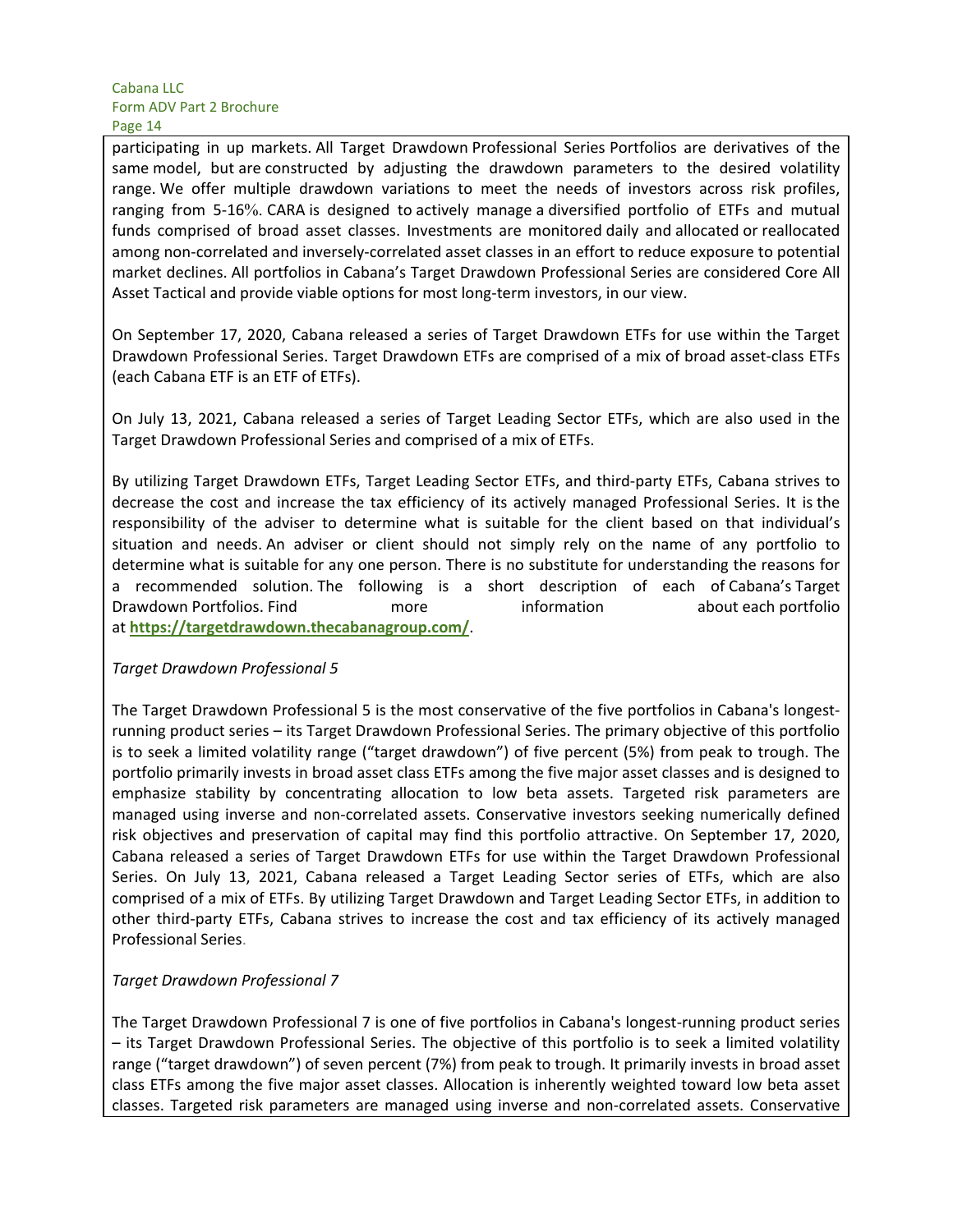investors seeking numerically defined risk objectives and a lower (or reduced) volatility asset allocation may find this portfolio attractive. On September 17, 2020, Cabana released a series of Target Drawdown ETFs for use within the Target Drawdown Professional Series. On July 13, 2021, Cabana released a Target Leading Sector series of ETFs, which are also comprised of a mix of ETFs. By utilizing Target Drawdown and Target Leading Sector ETFs, in addition to other third-party ETFs, Cabana strives to increase the cost and tax efficiency of its actively managed Professional Series.

## *Target Drawdown Professional 10*

The Target Drawdown Professional 10 is the original of the five portfolios in Cabana's longest-running product series – its Target Drawdown Professional Series. All Target Drawdown Professional Portfolios are a variation of the Target Drawdown Professional 10 and have been constructed by adjusting the drawdown parameters to the desired volatility range. The objective of this portfolio is to seek a limited volatility range ("target drawdown") of ten percent (10%) from peak to trough. The portfolio primarily invests in broad asset class ETFs among the five major asset classes. Allocation is distributed among major asset classes with a sensitivity to market downturn. Targeted risk parameters are managed using inverse and non-correlated assets. Investors seeking numerically defined risk objectives and a moderate volatility allocation may find this portfolio attractive. On September 17, 2020, Cabana released a series of Target Drawdown ETFs for use within the Target Drawdown Professional Series. On July 13, 2021, Cabana released a Target Leading Sector series of ETFs, which are also comprised of a mix of ETFs. By utilizing Target Drawdown and Target Leading Sector ETFs, in addition to other third-party ETFs, Cabana strives to increase the cost and tax efficiency of its actively managed Professional Series.

#### *Target Drawdown Professional 13*

The Target Drawdown Professional 13 is one of five portfolios in Cabana's longest-running product series – its Target Drawdown Professional Series. The objective of this portfolio is to seek a limited volatility range ("target drawdown") of thirteen percent (13%) from peak to trough. The portfolio primarily invests in broad asset class ETFs among the five major asset classes. Its allocation allows for potential capital appreciation of growth assets during times of favorable conditions, while maintaining its targeted risk parameters through exposure to inversely or non-correlated assets during periods of less favorable market conditions. Like other Target Drawdown Professional Portfolios, this portfolio numerically defines risk objectives, but may be appropriate for investors seeking growth opportunities with tolerance to a higher volatility asset allocation. On September 17, 2020, Cabana released a series of Target Drawdown ETFs for use within the Target Drawdown Professional Series. On July 13, 2021, Cabana released a Target Leading Sector series of ETFs, which are also comprised of a mix of ETFs. By utilizing Target Drawdown and Target Leading Sector ETFs, in addition to other third-party ETFs, Cabana strives to increase the cost and tax efficiency of its actively managed Professional Series.

#### *Target Drawdown Professional 16*

The Target Drawdown Professional 16 is one of five portfolios in Cabana's longest-running product series – its Target Drawdown Professional Series. The objective of this portfolio is to seek a limited volatility range ("target drawdown") of sixteen percent (16%) from peak to trough. The portfolio primarily invests in broad asset class ETFs among the five major asset classes. Allocation is weighted toward higher beta growth assets during all but the most unfavorable market conditions. It is designed to capture appreciation in growth assets, such as small cap equities, emerging markets, and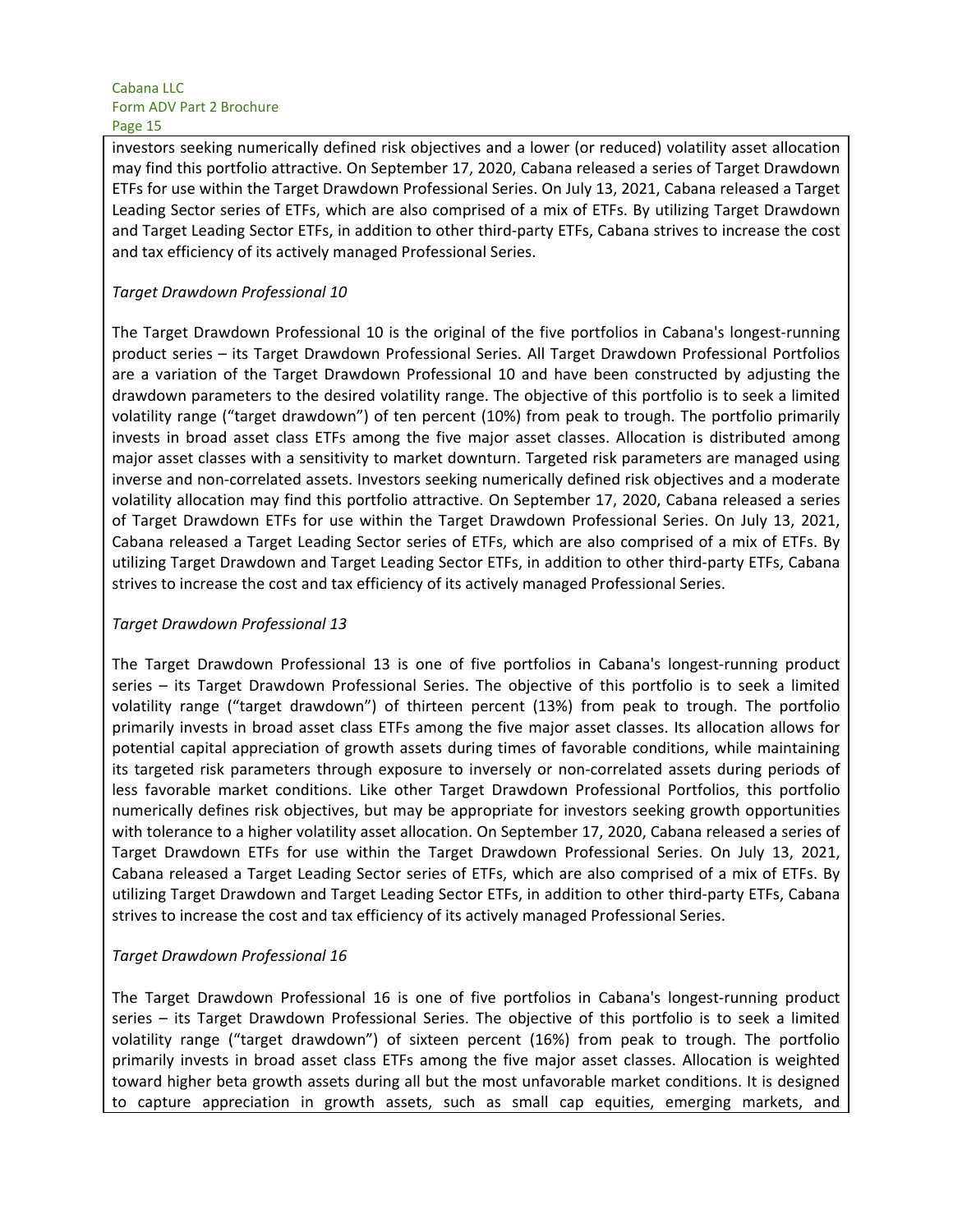commodities during periods of economic expansion, while remaining resistant to severe market downturn. Aggressive investors seeking growth opportunities through significant equity exposure throughout the market cycle may find this portfolio attractive, but like all Target Drawdown Professional Portfolios, it numerically defines risk objectives and manages targeted risk parameters using inverse and non-correlated assets. On September 17, 2020, Cabana released a series of Target Drawdown ETFs for use within the Target Drawdown Professional Series. On July 13, 2021, Cabana released a Target Leading Sector series of ETFs, which are also comprised of a mix of ETFs. By utilizing Target Drawdown and Target Leading Sector ETFs, in addition to other third-party ETFs, Cabana strives to increase the cost and tax efficiency of its actively managed Professional Series.

Retired factsheets for any of Cabana's current or former portfolios are available upon request. Please contact **info@thecabanagroup.com**.

## Income Portfolio (SMA)

Cabana released its Target Income Portfolio in April 2021, and it is designed for investors seeking a steady stream of income, while minimizing sequence of return risk as well as overall drawdown, through a tactical allocation model. The portfolio seeks a yield in excess of 4%, increasing as interest rates rise. Like all Cabana portfolios and products, it utilizes CARA to evaluate the repeating economic cycle and allocate assets accordingly.

## Target Leading Sector ETF series

Target Leading Sector ETFs aim to provide investors with exposure to sectors of the economy that we believe will potentially provide superior investment returns. The series consists of three ETFs, which have a primary objective of providing long-term growth. Each of the three ETFs is designed to incorporate varying levels of investor's risk tolerances – conservative, moderate, and aggressive. The ETF prospectuses are available at https://cabanaetfs.com.

#### **Risk and Data Analysis Platforms**

#### **Riskalyze**

Cabana uses Riskalyze to identify each portfolios' risk benchmark. Riskalyze provides projection for potential gains and losses expected over time and in varying market scenarios. All five of Cabana's Target Drawdown Professional Portfolios are available to advisers and firms within Riskalyze using the following identifiers:

- #Cabana5 Target Drawdown Professional 5:
- #Cabana7 Target Drawdown Professional 7:
- #Cabana10 Target Drawdown Professional 10:
- #Cabana13 Target Drawdown Professional 13:
- #Cabana16 Target Drawdown Professional 16:

Riskalyze is an award winning, third-party, independent risk alignment platform. Riskalyze provides a Risk Number based on downside risk. On a scale from 1 of 99, the greater the potential loss, the greater the Risk Number. The Risk Number is dynamic and will vary based on a number of factors. Detailed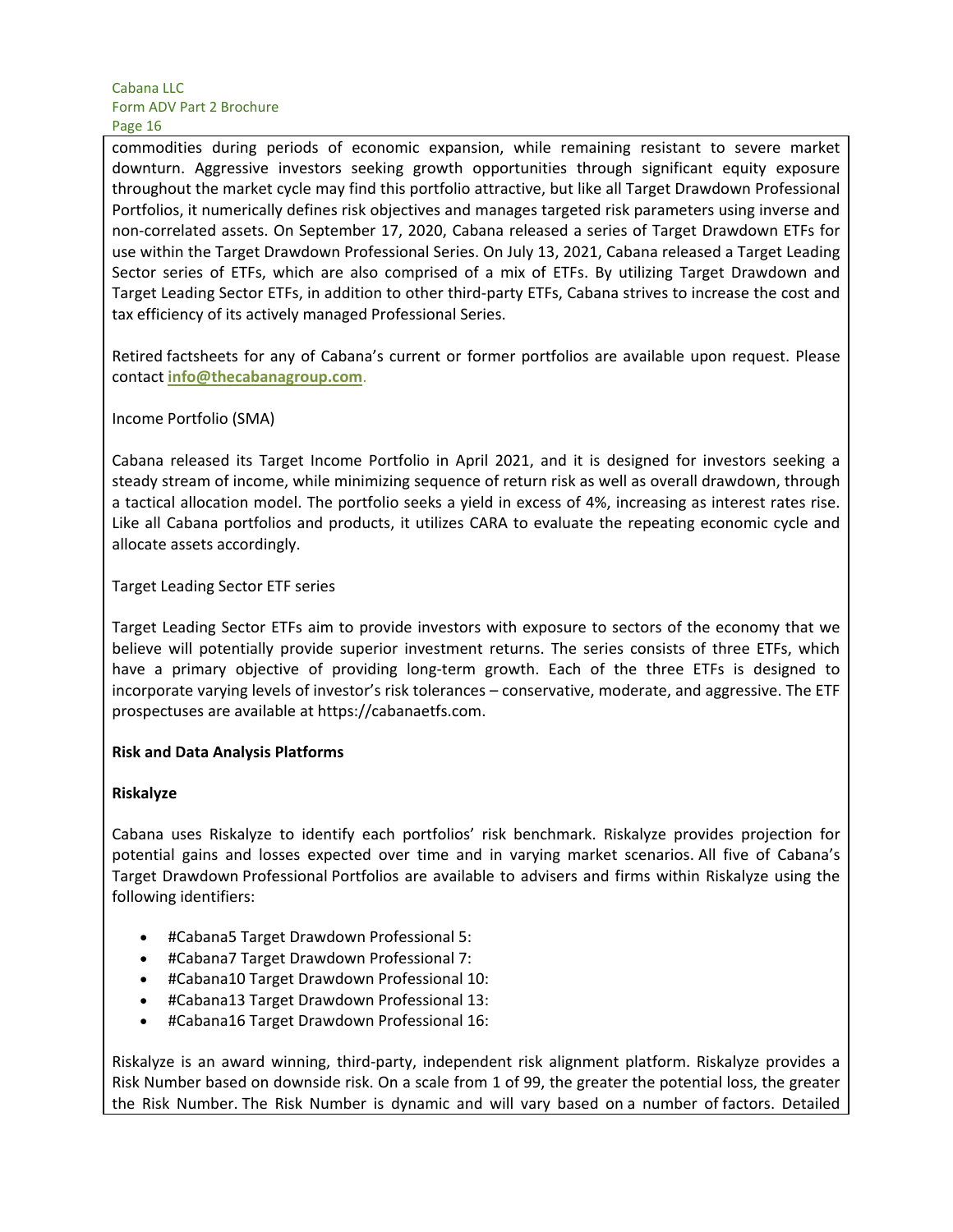information about Riskalyze and the Risk Numbers can be found at https://www.riskalyze.com/.

Morningstar Institutional Data Manager

Cabana's Target Drawdown Professional Series and Legacy Model portfolio data, analysis, and rating information are available within Morningstar Inc. The portfolios are in Morningstar's Tactical Allocation Category, which is made up of more than 500 total funds as of the date of this brochure. Morningstar IDs are as follows:

- Cabana Target Drawdown Professional 5: F000010FMV
- Cabana Target Drawdown Professional 7: F000010FNS
- Cabana Target Drawdown Professional 10: F000010FNU
- Cabana Target Drawdown Professional 13: F000010FNR
- Cabana Target Drawdown Professional 16: F000010FNT
- Cabana Target Drawdown Professional 5 Legacy: F0000165Q8
- Cabana Target Drawdown Professional 7 Legacy: F0000165QA
- Cabana Target Drawdown Professional 10 Legacy: F0000165QB
- Cabana Target Drawdown Professional 13 Legacy: F0000165QC
- Cabana Target Drawdown Professional 16 Legacy: F0000165QD

#### **Informa Investment Solutions**

Cabana's portfolio data and analysis is available within Informa's Global Manager Neighborhood. Informa IDs are as follows:

- Cabana LLC: 95410000
- Target Drawdown Professional 5: 95410076
- Target Drawdown Professional 7:  95410071
- Target Drawdown Professional 10: 95410072
- Target Drawdown Professional 13: 95410073
- Target Drawdown Professional 16: 95410074
- Target Drawdown Professional 20: 95410075

#### **Cabana's ETFs**

#### Target Drawdown

On September 17, 2020, Cabana launched a suite of five Target Drawdown ETFs in partnership with private label ETF advisor Exchange Traded Concepts (ETC).

Target Leading Sector

On July 13, 2021, Cabana launched a suite of three Target Leading Sector ETFs, also in partnership with ETC.

Target Drawdown and Target Leading Sector ETFs are designed with the primary goal of minimizing emotional mistakes and investor fear in volatile markets. The Target Drawdown funds are built to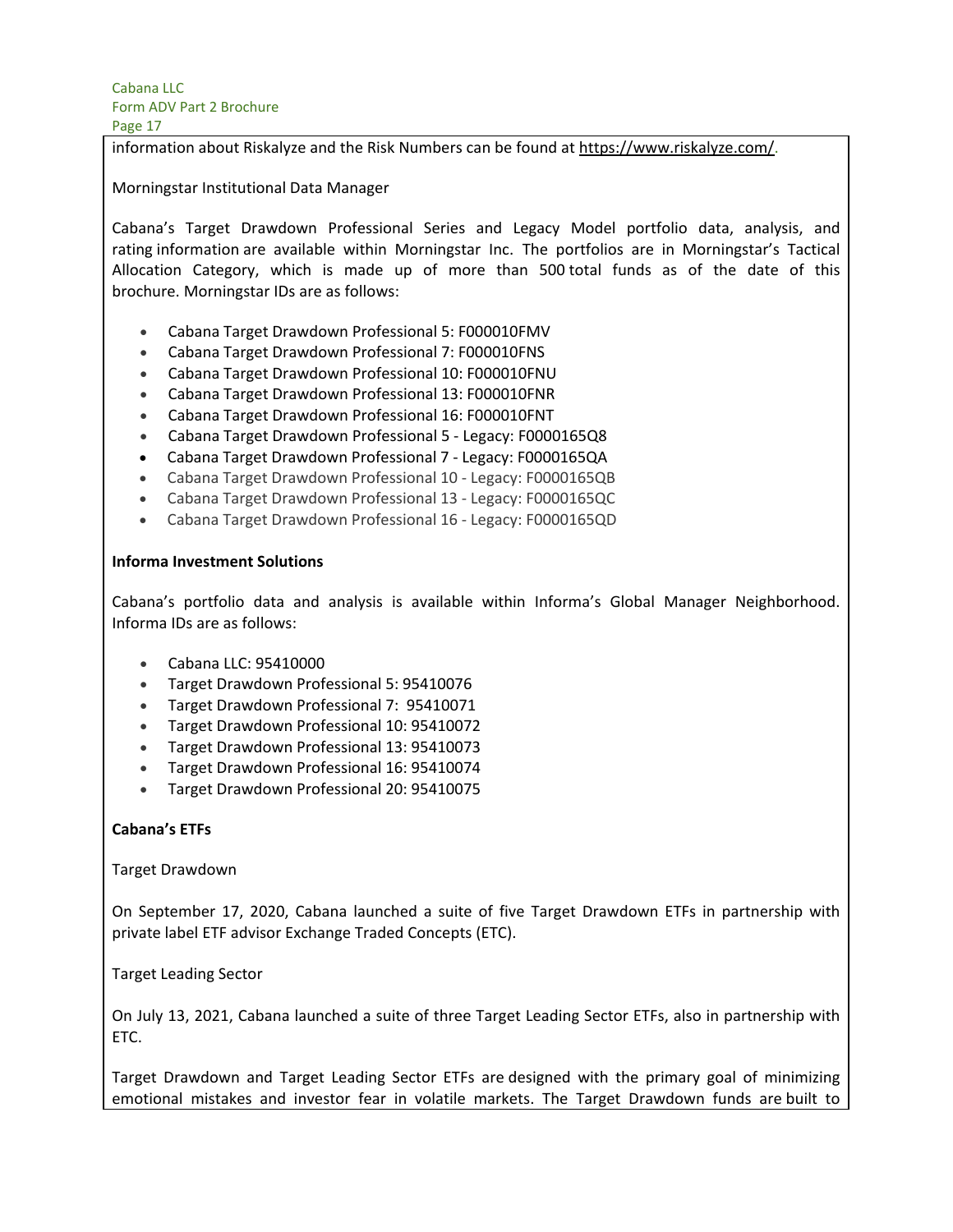numerically quantify risk by identifying a "target drawdown" percentage at the onset of the investment process. Target drawdown percentages range from 5%-16%. Target Drawdown ETFs can serve as a core portfolio holding or can be utilized as a defensive or alternative investment.

Cabana utilizes Target Drawdown and Target Leading Sector ETFs to enhance its signature Target Drawdown Professional Series, which is exclusive to partner firms and advisors.

More information about Cabana ETFs can be found here: https://thecabanagroup.com/etf-prospectus/.

## **Disclosure regarding Cabana's Cyclical Asset Reallocation Algorithm ("CARA")**

Cabana's Target Drawdown Professional Series, as well as all of our SMAs, CITs, and ETFs, are constructed and managed using the firm's proprietary Cyclical Asset Reallocation Algorithm ("CARA"). CARA is designed to monitor macro-economic and technical market conditions in real time in order to leverage dynamic tactical asset allocation with the principles of Modern Portfolio Theory. CARA seeks to dynamically allocate to asset classes that it determines, using data analytics, to be particularly attractive at any given time within the business cycle. Cabana uses CARA, indirectly, to invest, monitor, and rebalance individual client accounts. The bullet points below provide general considerations regarding CARA.

- CARA was developed by and is owned by Cabana LLC, which is a subsidiary of The Cabana Group, LLC. All revisions and updates to the algorithm are completed internally by Cabana LLC. No conflicts are known to exist as a result of Cabana's development and proprietary use of the algorithm in its business activities.
- CARA incorporates various fundamental economic and technical price data, including public information concerning the yield curve (spread between short-and long-term interest rates), earnings of a broad spectrum of U.S. companies via the S&P 500 index, as well a combination of price data concerning the same. It is assumed (i) that this type of macro information, when considered in aggregation, allows for a general description of the state of the recurring economic cycle; (ii) that by identifying the current state of the economic cycle, it may be possible to determine which asset classes will be deemed attractive in order to facilitate optimized portfolio creation; and (iii) that any portfolio may be constructed to limit or minimize losses as a result of reallocation within the naturally-occurring economic cycle, in conjunction with incorporation of inversely and non-correlated assets and consistent with principles of Modern Portfolio Theory.
- CARA's limitations include but are not limited to (i) the non-linear nature of the economic cycle; (ii) asset performance affected by high-volume short-term trading; and (iii) black swan events that cause spikes in volatility. Particular risk to client accounts managed via CARA may result from periodic non-linear asset relationships in cyclical markets caused by a variety of unforeseen extraneous factors. While it is expected that correlation among major asset classes is relatively robust in a secular sense, there are times of convergence on otherwise non-correlated, or even inversely correlated asset classes when there is market stress and which may adversely impact CARA's methodology. Other notable risks may occur as the result of extended periods of financial asset dislocation, thereby resulting in "whipsaw," or excessive trading within a segment of the economic cycle. However, because of the top-down approach to underlying investments,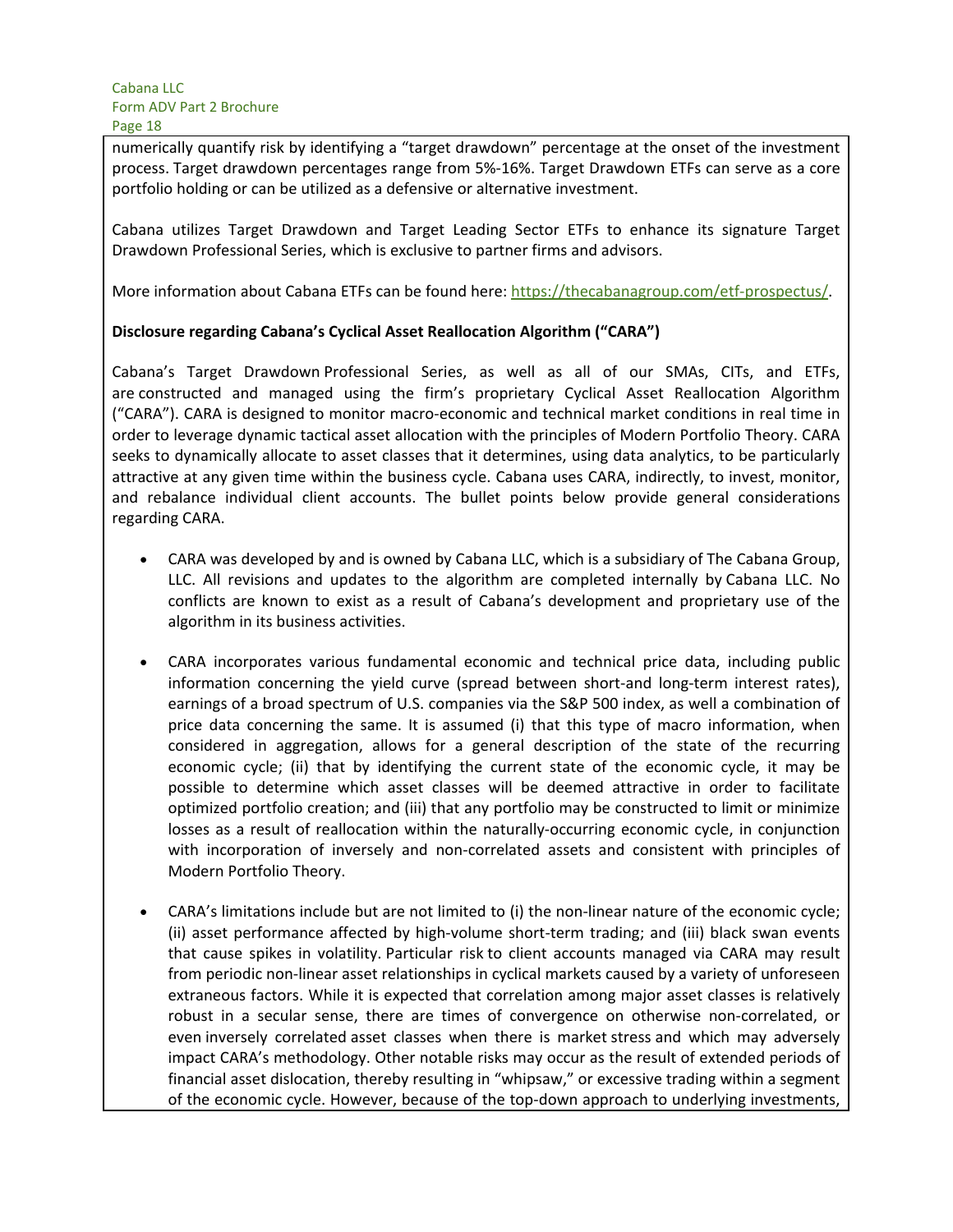as well as the macro nature of the data points that signal reallocation, the risks associated with unforeseen trading recommendations is minimized.

- CARA is a rules-based system, which seeks to employ fundamentals of financial theory. Cabana will not override CARA unless Cabana's principals have determined that a breakdown or systemic change has occurred in the methods for which capital is deployed within the worldwide economic system. Modifications could also occur if CARA does not signal appropriate changes to risk assets as the economic cycle evolves, thus resulting in a portfolio materially and consistently violating its drawdown (risk) parameters. Absent such circumstances, Cabana will not halt trading or sell positions in response to stressed market conditions, as hedges are built into the portfolios as a result of the allocation process. It is assumed (i) that market conditions are ultimately driven by material changes within the financial system associated with monetary supply, opportunity for investment and perceived risk relative to gain; (ii) that these conditions drive asset prices; and (iii) that short-term events are irrelevant over the long term unless they impact the fundamentals nature of investments as mentioned above. Moreover, when such circumstances do occur, they will be factored into the data points CARA evaluates, and assets will be reallocated accordingly. Cabana's portfolios, through CARA, seek to stay fully invested all times while dynamically allocating capital across major asset classes in response to economic conditions.
- At Cabana, we believe that if clients understand the nature, purpose, and process of the investment, then clients are likely to stay invested during stressed markets and will thereby participate in market opportunities as they arise. This simple concept cannot be overstated. Once a client has chosen a portfolio consistent with his or her financial objectives and risk tolerance, the client's account is managed within our rules-based system. Human involvement is critical in the assessment of the risk tolerance and objectives of any client as it allows for the proper selection of Cabana's risk-based portfolios. In this way, the discretionary component of the investing process occurs on the front end (where it belongs) and the investment allocation remains objective and removed from subjective and emotional behavior by the investor and/or his/her advisor.
- Cabana's proprietary algorithm has been incrementally modified over time to optimize and automate its methodology. For instance, the current version of Cabana's proprietary algorithm includes automated price, earnings, and yield curve evaluation whereas such data was manually input and evaluated in initial versions of the Cabana's algorithm. Additionally, the universe of products available to Cabana's algorithm will change from time to time as more products become available in the market, which will likely materially impact performance over time.

For an in-depth overview of the methodology of Cabana's Cyclical Asset Reallocation Algorithm, we encourage a review of our White Paper, which is available upon request to **info@thecabanagroup.com**.

Performance reporting methodology can be found at the following link: **https://thecabanagroup.com/disclaimers/performance-reporting-methodology. /**

**The following is a list of non-exclusive risks that apply to our strategies**: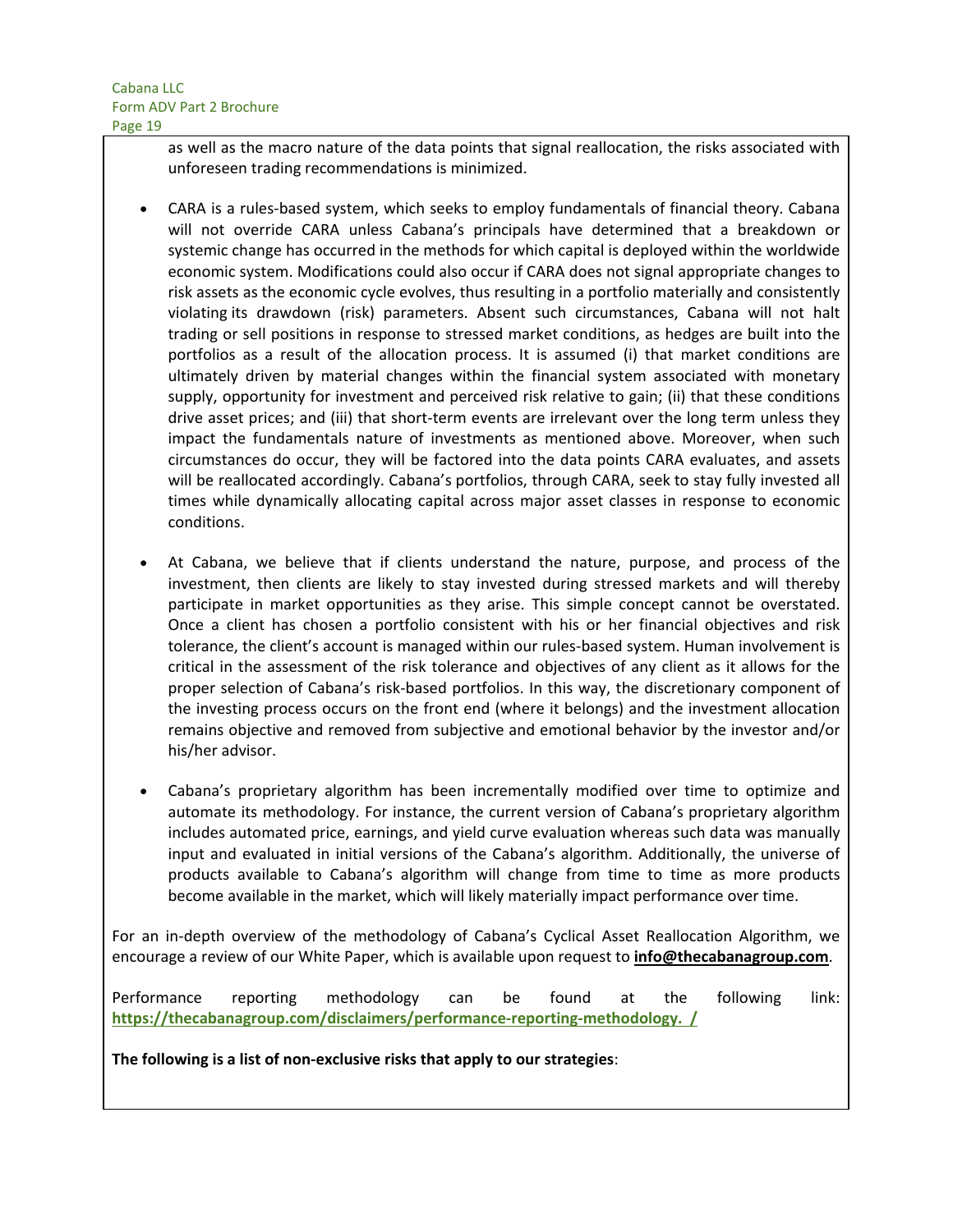**General Investment Risk:** All investments come with the risk of losing money. Investing involves substantial risks, including complete possible loss of principal plus other losses and may not be suitable for many members of the public. Investments, unlike savings and checking accounts at a bank, are not insured by the government to protect against market losses. Different market instruments carry different types and degrees of risk and clients should familiarize themselves with the risks involved in the particular market instruments they intend to invest in.

**Loss of Value:** There can be no assurance that a specific investment strategy will achieve its investment objectives and past performance should not be seen as a guide to future returns. The value of investments and the income derived may fall as well as rise and investors may not recoup the original amount invested. Investments may also be affected by any changes in exchange control regulation, tax laws, withholding taxes, international, political and economic developments, and government, economic or monetary policies.

**Market Risk:** The market value of an investment will fluctuate as a result of the occurrence of the natural economic forces of supply and demand on that investment, its particular industry or sector, or the market as a whole. Market risk may affect a single issuer, industry, or sector of the economy or may affect the market as a whole. Market risk can affect any investment instrument or the underlying assets or other instruments held by or traded within that investment instrument.

**Interest Rate Risk:** Fixed income securities and funds that invest in bonds and other fixed income securities may fall in value if interest rates change. Generally, the prices of debt securities rise when interest rates fall, and their prices fall when interest rates rise. Longer-term debt securities are usually more sensitive to interest rate changes.

**Commodity Investing Risk**. An investment in commodity-related companies may subject the account to greater volatility than investments in traditional securities. The commodities markets have experienced periods of extreme volatility. Similar future market conditions may result in rapid and substantial valuation increases or decreases in holdings.

**Credit Risk:** Investments in bonds and other fixed income securities are subject to the risk that the issuer(s) may not make required interest payments. An issuer suffering an adverse change in its financial condition could lower the credit quality of a security, leading to greater price volatility of the security. A lowering of the credit rating of a security may also offset the security's liquidity, making it more difficult to sell. Funds investing in lower quality debt securities are more susceptible to these problems and their value may be more volatile.

**Fixed Income Securities Risk**. The market value of fixed income investments in which an account may invest may change in response to interest rate changes and other factors. During periods of falling interest rates, the value of outstanding fixed income securities generally rise. Conversely, during periods of rising interest rates, the value of fixed income securities generally decline.

**High Yield or Non-Investment Grade Securities Risk**. High yield or non-investment grade securities (commonly referred to as "junk bonds") and unrated securities of comparable credit quality are subject to the increased risk of an issuer's inability to meet principal and interest payment obligations and are generally considered to be speculative. These securities may be subject to greater price volatility due to such factors as specific corporate developments, interest rate sensitivity, negative perceptions of the non-investment grade securities markets generally, real or perceived adverse economic and competitive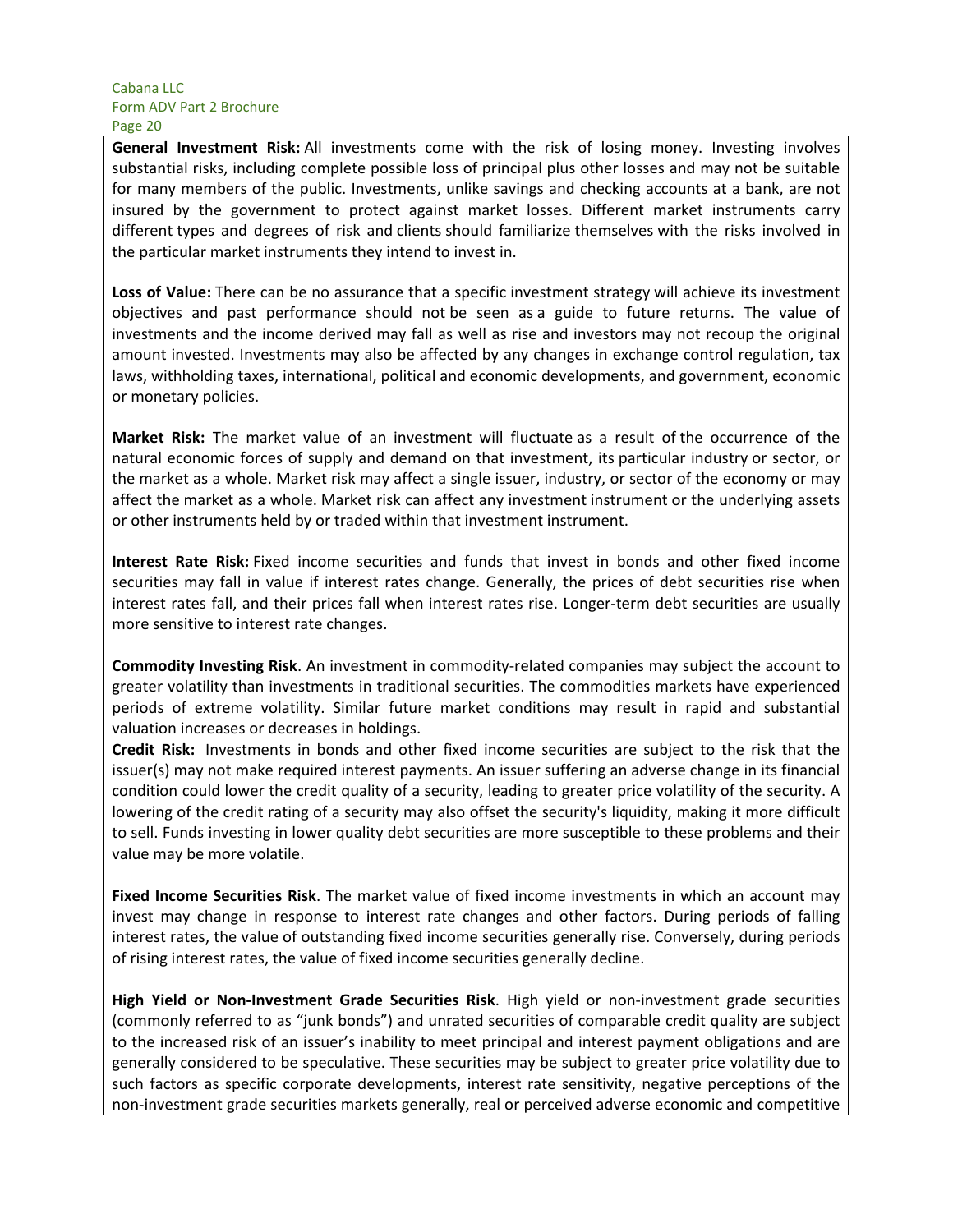industry conditions and less secondary market liquidity. If the issuer of non-investment grade securities defaults, an account may incur additional expenses to seek recovery.

**Issuer-Specific Risk**. Performance depends on the performance of the issuers to which client accounts have exposure. Issuer-specific events, including changes in the financial condition of an issuer, can have a negative impact on the value of a client's holdings.

**Large-Capitalization Risk**. An account's performance may be adversely affected if securities of largecapitalization companies underperform securities of smaller-capitalization companies or the market as a whole. The securities of large-capitalization companies may be relatively mature compared to smaller companies and therefore subject to slower growth during times of economic expansion. Largecapitalization companies may also be unable to respond quickly to new competitive challenges, such as changes in technology and consumer tastes.

**Real Estate Investments Risk**. Risks related to investments in real estate include declines in the real estate market, decreases in property revenues, increases in interest rates, increases in property taxes and operating expenses, legal and regulatory changes, a lack of credit or capital, defaults by borrowers or tenants, environmental problems and natural disasters.

**Sector Focus Risk**. An account may invest a significant portion of its assets in one or more sectors and thus will be more susceptible to the risks affecting those sectors.

**Small and Mid-Capitalization Risk.** The small- and mid-capitalization companies in which an account invests may be more vulnerable to adverse business or economic events than larger, more established companies may be, and may underperform other segments of the market or the equity market as a whole. Securities of small- and mid-capitalization companies generally trade in lower volumes, are often more vulnerable to market volatility, and are subject to greater and more unpredictable price changes than larger capitalization stocks or the stock market as a whole.

**U.S. Government Securities Risk**. U.S. government securities are subject to price fluctuations and to default in the event that an agency or instrumentality defaults on an obligation not backed by the full faith and credit of the United States.

**Asset Allocation Risk**. An account's investment performance depends upon the successful allocation by us of the assets among asset classes. There is no guarantee that our allocation techniques and decisions will produce the desired results.

**Early Close/Trading Halt Risk**. An exchange or market may close or issue trading halts on specific securities, or the ability to buy or sell certain securities or financial instruments may be restricted, which may result in the account being unable to buy or sell certain securities or financial instruments. In such circumstances, the account may be unable to rebalance its portfolio, may be unable to accurately price its investments, and may incur substantial trading losses.

**Limited Authorized Participants, Market Makers, and Liquidity Providers Risk**. With respect to investing in ETFs, only a limited number of institutional investors (known as "Authorized Participants") are authorized to purchase and redeem shares directly from a Fund. In addition, there may be a limited number of market makers or liquidity providers in the marketplace. To the extent either of the following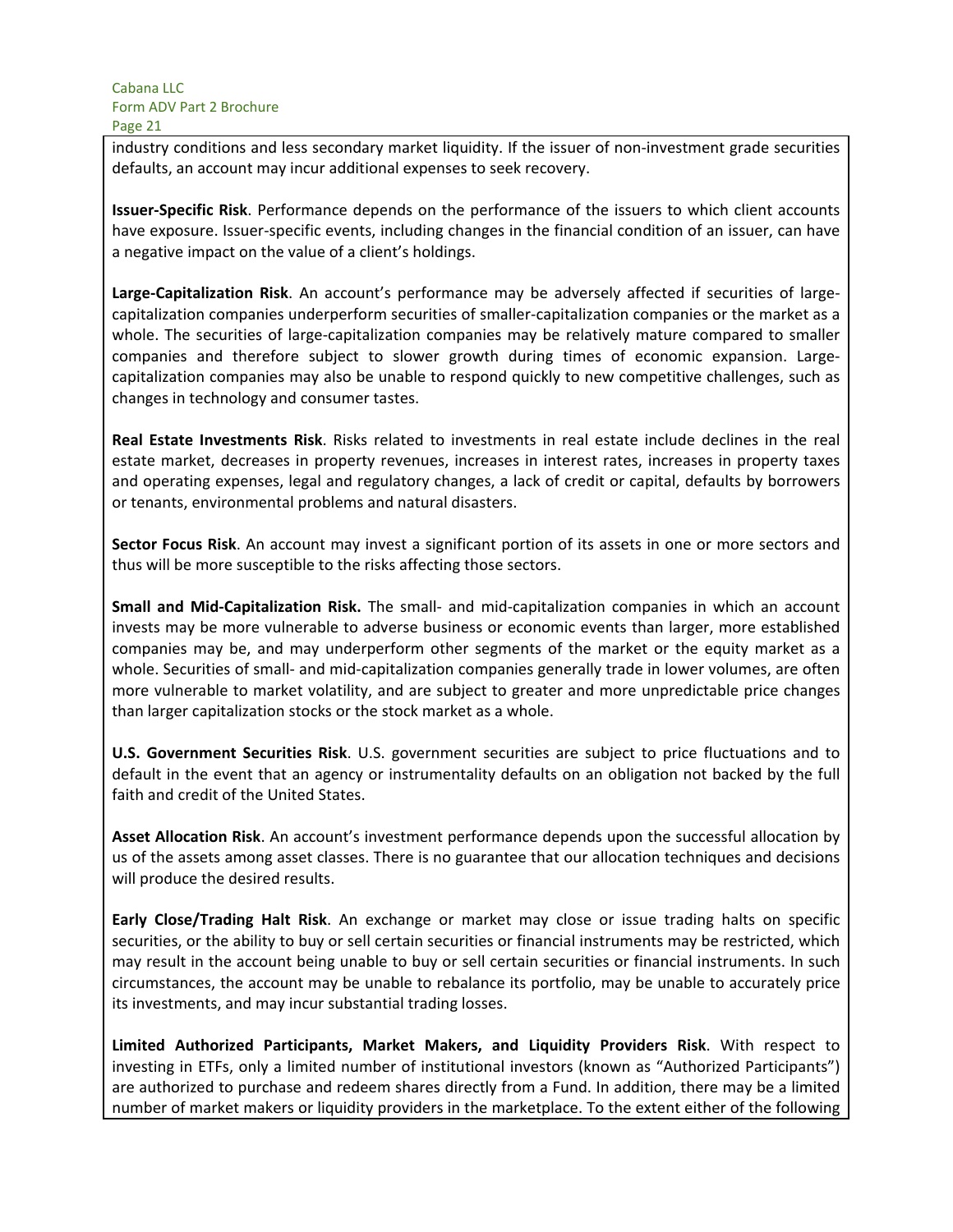events occurs, the risk of which is higher during periods of market stress, shares of a Fund may trade at a material discount to their net asset value ("NAV") per share and possibly face delisting: (i) Authorized Participants exit the business or otherwise become unable to process creation and/or redemption orders and no other Authorized Participants step forward to perform these services, or (ii) market makers and/or liquidity providers exit the business or significantly reduce their business activities and no other entities step forward to perform their functions.

**New/Smaller Strategy Risk**. A new or smaller strategy is subject to the risk that its performance may not represent how the strategy is expected to or may perform in the long term. In addition, new strategies have limited operating histories for investors to evaluate.

**Foreign Exchange Risk**: Foreign investments may be affected favorably or unfavorably by exchange control regulations or changes in the exchange rates. Changes in currency exchange rates may influence the share value, the dividends or interest earned and the gains and losses realized. Exchange rates between currencies are determined by supply and demand in the currency exchange markets, the international balance of payments, governmental intervention, speculation, and other economic and political conditions. If the currency in which a security is denominated appreciates against the US Dollar, the value of the security will increase. Conversely, a decline in the exchange rate of the currency would adversely affect the value of the security.

**Risks Associated with Investing in Options:** Transactions in options carry a high degree of risk. A relatively small market movement will have a proportionately larger impact, which may work for or against the investor. The placing of certain orders, which are intended to limit losses to certain amounts, may not be effective because market conditions may make it impossible to execute such orders. Selling ("writing" or "granting") an option generally entails considerably greater risk than purchasing options. Although the premium received by the seller is fixed, the seller may sustain a loss well in excess of that amount. The seller will also be exposed to the risk of the purchaser exercising the option and the seller will be obliged either to settle the option in cash or to acquire or deliver the underlying investment. If the option is "covered" by the seller holding a corresponding position in the underlying investment or a future on another option, the risk may be reduced.

**Margin Risk:** When clients purchase securities, they may pay for the securities in full or they may borrow part of the purchase price from a broker dealer. Clients, who intend to borrow funds in connection with their account, will be required to open a margin account with their broker dealer. The securities purchased in such an account are the broker dealer's collateral for its loan to such client.

If the securities in a margin account decline in value, the value of the collateral supporting this loan also declines, and, as a result, a brokerage firm is generally required to take action, such as issuing a margin call and/or sell securities or other assets in the affected account, in order to maintain necessary level of equity in the affected account.

It is important for clients to fully understand the risks involved in trading securities on margin, which are applicable to any margin account, which they may maintain, including any margin account that may be established as a part of our investment management services and held by a broker dealer (usually the Custodian). These risks include the following: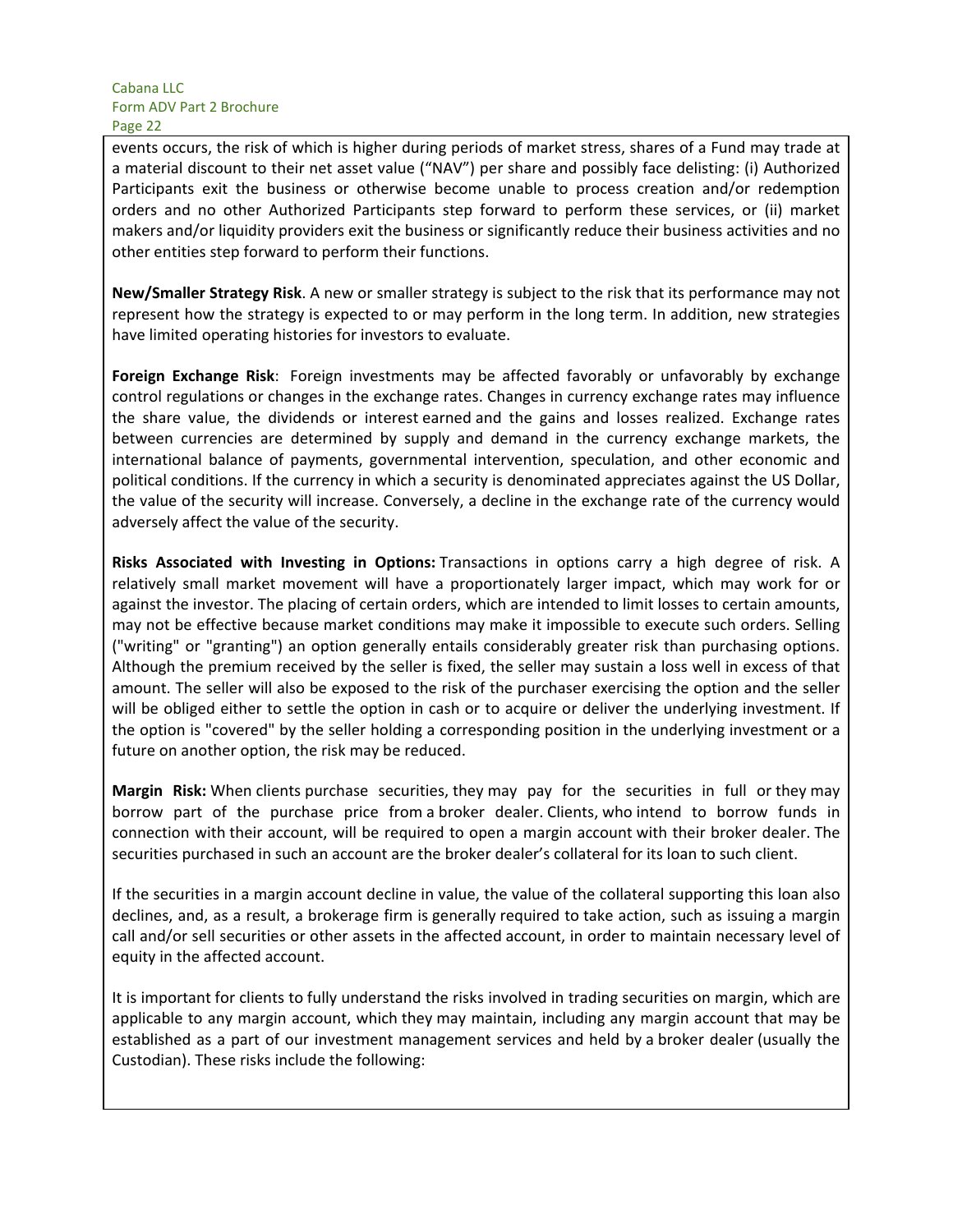- Clients may lose more funds than is deposited in the margin account.
- The broker dealer can force the sale of securities or other assets in the client account.
- The broker dealer can sell client securities or other assets without contacting such clients.
- The client may not be able to choose which securities or other assets in the margin account are liquidated or sold to meet a margin call.
- The broker dealer may move securities held in a client cash account to the corresponding margin account and pledge the transferred securities.
- The client may not be entitled to an extension of time on a margin call.

**Economic Risk:** The prevailing economic environment is important to the health of all businesses. Some companies, however, are more sensitive to changes in the domestic or global economy than others. These types of companies are often referred to as cyclical businesses. Countries in which a large portion of businesses are in cyclical industries are thus also very economically sensitive and carry a higher amount of economic risk. If an investment is issued by a party located in a country that experiences wide swings from an economic standpoint or in situations where certain elements of an investment instrument are hinged on dealings in such countries, the investment instrument will generally be subject to a higher level of economic risk.

**Equity Securities Risk**. The prices of equity securities may rise and fall daily. These price movements may result from factors affecting individual issuers, industries or the stock market as a whole.

**Emerging Markets Securities Risk**. Emerging markets are subject to greater market volatility, lower trading volume, political and economic instability, uncertainty regarding the existence of trading markets and more governmental limitations on foreign investment than more developed markets. In addition, securities in emerging markets may be subject to greater price fluctuations than securities in more developed markets. Differences in regulatory, accounting, auditing, and financial reporting and recordkeeping standards could impede our ability to evaluate local companies and impact account performance. Investments in securities of issuers in emerging markets may also be exposed to risks related to a lack of liquidity, greater potential for market manipulation, issuers' limited reliable access to capital, and foreign investment structures. Additionally, clients may have limited rights and remedies available to it to pursue claims against issuers in emerging markets

**Higher Trading Costs:** For any investment instrument or strategy that involves active or frequent trading, clients may experience larger than usual transaction-related costs. Higher transaction-related costs can negatively affect overall investment performance. During times of volatility in the market, Cabana's Target Drawdown Portfolios may incur larger than usual transaction-related costs due to frequent rebalancing and allocation based on Cabana's proprietary algorithm. Lastly, frequent trading may subject investors to unfavorable tax consequences, including but not limited to wash sales. For more information about wash sales, read IRS Publication 550, Investment Income and Expenses (Including Capital Gains and Losses).

**Inflation Risk:** Inflation risk involves the concern that in the future, investments or proceeds from investments will not be worth what they are today. Throughout time, the prices of resources and enduser products generally increase and thus, the same general goods and products today will likely be more expensive in the future. The longer an investment is held, the greater the chance that the proceeds from that investment will be worth less in the future than what they are today. Said another way, a dollar tomorrow will likely get less than what it can today.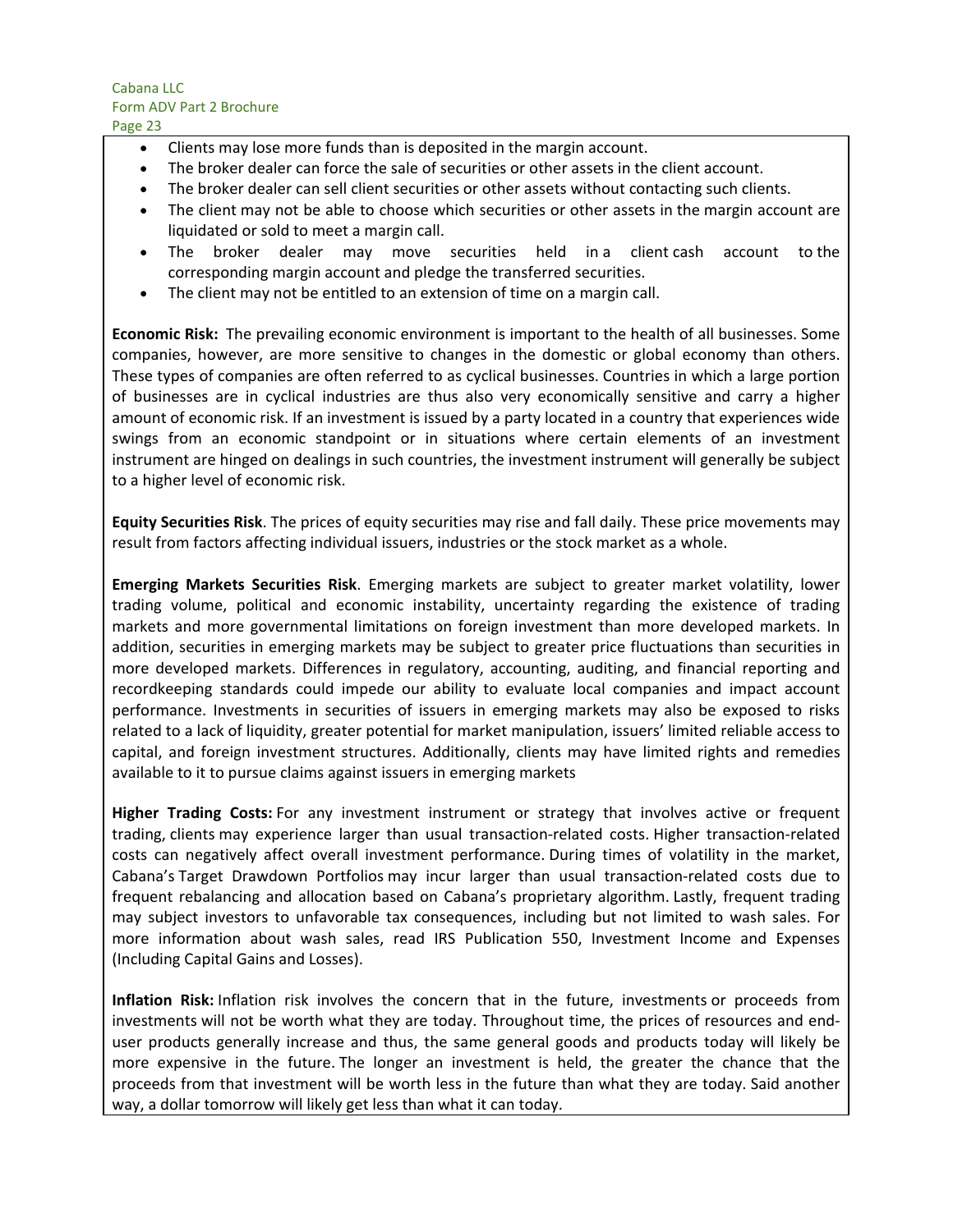**Legal/Regulatory Risk:** Certain investments or the issuers of investments may be affected by changes in state or federal laws or in the prevailing regulatory framework under which the investment instrument or its issuer is regulated. Changes in the regulatory environment or tax laws can affect the performance of certain investments or issuers of those investments and thus, can have a negative impact on the overall performance of such investments.

**Liquidity Risk:** Certain assets may not be readily converted into cash or may have a very limited market in which they trade. Thus, clients may experience the risk that their investment or assets within their investment may not be able to be liquidated quickly, thus, extending the period of time by which they may receive the proceeds from the investment. Liquidity risk can also result in unfavorable pricing when exiting (i.e. not being able to quickly get out of an investment before the price drops significantly) a particular investment and therefore, can have a negative impact on investment returns.

**Operational Risk:** Operational risk can be experienced when an issuer of an investment product or an investment manager is unable to carry out the business it has planned to execute. Operational risk can be experienced as a result of human failure, operational inefficiencies, system failures, errors, or the failure of other processes critical to the business operations of the issuer or counter party to the investment.

**Political Risk:** These risks include political uncertainties of the US and foreign countries, including changes in governments through elections, rebellions, as well as international acts of terrorism. These political risks may have an adverse effect on investments held by our clients**.**

**Covid-19:** Cabana's investment advisory activities and/or operations could be adversely affected by events outside of our control, such as natural disasters or health epidemics. Beginning in late 2019, the media has reported a public health epidemic originating in China, prompting precautionary governmentimposed closures of certain travel and business. More recently, similar restrictions to travel and business spanning the economy for all activities not deemed essential have been imposed throughout the United States. These restrictions have caused unprecedented volatility and uncertainty in capital markets and have negatively impacted all sectors of the economy. Governments have moved to stimulate and support the economy, however, it is unknown how severe the impact to the economy and capital markets will be if the epidemic persists for an extended period of time. Cabana and its affiliates may incur expenses, delays, or interruption of critical business functions relating to such events outside of our control, which could have a material adverse impact on our investment advisory business including, but not limited to, the performance on investments held in by our clients.

**Pandemic Risk:** Large-scale outbreaks of infectious disease can greatly increase morbidity and mortality over a wide geographic area, crossing international boundaries, and causing significant economic, social, and political disruption. It is difficult to predict the long-term impact of such events because they are dependent on a variety of factors including the global response of regulators and governments to address and mitigate the worldwide effects of such events. Workforce reductions, travel restrictions, governmental responses and policies and macroeconomic factors could negatively impact investment returns.

**Cybersecurity Risk**: Our firm and our service providers are subject to risks associated with a breach in cybersecurity. Cybersecurity is a generic term used to describe the technology, processes, and practices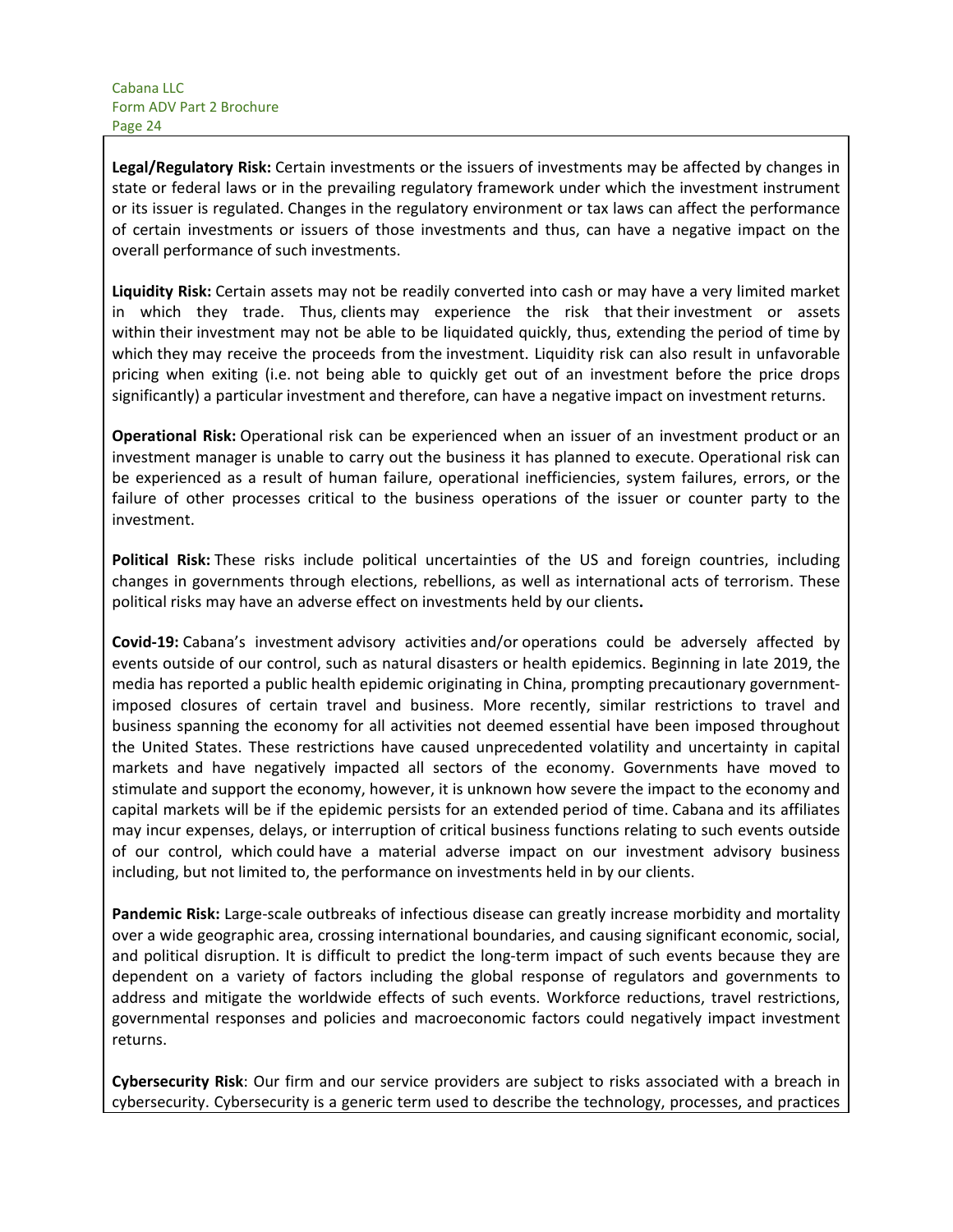designed to protect networks, systems, computers, programs, and data from cyber-attacks and hacking by other computer users, and to avoid the resulting damage and disruption of hardware and software systems, loss or corruption of data, and/or misappropriation of confidential information. In general, cyber-attacks are deliberate; however, unintentional events may have similar effects. Cyber-attacks may cause losses to clients by interfering with the processing of transactions, affecting the ability to calculate net asset value or impeding or sabotaging trading. Clients may also incur substantial costs as the result of a cybersecurity breach, including those associated with forensic analysis of the origin and scope of the breach, increased and upgraded cybersecurity, identity theft, unauthorized use of proprietary information, litigation, and the dissemination of confidential and proprietary information. Any such breach could expose our firm to civil liability as well as regulatory inquiry and/or action. In addition, clients could be exposed to additional losses as a result of unauthorized use of their personal information. While our firm has established a business continuity plan and systems designed to prevent cyber-attacks, there are inherent limitations in such plans and systems, including the possibility that certain risks have not been identified. Similar types of cyber security risks are also present for issuers of securities, investment companies and other investment advisers in which we invest, which could result in material adverse consequences for such entities and may cause a client's investment in such entities to lose value.

**Force Majeure Risk:** Investments may be affected by force majeure events (i.e., events beyond the control of the party claiming that the event has occurred, including, without limitation, acts of God, fire, flood, earthquakes, outbreaks of an infectious disease, pandemic or any other serious public health concern, war, terrorism, labor strikes, major plant breakdowns, pipeline or electricity line ruptures, failure of technology, defective design and construction, accidents, demographic changes, government macroeconomic policies, social instability, etc.). Some force majeure events may adversely affect the ability of a party (including a portfolio investment) to perform its obligations until it is able to remedy the force majeure event. In addition, forced events, such as the cessation of the operation of machinery for repair or upgrade, could similarly lead to the unavailability of essential machinery and technologies. These risks could, among other effects, adversely impact the performance of Cabana's portfolio investments, cause personal injury or loss of life, damage property, or instigate disruptions of service. Force majeure events that are incapable of or are too costly to cure may have a permanent adverse effect on Cabana. Certain force majeure events (such as war or an outbreak of an infectious disease) could have a broader negative impact on the world economy and international business activity generally, or in any of the countries in which Cabana may invest specifically. Additionally, a major governmental intervention into industry, including the nationalization of an industry or the assertion of control over industries, could result in a loss.

**Third-Party Risk:** We rely on certain software technology, which we license from third parties, and use in our services to perform key functions and provide additional functionality. Because our services incorporate software or platforms developed and maintained by third parties, we are, to a certain extent, dependent upon such third parties' ability to maintain or enhance their current products, to develop new products on a timely and cost-effective basis, and to respond to emerging industry standards and other technological changes. Further, these third-party technology licenses may not always be available to us on commercially reasonable terms or at all.

If our agreements with third-party vendors are not renewed or the third-party software fails to address our needs, we would be required to find alternative software services or technologies of equal performance or functionality. We cannot assure that we would be able to replace the functionality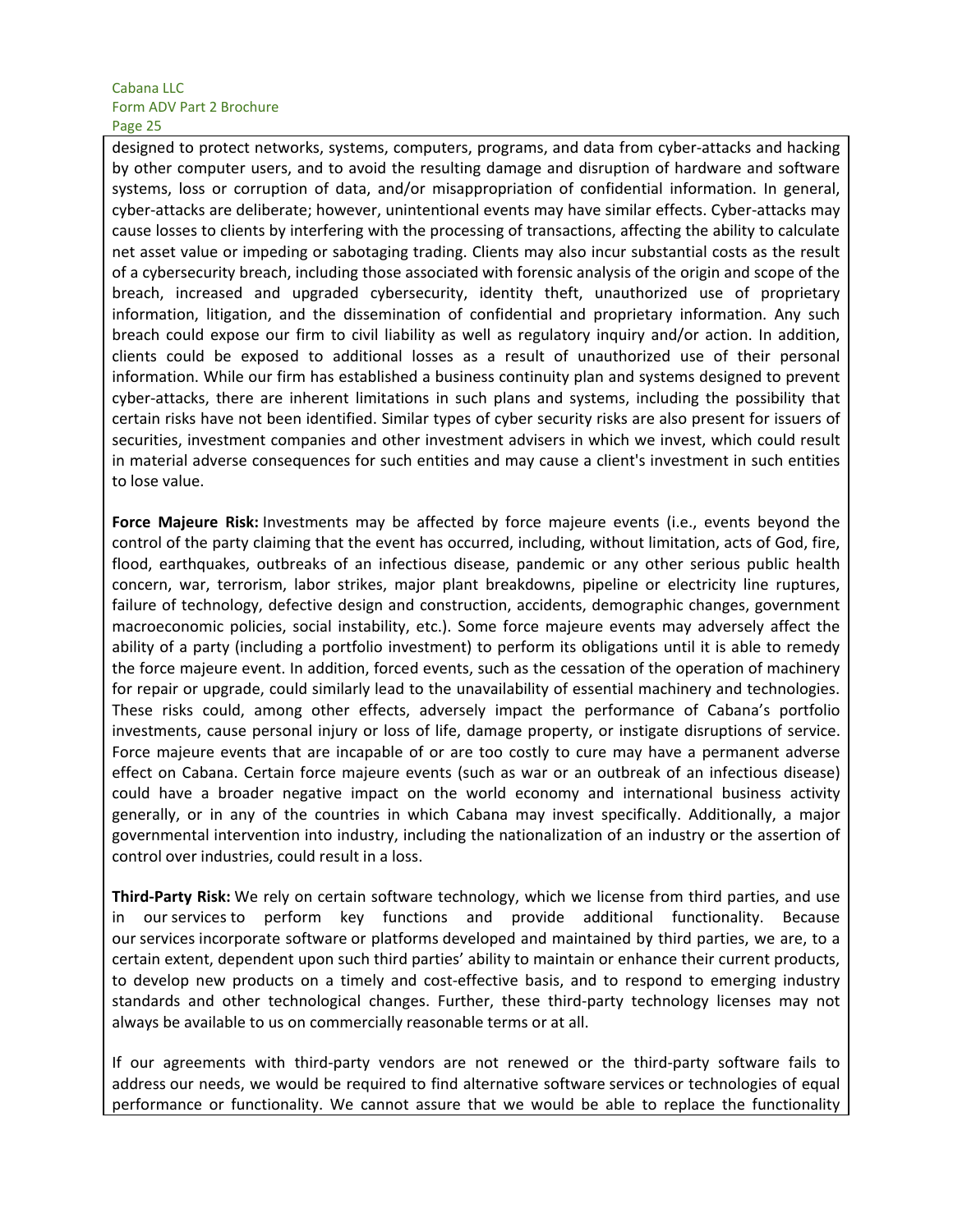provided by third-party software if we lose the license to this software; it becomes obsolete or incompatible with future versions of our products or is otherwise not adequately maintained or updated. Cabana services also subject to cyber-security risk, which may impair or interrupt or breach our services, despite the implementation of cyber-security protocols by Cabana and its third-party providers designed to prevent breaches or interruptions.

## **Item 9 – Disciplinary Information**

Registered investment advisers are required to disclose all material facts regarding any legal or disciplinary events that would be material to a client's evaluation of us or the integrity of our management. Cabana and its principals have not been subject to disciplinary or legal disclosures. However, some of our investment adviser representatives have disciplinary or legal disclosures on their individual regulatory filings.

**Item 10 – Other Financial Industry Activities or Affiliations**

Cabana's in-house professionals offer services including legal counsel, estate and business planning, and insurance, in addition to portfolio education and resources. Cabana provides a hands-on, customized approach for advisers and their firms.

Cabana LLC is affiliated with Cabana Black Fund, L.P., and its general partner, Cabana Black, LLC, through common control and ownership. Cabana Black Fund, L.P. is a private hedge fund. Cabana Asset Management or its affiliates typically receive management or administration fees in connection with Cabana sponsored funds and may also receive incentive fees from advisory clients and investors in such funds. In addition, with respect to certain investment funds, the applicable governing documents may provide for fees to be paid to the firm or its affiliates in connection with the provision of certain administrative, investment management or other services. In general, the specific legal and organizational documents of the related advisory client or the investment management agreement between the firm and such advisory client describe the basic fee structure relevant to the advisory clients and investors. Management and administration fees charged by Cabana Asset Management or an affiliate may be waived or may be negotiable depending on the situation, may be paid in advance or in arrears and may vary for different investors, typically based on commitment size. G. Chadd Mason, Louis Abraham Shaff, and Christopher Lloyd Carns serve as principals for Cabana Black, LLC and Cabana Black Fund, L.P.

Clients are not obligated to purchase insurance or utilize non-advisory services offered by any of our financial professionals.

Cabana LLC is affiliated with Cabana Financial LLC, an insurance agency through common control and ownership and some persons providing investment advice on behalf of our firm are licensed as insurance agents. These persons will earn fees for selling insurance products, including insurance products they sell to you. Please see the "Fees and Compensation" section in this brochure for more information on the compensation received by insurance agents who are affiliated with our firm.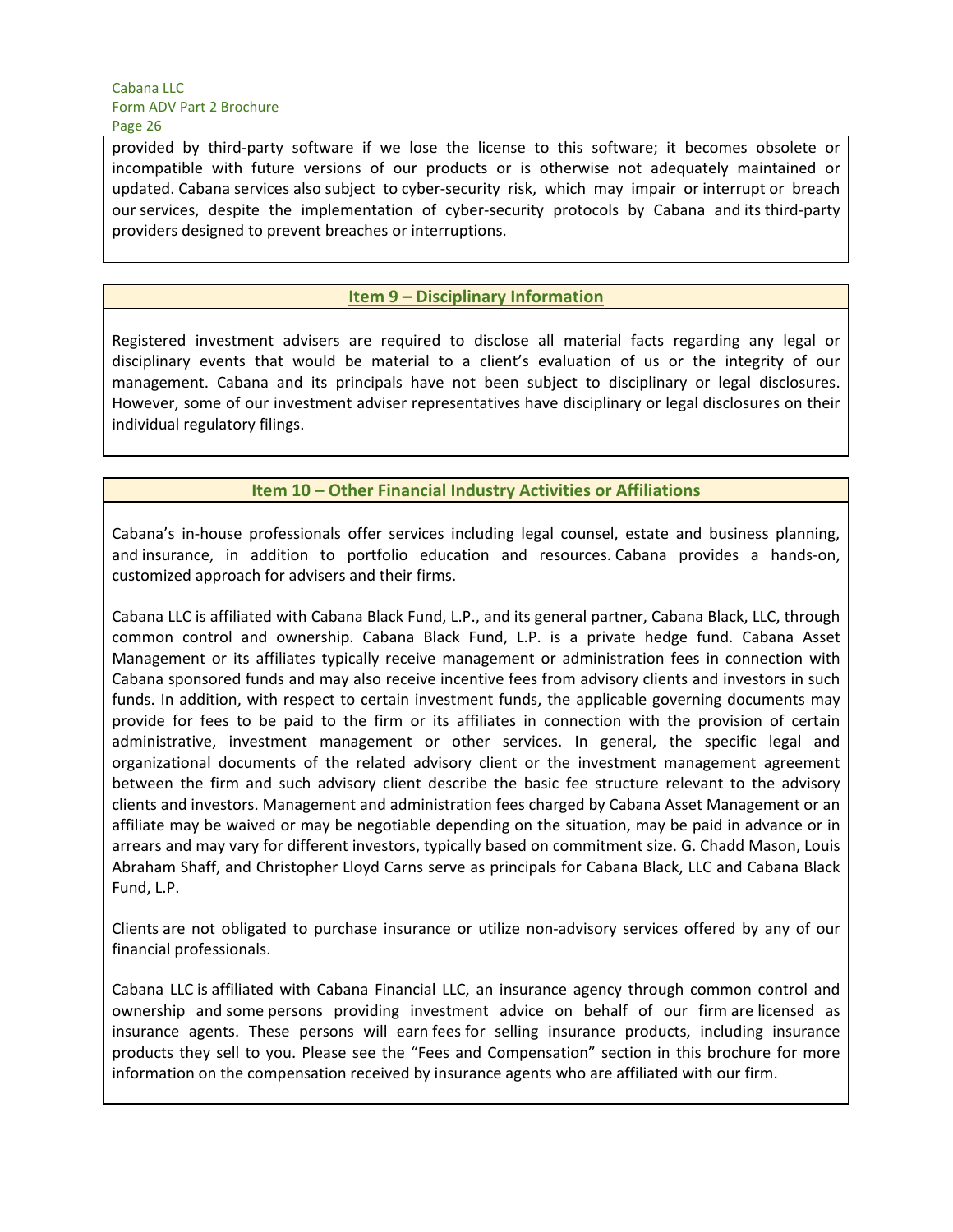G. Chadd Mason, Manager, Louis Abraham Shaff, Manager, Christopher Lloyd Carns, Manager, and Jon Neal Prevost, members of The Cabana Group, LLC through their wholly owned limited liability companies, are licensed attorneys. Louis Abraham Shaff, Christopher Lloyd Carns, and Jon Neal Prevost are owners of Prevost, Shaff, Mason, & Carns, PLLC ("PSMC"), a law practice with its principal office in Plano, Texas. G. Chadd Mason is the owner of Cabana Law Group, a law practice with its principal office in Fayetteville, Arkansas. Daniel Ippolito, an Investment Adviser Representative for Cabana, is also a licensed attorney affiliated with PSMC.

J. Marc Hesse, Allen Mazzanti, Jeff Mitchell, and Patrick Scobie are also investment adviser representatives registered with Cabana. Each is also a licensed attorney. J. Marc Hesse, Allen Mazzanti, and Patrick Scobie are also owners of a law firm. Mr. Hesse also owns J. Marc Hesse, PC, which operates four Chicago Title Insurance Company offices and provides legal documentation services to mortgage companies. Messrs. Hesse, Mazzanti, Mitchell, and Scobie are neither direct nor indirect owners nor controlling persons of Cabana. Their legal practices are independent from and unrelated to Cabana's operations or investment advisory services.

Holly Signorelli and Tim Ridge are investment adviser representatives registered with Cabana LLC. Each is also an accountant and the owner of an accounting firm. Mrs. Signorelli and Mr. Ridge are not owners or controlling persons of Cabana directly or indirectly. Their accounting practices are independent from and unrelated to Cabana's operations or investment advisory services.

Some of our Associated Persons earn fees from advisory clients for advisory activities and nonadvisory activities such as legal, accounting services, and insurance services. The receipt of two types of fees from the same client creates a conflict of interest. Legal, insurance, and accounting clients of our Associated Persons are not required to invest with Cabana and clients of Cabana are not required to obtain legal, insurance, or accounting services from our Associated Persons. We ask clients to acknowledge in writing their understanding that their investment adviser representative, as applicable, is also a licensed attorney, insurance agent or CPA and while advice of a legal, insurance, or accounting nature may be sought and provided, it is incidental to the advisory relationship.

On or about September 17, 2020, Cabana launched a suite of Target Drawdown ETFs, in partnership with private label ETF advisor Exchange Traded Concepts ("ETC"). On July 13, 2021, Cabana launched a Target Leading Sector series of ETFs, also in partnership with ETC.

Cabana serves as sub-advisor to the Cabana ETFs and is responsible for the Cabana ETF investment strategy. Cabana is not affiliated with ETC. Cabana receives an investment management fee for its investment advisory services related to Cabana's ETFs. The investment strategy and investment objectives for Cabana Target Drawdown ETFs are substantially similar to that of Cabana's other Target Drawdown products and managed via Cabana's proprietary algorithm, though each product type has some material differences. Additionally, Cabana's Target Drawdown Professional Series of Portfolios invest in Cabana's ETFs. Cabana has implemented procedures designed to disclose, minimize, and/or mitigate, as applicable, any conflicts arising from using its proprietary products within Cabana's portfolios or to minimize operational and trading issues, which may arise from operating similar strategies across its various product lines. Detailed information regarding Cabana's ETF can be found in the offering documents, which are available at **https://thecabanagroup.com/etf-prospectus/.**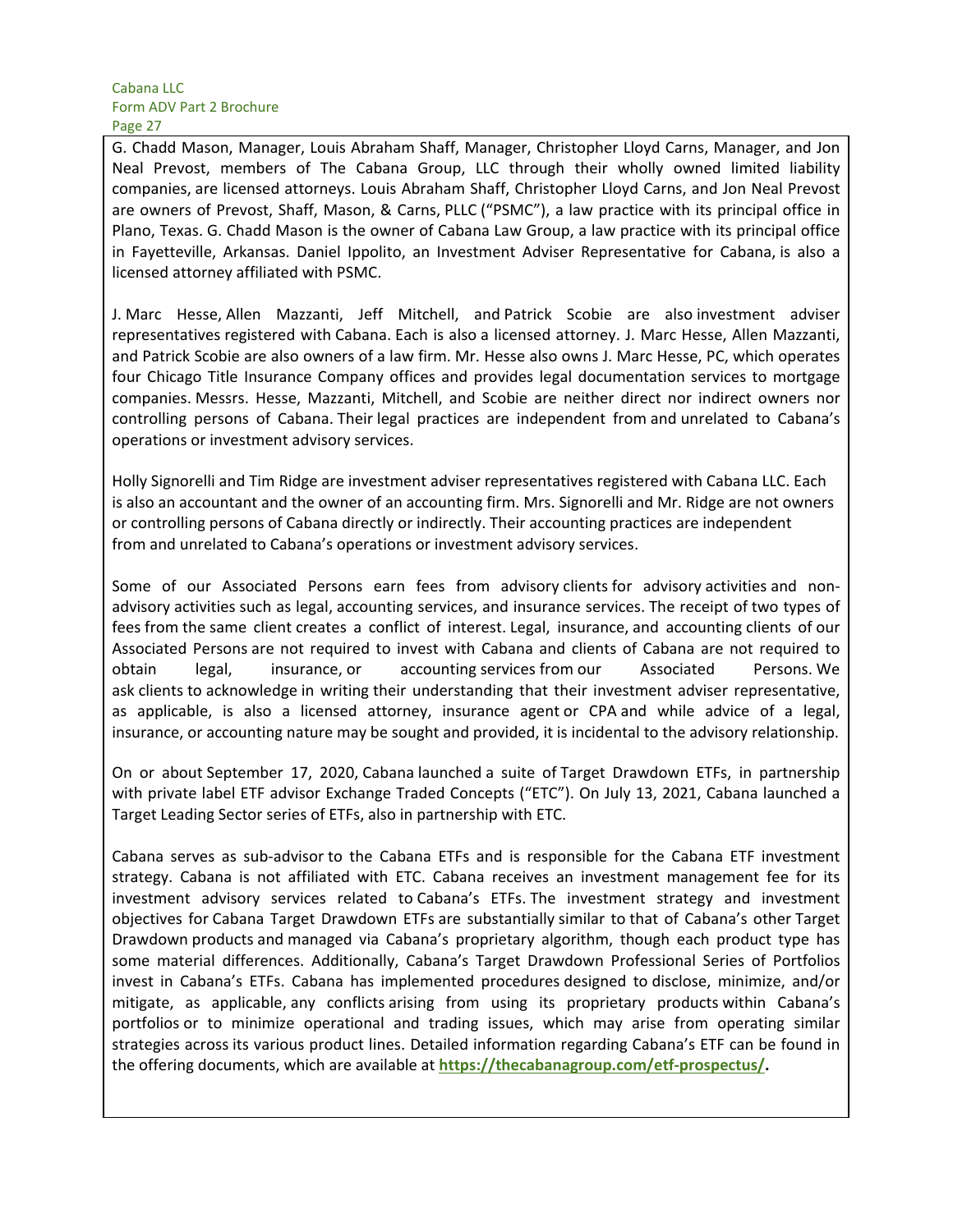In Item 4, we disclose our relationship with CI Financial Corp. CI US Holdings Inc., a subsidiary of CI Financial Corp., owns other wealth management firms in the U.S.

Cabana's Chief Compliance Officer ("CCO"), Steven Weiss, is employed by CI US Holdings Inc., and also serves as CCO and General Counsel to The Roosevelt Investment Group, LLC ("Roosevelt"), an SEC registered investment advisor owned by CI Financial Corp. Roosevelt and Cabana do not share operations or any other employees, and do not refer prospective clients to each other. Mr. Weiss spends approximately 50% of his professional time supporting Roosevelt.

#### **Item 11 – Code of Ethics, Participation or Interest in Client Transactions and Personal Trading**

#### **Description of Our Code of Ethics**

Cabana has adopted a Code of Ethics (the "Code") to address investment advisory conduct. The Code focuses primarily on fiduciary duty, personal securities transactions, insider trading, gifts, and conflicts of interest. The Code includes Cabana's policies and procedures developed to protect client's interests in relation to the following topics:

- The duty at all times to place the interests of clients first;
- The requirement that all personal securities transactions be conducted in such a manner as to be consistent with the code of ethics;
- The responsibility to avoid any actual or potential conflict of interest or misuse of an employee's position of trust and responsibility;
- The fiduciary principle that information concerning the identity of security holdings and financial circumstances of clients is confidential; and
- The principle that independence in the investment decision-making process is paramount.

A copy of Cabana's Code of Ethics is available upon request to Cabana at info@thecabanagroup.com.

#### **Personal Trading Practices**

At times, Cabana and its Associated Persons may hold positions in the same securities as clients, which is considered a conflict of interest with clients. When trading the same or similar securities as that of a client, Cabana's policy is to ensure that such Associated Persons (or Cabana) will not intentionally or inadvertently benefit from trades placed on behalf of a client. For instance, it is Cabana's general policy, among others, that trades of Cabana and its Associated Person in securities held by clients are not conducted until the day after all client transactions in that security have been completed, although trades for clients may be blocked together with trades for Cabana and its Associated Persons and receive the same price.

## **Item 12 – Brokerage Practices**

We primarily recommend the services of TD Ameritrade Institutional, a division of TD Ameritrade, Inc. ("TD Ameritrade") for our portfolio management program. TD Ameritrade is a subsidiary of The Charles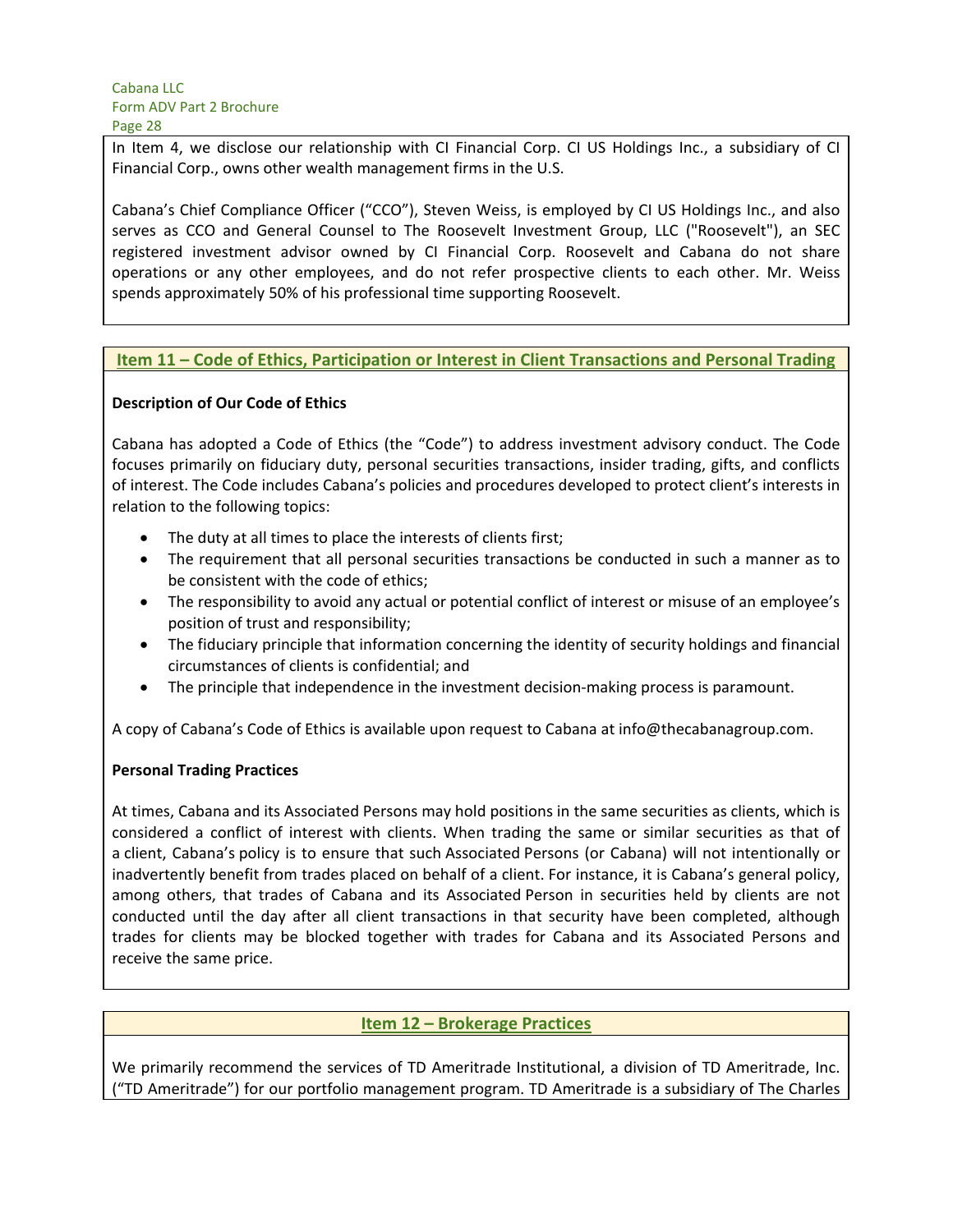Schwab Corporation, and is a member of the Financial Industry Regulatory Authority ("FINRA") and the Securities Investor Protection Corporation ("SIPC").

TD Ameritrade offers services to investment advisors, which include custody of securities, trade execution, clearance, and settlement of transactions. Cabana receives some benefits from TD Ameritrade. (Please see the disclosure under Item 14 below.)

In some cases, Cabana will also recommend Fidelity Investments or Interactive Brokers, LLC ("IB") as the broker-dealer for our portfolio management program. These custodians (or their affiliates) are independent and members of the Financial Industry Regulatory Authority ("FINRA") and the Securities Investor Protection Corporation ("SIPC").

#### **Research and Other Soft Dollar Benefits**

Cabana recommends custodians based on their financial responsibility, footprint, best execution of orders at reasonable commission rates, and quality of client service. We are independently owned and operated and do not receive fees or commissions from any custodian or broker-dealer, although Cabana receives additional benefits from custodians such as electronic delivery of client information, electronic trading platforms, institutional trading support, proprietary and third party research, continuing education, practice management advice, and other services provided by custodians for the benefit of investment advisory clients. (Please see the disclosure under Item 14 below.)

The receipt of additional benefits gives us an incentive to require that clients maintain their account with custodians based on our interest in receiving these services rather than the client's interest in receiving the best value and the most favorable execution of client transactions. This is a conflict of interest. We believe, however, that our selection of custodians and brokers is in the best interests of our clients. Our belief is primarily supported by the scope and quality of services the custodians provide to our clients and not services that benefit only us. Additionally, these benefits are offered to all investment advisers that use these custodians for brokerage and execution services and not just our firm.

To mitigate the existence of this conflict, we remain aware of current charges levied by custodians and review the full range and quality of the custodians' services, including execution quality, commission rate, the value of research provided, financial strength, and responsiveness to our requests for trade data and other information. Our obligation is not necessarily to get the lowest price but to seek to obtain the best qualitative execution. Cabana receives similar benefits and services from other custodians with which it has a contractual relationship.

#### **Brokerage for Client Referrals**

We do not receive client referrals from custodians or broker-dealers with which we have an institutional advisory arrangement. As noted elsewhere, including in Item 14 below, we receive other benefits from custodians or broker-dealers.

#### **Directed Brokerage**

Cabana does not accept directed brokerage arrangements.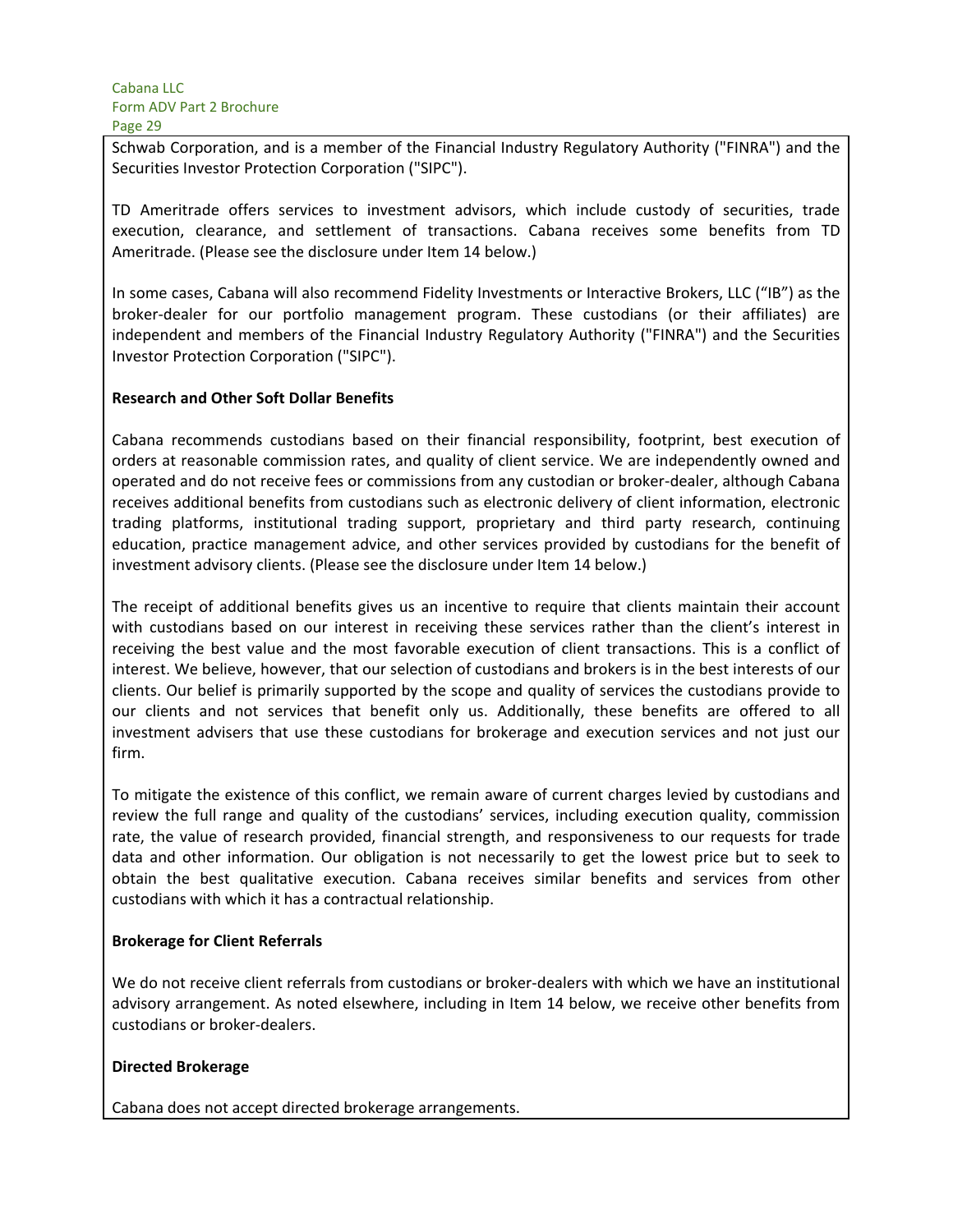#### **Brokerage Practices**

It is our goal to seek the best combination of price and execution for our clients' securities transactions. While we typically use specified broker-dealers, we are generally aware of current charges of eligible broker dealers.

Transactions of the same security for multiple accounts are block traded or aggregated whenever possible. If not possible, Cabana will rotate through trading destinations within its discretion. When trades are aggregated or block traded, trades are entered simultaneously and without preference to account. As client accounts consist of separately Managed Accounts, price at execution of the trade may vary. The assets held within each Portfolio consist primarily of highly liquid, asset class ETFs. If a transaction is not completed in a single day it is carried over to multiple days, or until executed.

## **Item 13 – Review of Accounts**

#### **Portfolio Management Account Reviews**

Cabana's principals, along with Cabana's proprietary algorithm, regularly monitor Cabana portfolios and products.

#### **General Account Reviews**

Formal client account reviews generally occur annually, however, client communication in the form of performance updates, informative industry updates, and other contact usually occurs more frequently.

Additional reviews may be offered in certain circumstances. Triggering factors that may stimulate additional reviews include, but are not limited to, changes in economic conditions, changes in the client's financial situation or investment objectives, or upon a client's request.

#### **Item 14 – Client Referrals and Other Compensation**

As disclosed under Item 12 above, Cabana participates in TD Ameritrade's institutional customer program and Cabana recommends TD Ameritrade to clients for custody and brokerage services. There is no direct link between Cabana's participation in the program and the investment advice it gives to its clients, although Cabana receives economic benefits through its participation in the program that are typically not available to TD Ameritrade retail investors.

These benefits include the following products and services (provided without cost or at a discount): receipt of duplicate client statements and confirmations; research-related products and tools; consulting services; access to a trading desk serving Cabana; access to block trading (which provides the ability to aggregate securities transactions for execution and then allocate the appropriate shares to client accounts); the ability to have advisory fees deducted directly from client accounts; access to an electronic communications network for client order entry and account information; access to mutual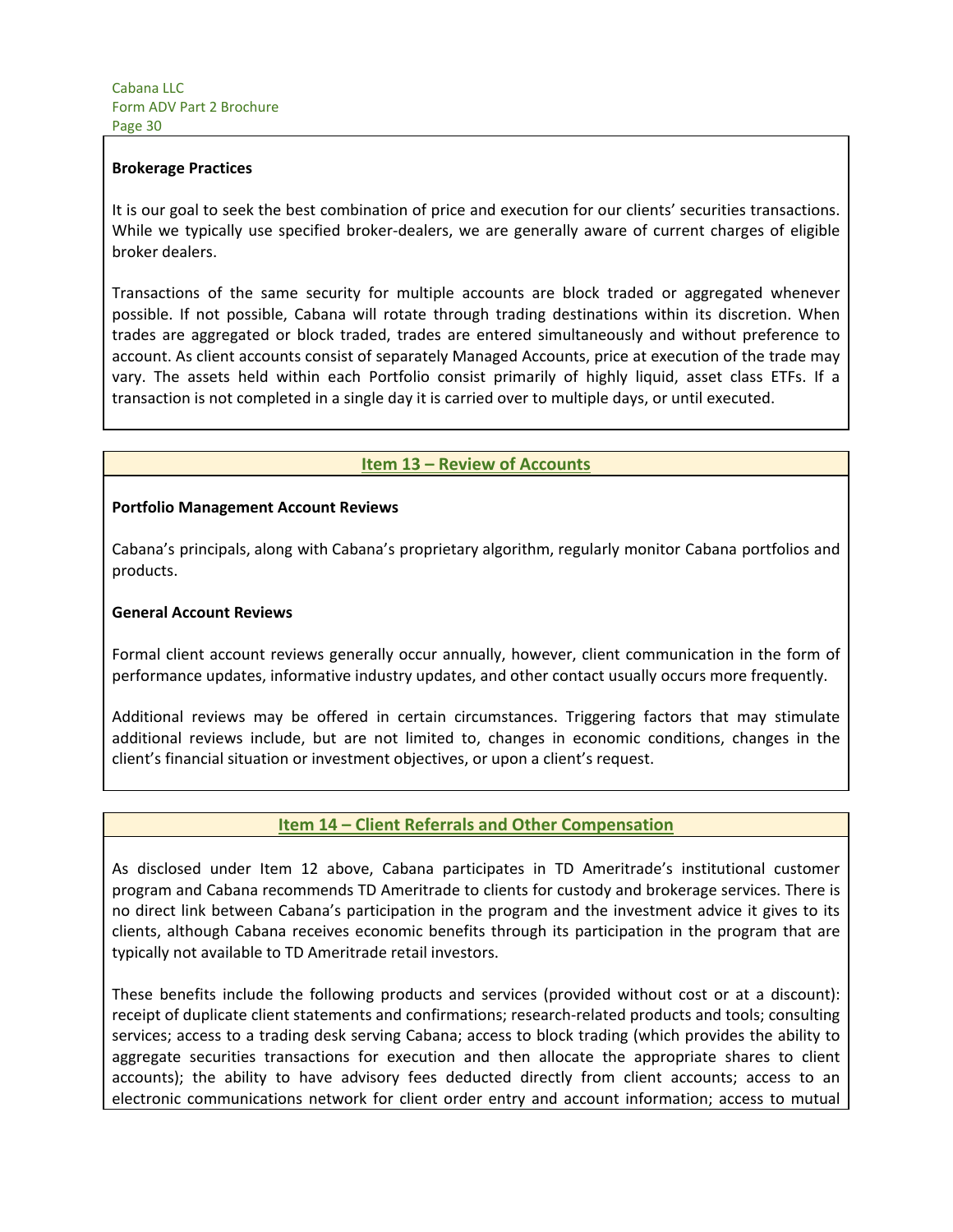funds with no transaction fees and to certain institutional money managers; and discounts on compliance, marketing, research, technology, and practice management products or services provided to Cabana by third party vendors. TD Ameritrade may also pay for business consulting and professional services received by Cabana's related persons.

Some of the products and services made available by TD Ameritrade through the program benefit Cabana but do not benefit its Client accounts. These products or services assist Cabana in managing and administering Client accounts, including accounts not maintained at TD Ameritrade. Other services made available by TD Ameritrade are intended to help Cabana manage and further develop its business enterprise. The benefits received by Cabana or its personnel through participation in the program do not depend on the amount of brokerage transactions directed to TD Ameritrade. As part of its fiduciary duties to clients, Cabana endeavors to put the interests of its clients first. Clients should be aware, however, that the receipt of economic benefits by Cabana or its related persons in and of itself creates a potential conflict of interest and at times will indirectly influence Cabana's choice of TD Ameritrade for custody and brokerage services.

Persons who refer clients to investment advisers for compensation are called solicitors. Cabana has solicitor agreement arrangements in effect whereby it provides compensation for retail and institutional client referrals. Cabana is not provided any compensation for providing client referrals to third parties nor does it act as a solicitor to any third party.

## **Item 15 – Custody**

While it is our practice not to accept or maintain physical possession of any client assets, we are deemed to have custody of clients' assets because we have the authority to deduct our fees from clients' accounts, and in certain situations, we accept standing letters of authorization from clients to transfer assets to third parties. We maintain safeguards in accordance with regulatory requirements regarding custody of client assets. Clients will receive account statements directly from their qualified custodian at least quarterly and should carefully review those statements promptly for accuracy. These account statements should reflect all fees, commissions, and changes in balances or positions. In addition, clients have access to the custodian's online portal and can monitor any change or charge to their account at any time. Minor variations may occur because of reporting dates, accrual methods of interest and dividends, and other factors. The custodial statement is the official record of the clients' account for tax purposes.

Cabana has custody of the assets of one private fund. Audited financial statements for the private fund are distributed to its investors on an annual basis.

#### **Item 16 – Investment Discretion**

As part of our standard portfolio management service, we monitor your portfolio(s) on an ongoing basis and provide regular supervisory and management services with respect to your account(s). Our portfolio management services are offered on either a discretionary basis or, in limited circumstances, on a nondiscretionary basis. For most retail clients, the investment services we provide are Discretionary and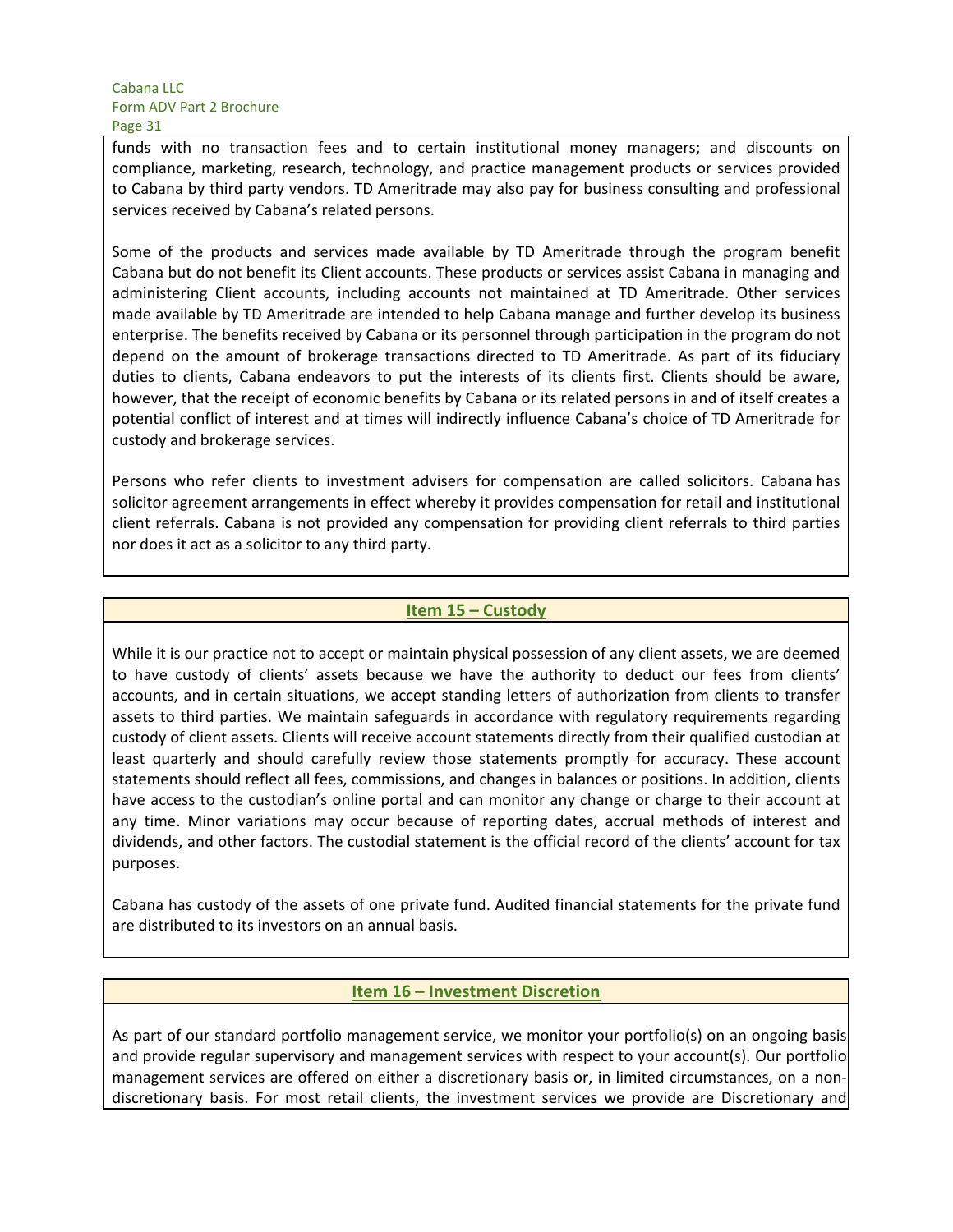administered through our proprietary Target Drawdown Series of Portfolios. Discretionary authorization allows us to determine the specific securities, and the amount of securities, to be purchased or sold for your account without your approval prior to each transaction. You may limit our discretionary authority by providing us with your restrictions or guidelines in writing. This limitation, however, does not apply to any client funds invested in Cabana's Target Drawdown Portfolios, which are managed on a discretionary basis only. Non-discretionary arrangements require us to obtain your approval prior to executing any transactions on behalf of your account.

## **Item 17 – Voting Client Securities**

Except for procedures related to and occurring within Cabana's ETF's, Cabana does not vote proxies. Clients will generally receive proxy materials directly from the custodian. Cabana is not required to take any action or render any advice with respect to the voting of proxies regarding the issuers of securities held in Client's account except as may be otherwise required by law. Client is responsible for all decisions concerning the voting of proxies for securities held in his, her, or its account, and Cabana cannot give any advice or take any action with respect to the voting of these proxies. Cabana will aim to instruct the custodian to forward copies of all proxies and shareholder communications relating to the assets in the account, including information concerning legal proceedings or corporate actions involving securities in the account, to Client and not Cabana. The custodian, and not Cabana, is responsible for timely transmission of any proxy materials to Client.

## **Item 18 – Financial Information**

We are required in this Item to provide certain financial information and/or disclosures about Cabana's financial condition. Cabana does not require the prepayment of over \$1,200 in fees, six or more months in advance. Additionally, Cabana has no financial commitment that impairs its ability to meet contractual and fiduciary commitments to our clients and has not been the subject of a bankruptcy proceeding.

## **Additional Information**

#### **Class Action Lawsuits**

From time to time, securities held in the accounts of clients will be the subject of class action lawsuits. Cabana has no obligation to determine if securities held by the client are subject to a pending or resolved class action lawsuit. It also has no duty to evaluate a client's eligibility or to submit a claim to participate in the proceeds of a securities class action settlement or verdict. Furthermore, the firm has no obligation or responsibility to initiate litigation to recover damages on behalf of clients who may have been injured as a result of actions, misconduct, or negligence by corporate management of issuers whose securities are held by clients.

Where the firm receives written or electronic notice of a class action lawsuit, settlement, or verdict affecting securities owned by a client, it may forward all notices, proof of claim forms, and other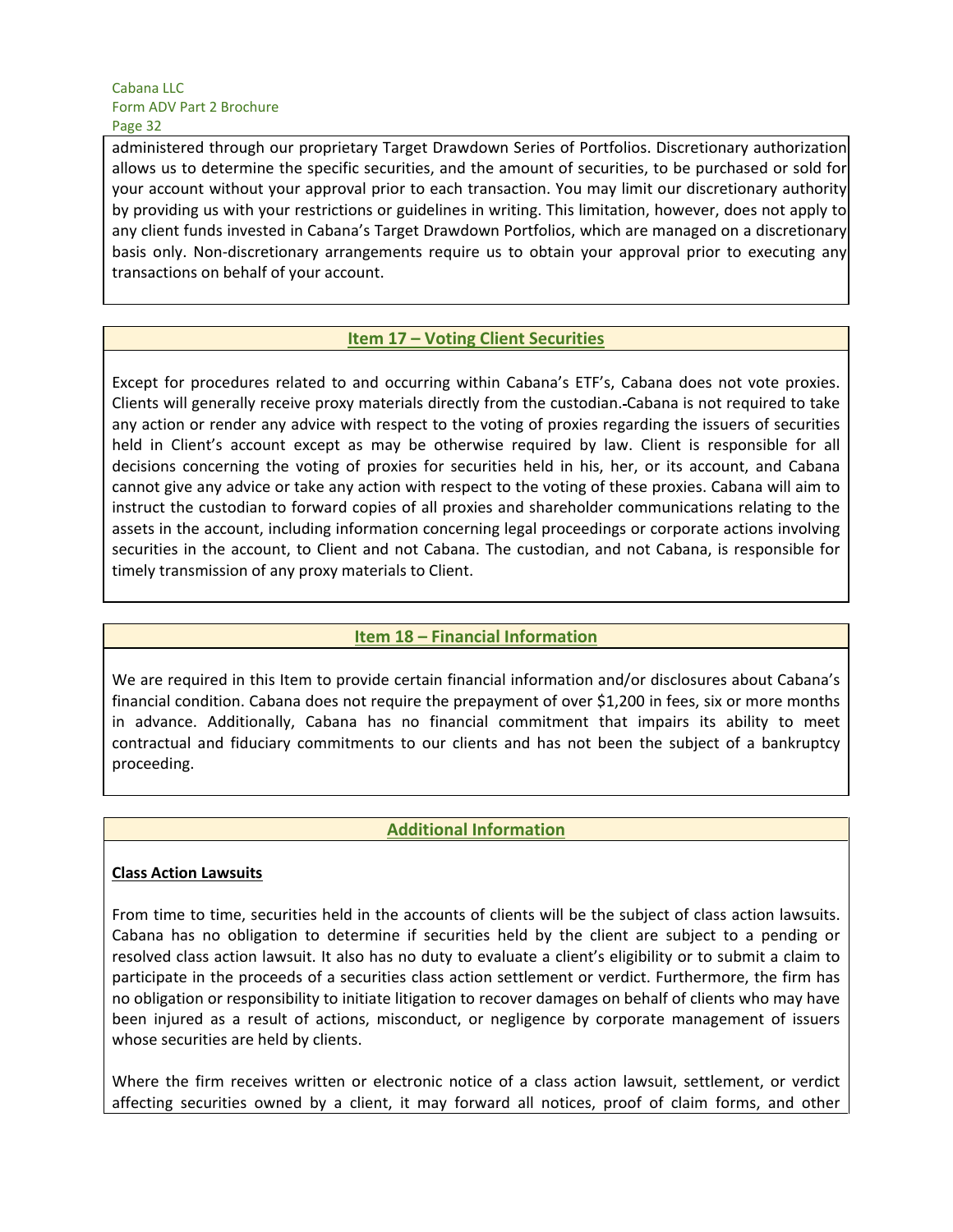materials, to the client. Electronic mail is acceptable where appropriate, and the client has authorized contact in this manner.

#### **Confidentiality and Privacy Notice**

Cabana views protecting its customers' private information as a top priority and, pursuant to the requirements of the Gramm-Leach-Bliley Act, the firm has instituted policies and procedures to ensure that customer information is kept private and secure.

The current form of Cabana's privacy policy appears on our website at https://thecabanagroup.com/privacy-policy.

#### **Award and Recognition Disclaimers**

Third-party rankings, awards listings and recognition by unaffiliated third-party rating services or publications should not be construed by a client or prospective client as a guarantee that they will experience a certain level of result if they engage Cabana to provide investment advisory services, nor should it be construed as an endorsement of Cabana by any of its clients. Third-party rankings and recognition from rating services and publications do not guarantee future investment success. Working with a highly-rated investment adviser also does not ensure that a client or prospective client will experience a higher level of performance. Generally, but not always, ratings, rankings and recognition are based on information provided by Cabana. A more detailed disclosure of the criteria used in making these awards listings, rankings, and recognition is included below.

## **Financial Advisor Magazine: #31 Fastest-Growing Firm in the U.S. 2020 Top 50 Fastest Growing Firm Ranking, July/August 2021 issue.**

Methodology: *Financial Advisor* magazine is a monthly financial services publication that delivers market information, strategies, and trends to help advisors better serve their clients. Registered Investment Advisers with minimum AUM of \$500 million were ranked based on AUM increase from 2019 to 2020. More information can be found at **https://www.fa-mag.com/**.

Disclaimer: The Financial Advisor Magazine 2020 Top 50 Fastest-Growing Firms ranking is not indicative of Cabana's future performance and may not be representative of actual client experiences. Cabana did not pay a fee to participate in the ranking and survey and is not affiliated with Financial Advisor Magazine. Investment advisory services provided through Cabana LLC, a subsidiary of The Cabana Group, LLC.

## **Financial Advisor Magazine: #19 Fastest-Growing Firm in the U.S. 2019 Top 50 Fastest Growing Firm Ranking, August 2020 issue.**

Methodology: *Financial Advisor* magazine is a monthly financial services publication that delivers market information, strategies, and trends to help advisors better serve their clients. Registered Investment Advisers founded in 2015 or before with minimum AUM of \$400 million were ranked based on number of clients in 2019, percentage growth in total percentage assets under management from year end 2018 to 2019, and growth in percentage growth in assets per client during the same time period. More information can be found at **https://www.fa-mag.com/**.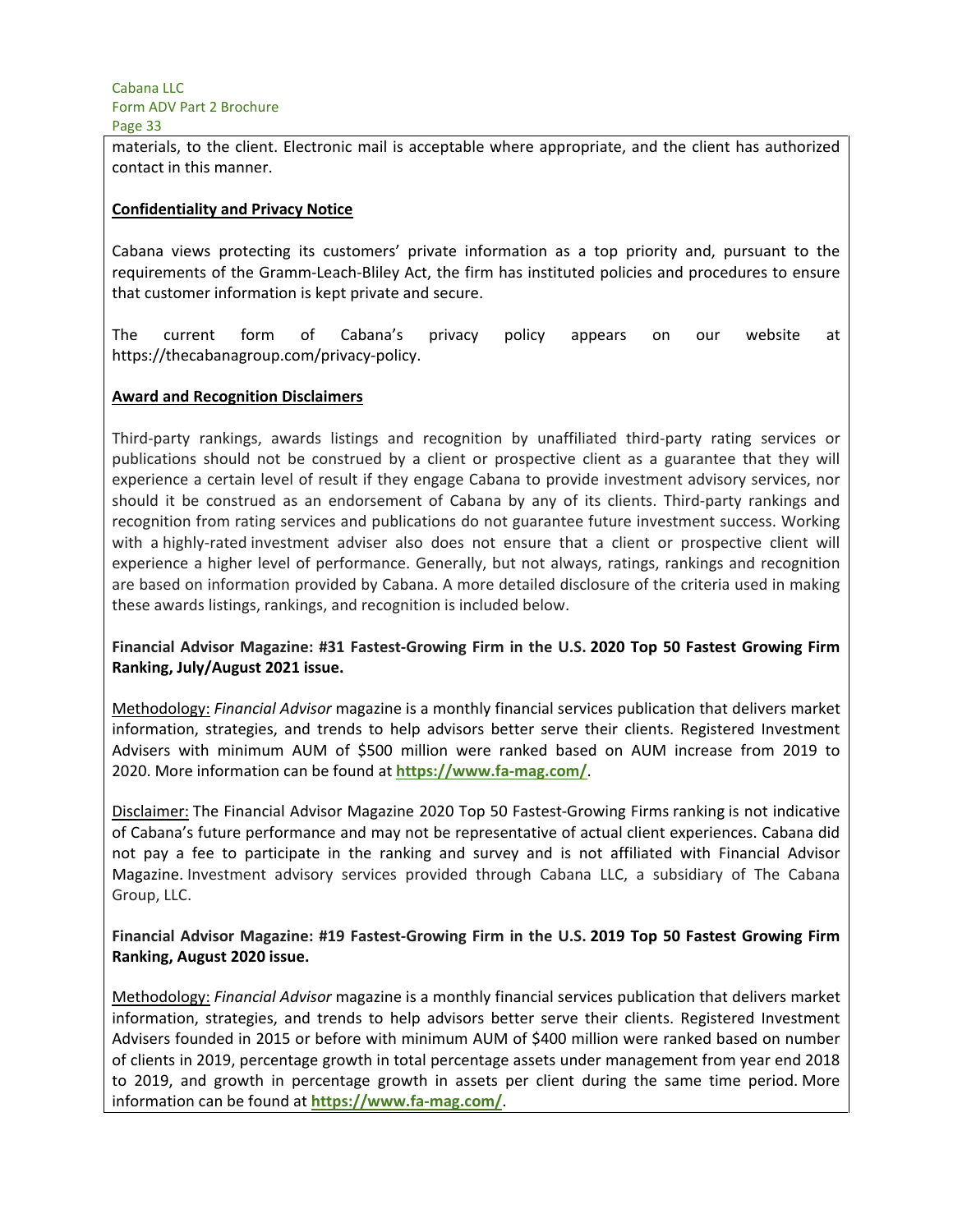Disclaimer: The Financial Advisor Magazine 2020 Top 50 Fastest-Growing Firms ranking is not indicative of Cabana's future performance and may not be representative of actual client experiences. Cabana did not pay a fee to participate in the ranking and survey and is not affiliated with Financial Advisor Magazine. Investment advisory services provided through Cabana LLC, a subsidiary of The Cabana Group, LLC.

#### **Inc. Magazine: #3060 Fastest-Growing Company in the 2020 Inc. 5000 list, August 2020 issue.**

Methodology: Companies on the 2020 Inc. 5000 are ranked according to percentage revenue growth from 2016 to 2019. To qualify, companies must have been founded and generating revenue by March 31, 2016. They must be U.S.-based, privately held, for-profit, and independent--not subsidiaries or divisions of other companies--as of December 31, 2019. (Since then, some on the list may have gone public or been acquired.) The minimum revenue required for 2016 is \$100,000; the minimum for 2019 is \$2 million. Companies are ranked according to the percentage growth of their annual revenue over a three-year period. The equation for growth percentage is: [(Recent Yearly revenue - Base Year revenue) / Base Year revenue] x 100 = total growth percentage. As always, Inc. reserves the right to decline applicants for subjective reasons. Growth rates used to determine company rankings were calculated to three decimal places. More information can be found at **https://incmagazine.zendesk.com/hc/enus/sections/360000019406-General-Information** and **https://www.inc.com/inc5000/2020**.

Disclaimer: The 2020 Inc. 5000 ranking is not indicative of Cabana's future performance, may not be representative of actual client experiences, and should not be viewed as an endorsement or specific client evaluation of Cabana. Cabana paid an application fee to participate in the ranking. Cabana is not affiliated with Inc. Investment advisory services provided through Cabana LLC, a subsidiary of The Cabana Group, LLC.

**WealthManagement.com: 2019 Thrive List of Fastest-Growing Advisors in the U.S., Thrive Award Winner, November 1, 2019.**

Methodology: *WealthManagement.com, an Informa business, provides everything wealth professionals need to know to stay knowledgeable about the industry, build stronger relationships, improve their practice, and grow their business—all from one site*. The 2019 Thrive Awards list was compiled by measuring percentage revenue growth over the previous three years. To be eligible, advisors had to be free of regulatory actions, based in the U.S., offer financial services to individual clients and have been receiving revenue since January 1, 2015. WealthManagement.com defines revenue as gross revenue from AUM fees, commissions, trails, hourly or subscription fees, retainers and other similar wealth and investment management revenue before any costs or expenses. In 2019, several hundred advisors applied for the inaugural list, and approximately 250 were recognized with a WealthManagement.com Thrive Award. The average growth rate of Thrive Advisors was three times that of the overall industry. **Click here for more information regarding the ranking.**

Disclaimer: The WealthManagement.com 2019 Thrive List of Fastest-Growing Advisors in the U.S. Award is not indicative of Cabana's future performance, may not be representative of actual client experiences, and should not be viewed as an endorsement or specific client evaluation of Cabana. Cabana paid an application fee to participate in the ranking. Cabana is not affiliated with WealthManagement.com. Investment advisory services provided through Cabana LLC, a subsidiary of The Cabana Group, LLC.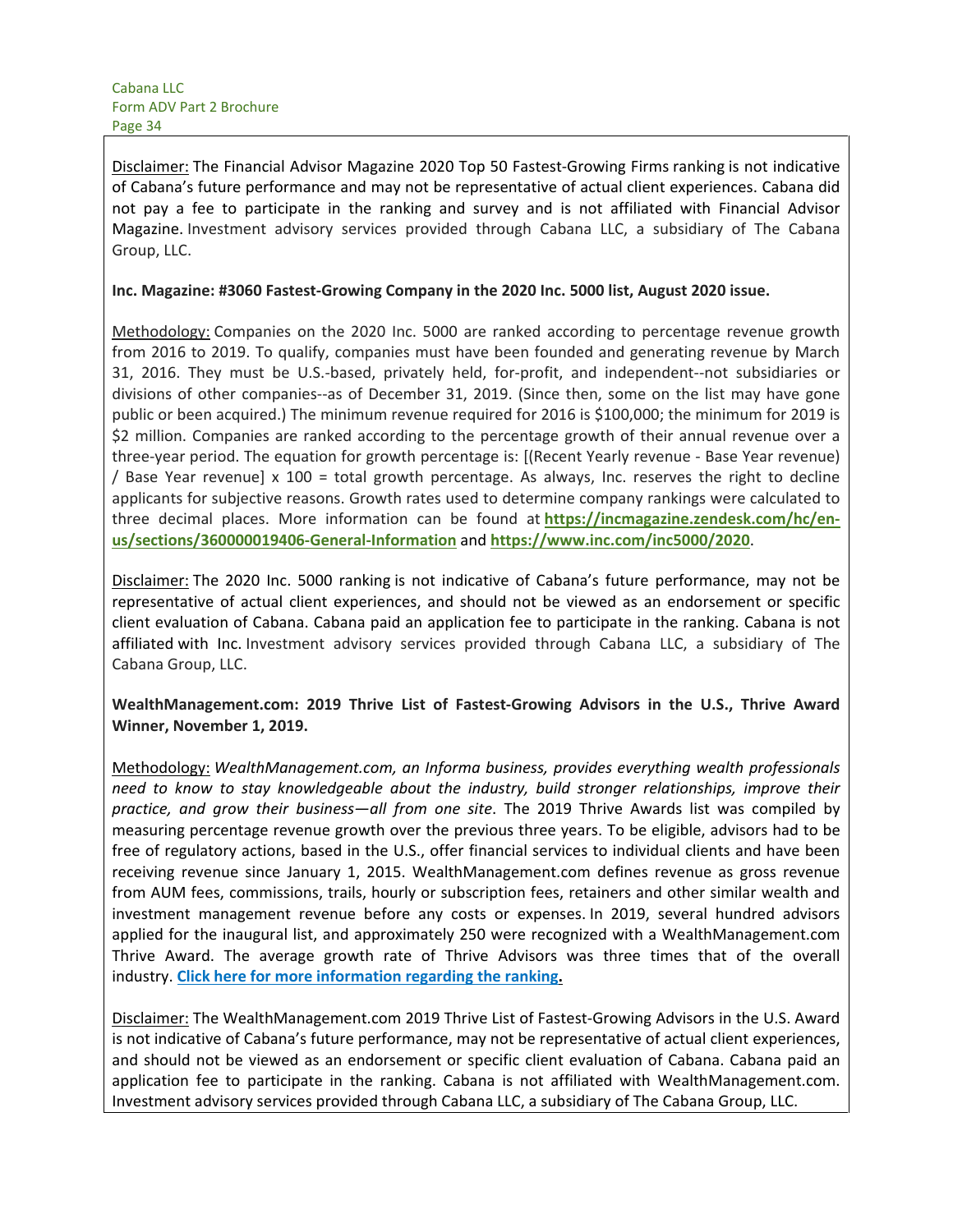## **Northwest Arkansas Business Journal: "Fast Mover: Fayetteville's The Cabana Group is the Fastest-Growing private Company in Arkansas" cover story, October 2019 issue, Vol. 23 No. 16.**

Methodology: Cabana was independently approached (unsolicited) by Northwest Arkansas Business Journal to be the cover story for their October 2019 issue. Cabana provided information about its operations at the request of Northwest Arkansas Business Journal and its principals were interviewed for the story. However, Cabana did not have editorial discretion with respect to the story but was afforded an opportunity to review the article to ensure the accurate description of its products and services prior to it being published. Rankings mentioned are based on Inc. 5000 September 2019 issue FA Magazine July 2019 issue.

Disclaimer: The Northwest Arkansas Business Journal cover story article is not indicative of Cabana's future performance, may not be representative of actual client experiences, and should not be viewed as an endorsement or specific client evaluation of Cabana. Cabana did not pay any fee to participate in the article. Cabana is not affiliated with Northwest Arkansas Business Journal. Investment advisory services provided through Cabana LLC, a subsidiary of The Cabana Group, LLC. Additional information can be obtained at **www.nwabusinessjournal.com**

## **Northwest Arkansas Business Journal: #1 Largest Locally Owned Independent Wealth Management Firms; The List, October 2019 issue, Vol. 23 No. 16.**

Methodology: Companies on the 2019 Northwest Arkansas Business Journal "The List" were ranked by assets managed during the most recent fiscal year, Dollars in millions. Bank-based SEC registered advisers were excluded. Sourced from U.S. Securities and Exchange Commission ("SEC") and the firms listed.

Disclaimer: The 2019 Northwest Arkansas Business Journal "The List": ranking is not indicative of Cabana's future performance, may not be representative of actual client experiences, and should not be viewed as an endorsement or specific client evaluation of Cabana. Cabana did not pay an application fee to participate in the ranking. Cabana is not affiliated with Northwest Arkansas Business Journal. Investment advisory services provided through Cabana LLC, a subsidiary of The Cabana Group, LLC. Additional information can be obtained at **www.nwabusinessjournal.com**

## **Inc. Magazine: #671 Fastest-Growing Company in the 2019 Inc. 5000 list and #1 Fastest Growing Company in Arkansas, September 2019 issue.**

Methodology: Companies on the 2019 Inc. 5000 are ranked according to percentage revenue growth from 2015 to 2018. To qualify, companies must have been founded and generating revenue by March 31, 2015. They must be U.S.-based, privately held, for-profit, and independent--not subsidiaries or divisions of other companies--as of December 31, 2018. (Since then, some on the list may have gone public or been acquired.) The minimum revenue required for 2015 is \$100,000; the minimum for 2018 is \$2 million. As always, Inc. reserves the right to decline applicants for subjective reasons. Growth rates used to determine company rankings were calculated to three decimal places. There were 12 ties on this year's Inc. 5000. More information can be found at **https://www.inc.com/inc5000/2019**

Disclaimer: The 2019 Inc. 5000 ranking is not indicative of Cabana's future performance, may not be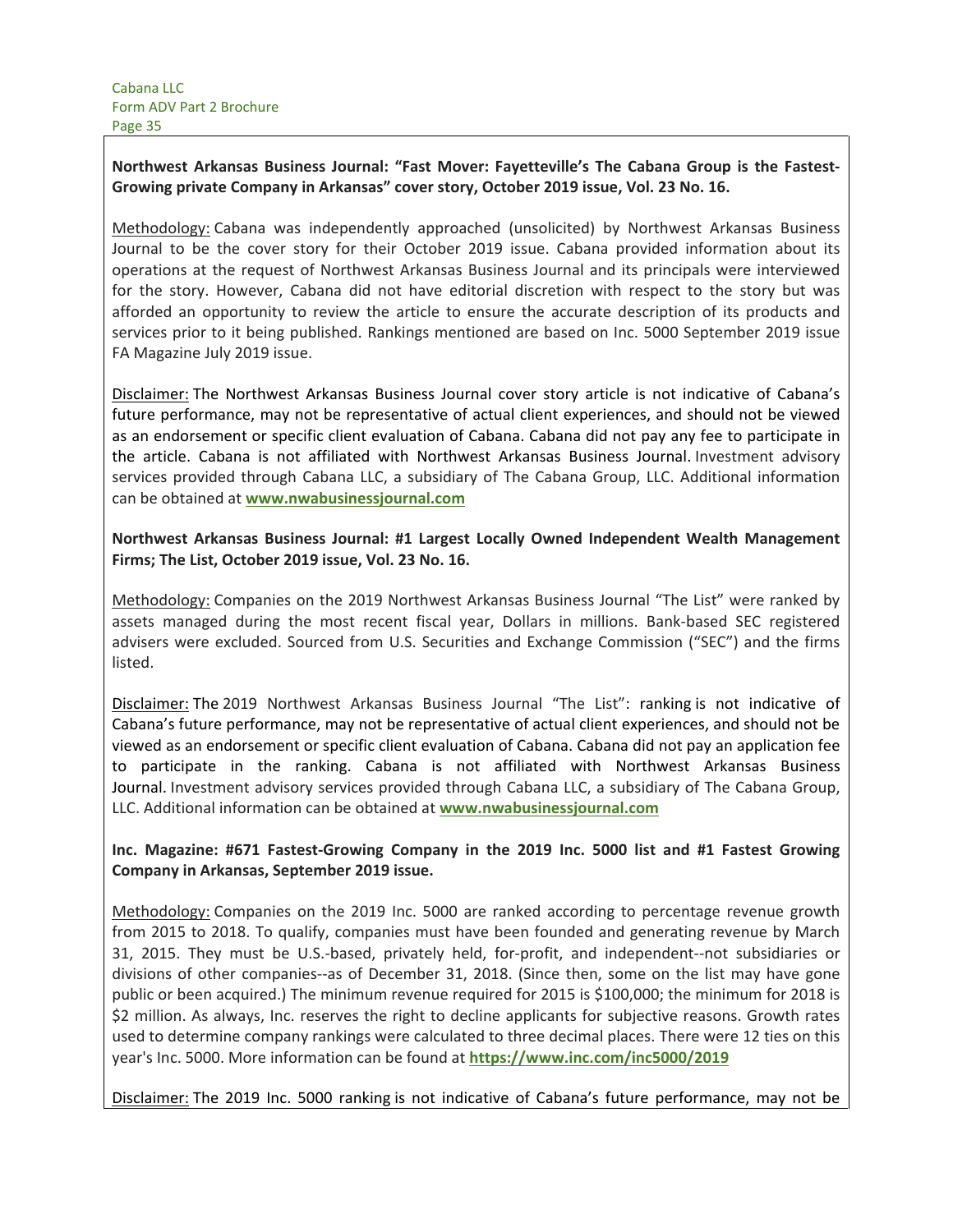representative of actual client experiences, and should not be viewed as an endorsement or specific client evaluation of Cabana. Cabana paid an application fee to participate in the ranking. Cabana is not affiliated with Inc. Investment advisory services provided through Cabana LLC, a subsidiary of The Cabana Group, LLC.

#### **Financial Advisor Magazine: #2 Fastest-Growing Firm in the U.S. 2019 Top 50 Fastest Growing Firm Ranking, July 2019 issue.**

Methodology: *Financial Advisor* magazine is a monthly financial services publication that delivers market information, strategies, and trends to help advisors better serve their clients. Registered Investment Advisers founded in 2015 or before with minimum AUM of \$300 million were ranked based on number of clients in 2018, percentage growth in total percentage assets under management from year end 2017 to 2018, and growth in percentage growth in assets per client during the same time period. More information can be found at **https://www.fa-mag.com/**. 

Disclaimer: The Financial Advisor Magazine 2019 Top 50 Fastest-Growing Firms ranking is not indicative of Cabana's future performance and may not be representative of actual client experiences. Cabana did not pay a fee to participate in the ranking and survey and is not affiliated with Financial Advisor Magazine. Investment advisory services provided through Cabana LLC, a subsidiary of The Cabana Group, LLC.

## **Northwest Arkansas Council: Region Rising Companies Earn Spots on Inc. 5000 List, August 20, 2018 article.**

Methodology: Cabana was recognized, along with seven other Northwest Arkansas companies, as being listed in the 2018 Inc. 5000 list. Click **here** to read the article. Selection was based entirely on the Inc. 5000 2018 ranking (disclosed below) and being a company in Northwest Arkansas. Cabana provided general information to the Northwest Arkansas Council at their request but did not have editorial input and was not afforded an opportunity to review or revise the article prior to it being published.

Disclaimer: The Northwest Arkansas Council article is not indicative of Cabana's future performance, may not be representative of actual client experiences, and should not be viewed as an endorsement or specific client evaluation of Cabana. Cabana did not pay any fee to participate in the article. Cabana is not affiliated with the Northwest Arkansas Council. Investment advisory services provided through Cabana LLC, a subsidiary of The Cabana Group, LLC.

## **Wealth & Finance Magazine: Asset Manager of the Year 2018 – Southern USA - Wealth & Money Management Awards.**

Methodology: Complete information about the awards methodology can be obtained **here** and is generally described as follows by Wealth & Finance Magazine:

Entry: Entry is open to any organisation and can take the form of self-submission, third-party recommendation or publisher-cast nomination. Entries made via our website are anonymous, secure and details are not shared with third party organisations. The preponderance of votes is driven by Wealth & Finance International; we send direct entry links to relevant organisations, both within the industry and to our extensive circulation. We also nominate those who we deem worthy. Where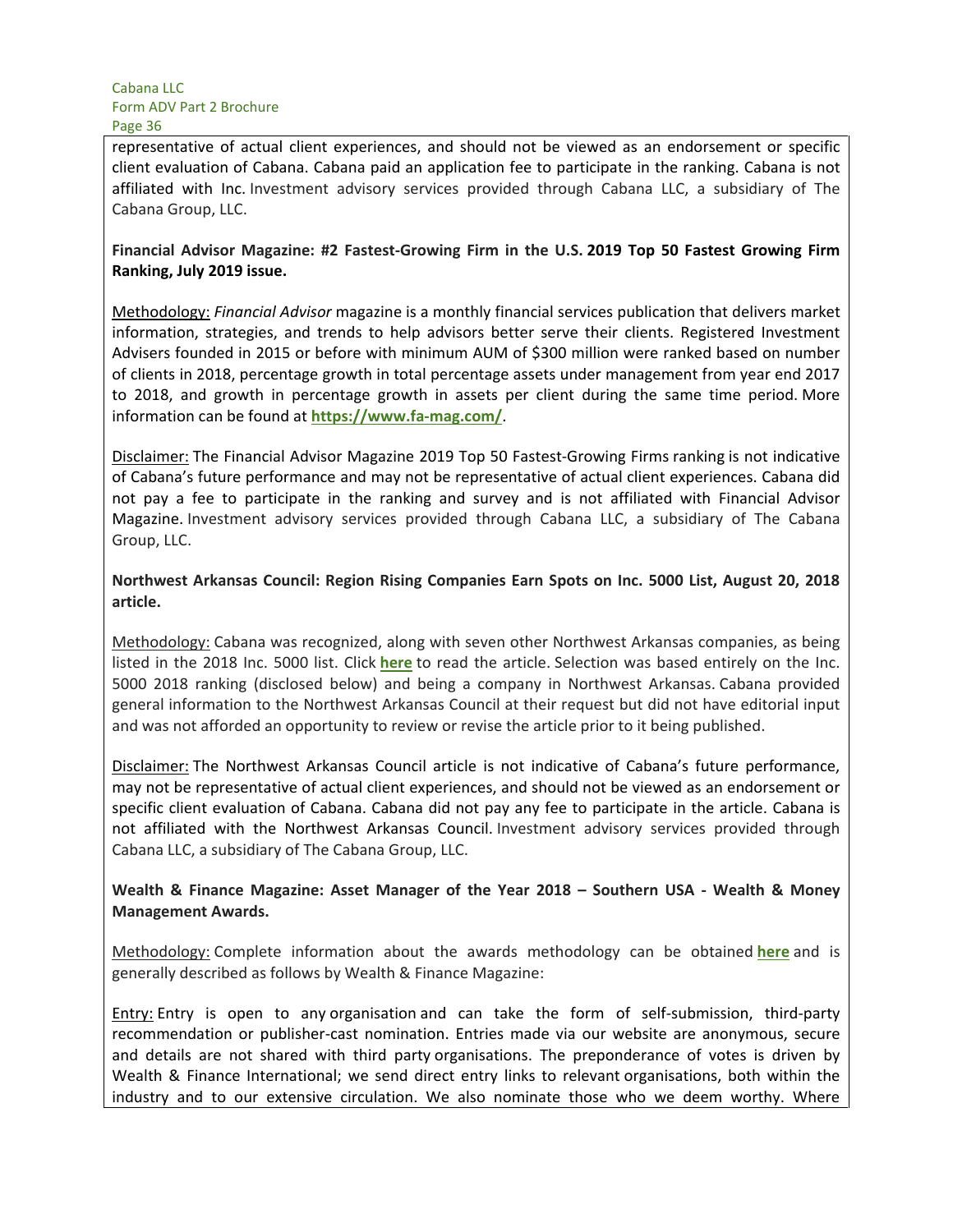appropriate, media partners and sponsors may also distribute voting forms on our behalf. Prior to undertaking any research, we ask all nominees to formally accept or decline their nomination, allowing us to focus our efforts on those who choose to engage with the process and are comfortable being assessed in further detail. Nominees accepting their nomination form what becomes our shortlist; these candidates progress to an internal review. There is no cost associated with any part of accepting a nomination or receiving an award and entries can withdraw at any time.

Evaluation: As we accept self-nominations, the number of votes does not determine the winners. All organisations are assessed based on the merit of their endeavours, the overall strength of their entry, and have evidence of recent accomplishments to convince our in-house research team that they are worthy. We use a combination of primary and secondary research techniques to acquire both qualitative and quantitative data depending on its relevance to the program; when rewarding specific funds for instance, we will rely on quantitative information over fixed timeframes whereas determining the success of a business as whole, we may appraise them more on the qualitative aspects of their past performance. In addition to our research, we invite nominees to submit substantiating evidence. By providing this evidence nominees gain the opportunity to submit information that may not be found in the public domain or on the nominees' website; therefore, this can form an important part of the entry process. A formal document is produced by us, the publisher, to collate this information; however, our research team accepts file types in most common formats.

Judging: Our professional researchers scrutinise information presented across all mediums and work alongside our senior judge to make the ultimate decision. To advance from nominee to winner; the candidate must be able to demonstrate expertise in a given area, dedication to client fulfilment, noteworthy performance or commitment to innovation.

Promotion: Initially, results are announced in confidence, to the winners, and we set an informal pressembargo. During this time, the award coordinator will liaise with the winners to review the items in our promotional toolkit. The promotional toolkit is made up of various packages and celebratory items (some free of charge, some paid-for) designed by our in-house production and marketing team to achieve to help winners achieve maximum brand exposure. As our winners select their chosen packages, our production team commence on the fulfilment of all items necessary for the formal announcement, when the celebratory magazine is published and the press embargo lifted.

Disclaimer: The 2018 Wealth & Money Management Award is not indicative of Cabana's future performance, may not be representative of actual client experiences, and should not be viewed as an endorsement or specific client evaluation of Cabana. Cabana did not pay an application fee to participate in the ranking and was anonymously nominated. Cabana is not affiliated with Wealth & Finance Magazine. Investment advisory services provided through Cabana LLC, a subsidiary of The Cabana Group, LLC.

#### **Inc. Magazine: #457 Fastest-Growing Company in the 2018 Inc. 5000 list, September 2018 issue.**

Methodology: The 2018 Inc. 5000 is ranked according to percentage revenue growth when comparing 2014 and 2017. To qualify, companies must have been founded and generating revenue by March 31, 2014. They had to be U.S.-based, privately held, for profit, and independent—not subsidiaries or divisions of other companies—as of December 31, 2017. (Since then, a number of companies on the list have gone public or been acquired.) The minimum revenue required for 2014 is \$100,000; the minimum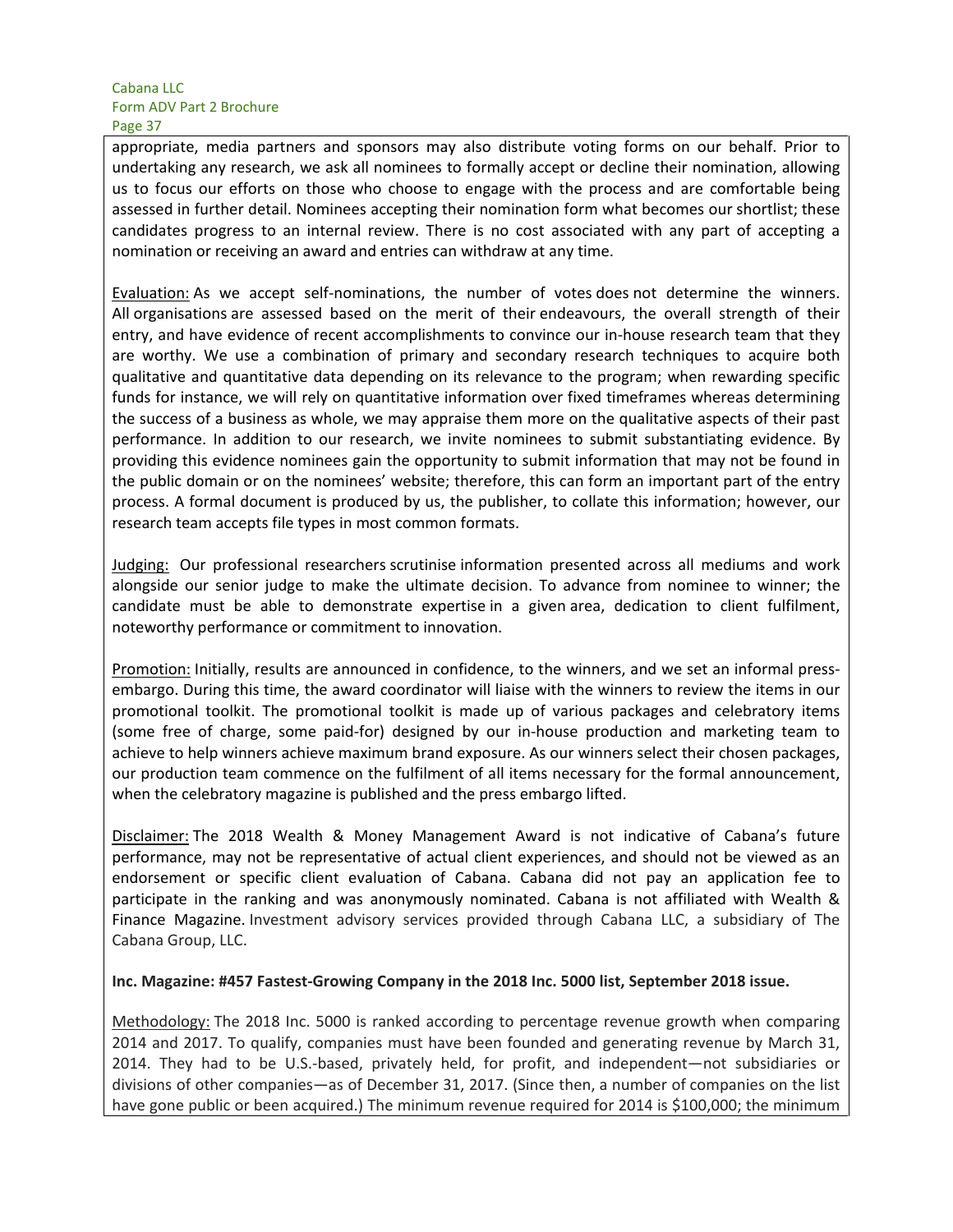for 2017 is \$2 million. As always, Inc. reserves the right to decline applicants for subjective reasons. Companies on the Inc. 500 are featured in Inc.'s September issue. They represent the top tier of the Inc. 5000, which can be found at https://www.inc.com/inc5000/2018.

Disclaimer: The 2018 Inc. 5000 ranking is not indicative of Cabana's future performance, may not be representative of actual client experiences, and should not be viewed as an endorsement or specific client evaluation of Cabana. Cabana paid an application fee to participate in the ranking. Cabana is not affiliated with Inc. Investment advisory services provided through Cabana LLC, a subsidiary of The Cabana Group, LLC.

#### **Financial Advisor Magazine: "From Legal Eagle to Financial Shepherd" cover story, August 2018 issue.**

Methodology: Cabana was independently approached (unsolicited) by Financial Advisor Magazine to be the cover story for their August 2018 issue. Cabana's provided information about its operations at the request of Financial Advisor Magazine and its principals were interviewed for the story. However, Cabana did not have editorial input and was not afforded an opportunity to review or revise the article prior to it being published.

Disclaimer: The Financial Advisor Magazine cover story article is not indicative of Cabana's future performance, may not be representative of actual client experiences, and should not be viewed as an endorsement or specific client evaluation of Cabana. Cabana did not pay any fee to participate in the article. Cabana is not affiliated with Financial Advisor Magazine. Investment advisory services provided through Cabana LLC, a subsidiary of The Cabana Group, LLC.

**Financial Advisor Magazine: #1 Fastest-Growing Firm in the U.S. 2018 Top 50 Fastest Growing Firm Ranking, July 2018 issue.**

Methodology: *Financial Advisor* magazine is a monthly financial services publication that delivers market information, strategies, and trends to help advisors better serve their clients. Registered Investment Advisers were ranked based on percentage growth in year-end 2017 AUM over year-end 2016 AUM with minimum AUM of \$250 million, assets per client, and growth in percentage assets per client.  **Click here for more information regarding the ranking.**

Disclaimer: The Financial Advisor Magazine 2018 Top 50 Fastest-Growing Firms ranking is not indicative of Cabana's future performance and may not be representative of actual client experiences. Cabana did not pay a fee to participate in the ranking and survey and is not affiliated with Financial Advisor Magazine. Investment advisory services provided through Cabana LLC, a subsidiary of The Cabana Group, LLC.

**Arkansas Business weekly business journal, #15 Largest Money Manager, Vol. 34 No. 33 August 14-20, 2017.**

Methodology: The list is based on the most recent Form ADV filed with the U.S. Securities & Exchange Commission. Firms whose most recent filings were more than 15 months old were excluded. Rounded to nearest 100.

Disclaimer: The Arkansas Business Weekly Journal rating is not indicative of Cabana's future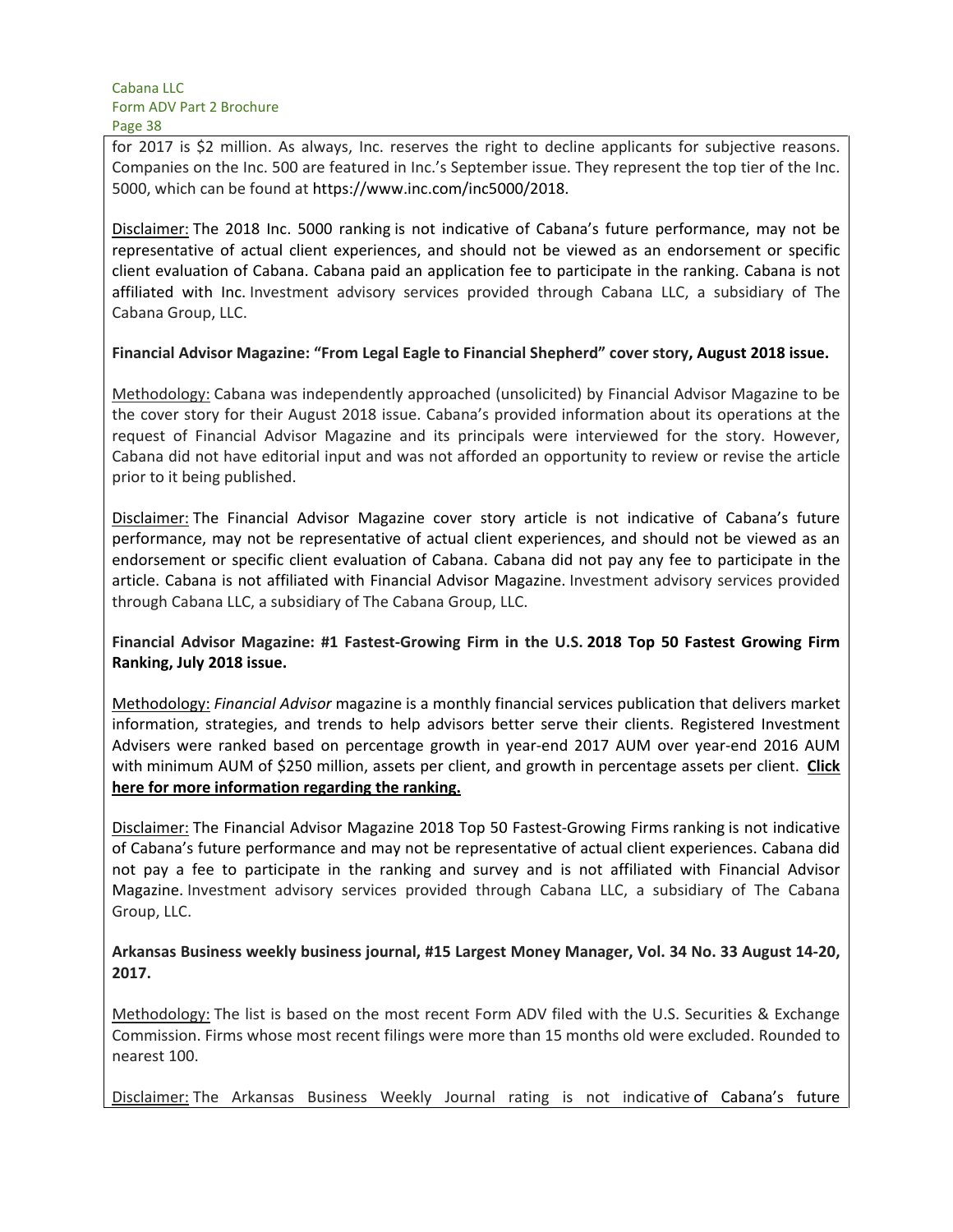performance, may not be representative of actual client experiences, and should not be viewed as an endorsement or specific client evaluation of Cabana. Cabana did not pay a fee to participate in the ranking and survey and is not affiliated with Arkansas Business Weekly. Investment advisory services provided through Cabana LLC, a subsidiary of The Cabana Group, LLC.

## **Runner Up Best Investment Firm: Citiscapes Magazine Best of NWA Readers Choice, December 2017 issue; December 2016 issue.**

Methodology: Awardees of Citiscapes Magazines "Best of NWA" Readers Choice categories are selected based upon the voting of Citiscapes Magazines' readers on the magazine's Website at **http://www.bestofnwar.com/**, which is open to the public. Voting instructions are as follows: "*Incomplete ballots are acceptable; vote in one or as many categories as you wish. You must be 18 or older to cast a ballot. Contact the NWA CitiScapes Magazine office at (479) 582-1061 or e-mail for more information. Duplicate Entries Will Not Be Counted. Only one ballot per person is allowed. Simply hit the tab key to advance to the next category. Hitting the enter key will submit your entire ballot."*

Disclaimer: The Citiscapes Magazine Best of NWA Regards Choice rating is not indicative of Cabana's future performance, may not be representative of actual client experiences, and should not be viewed as an endorsement or specific client evaluation of Cabana. Cabana did not pay a fee to participate in the ranking and survey and is not affiliated with Citiscapes Magazine. Investment advisory services provided through Cabana LLC, a subsidiary of The Cabana Group, LLC.